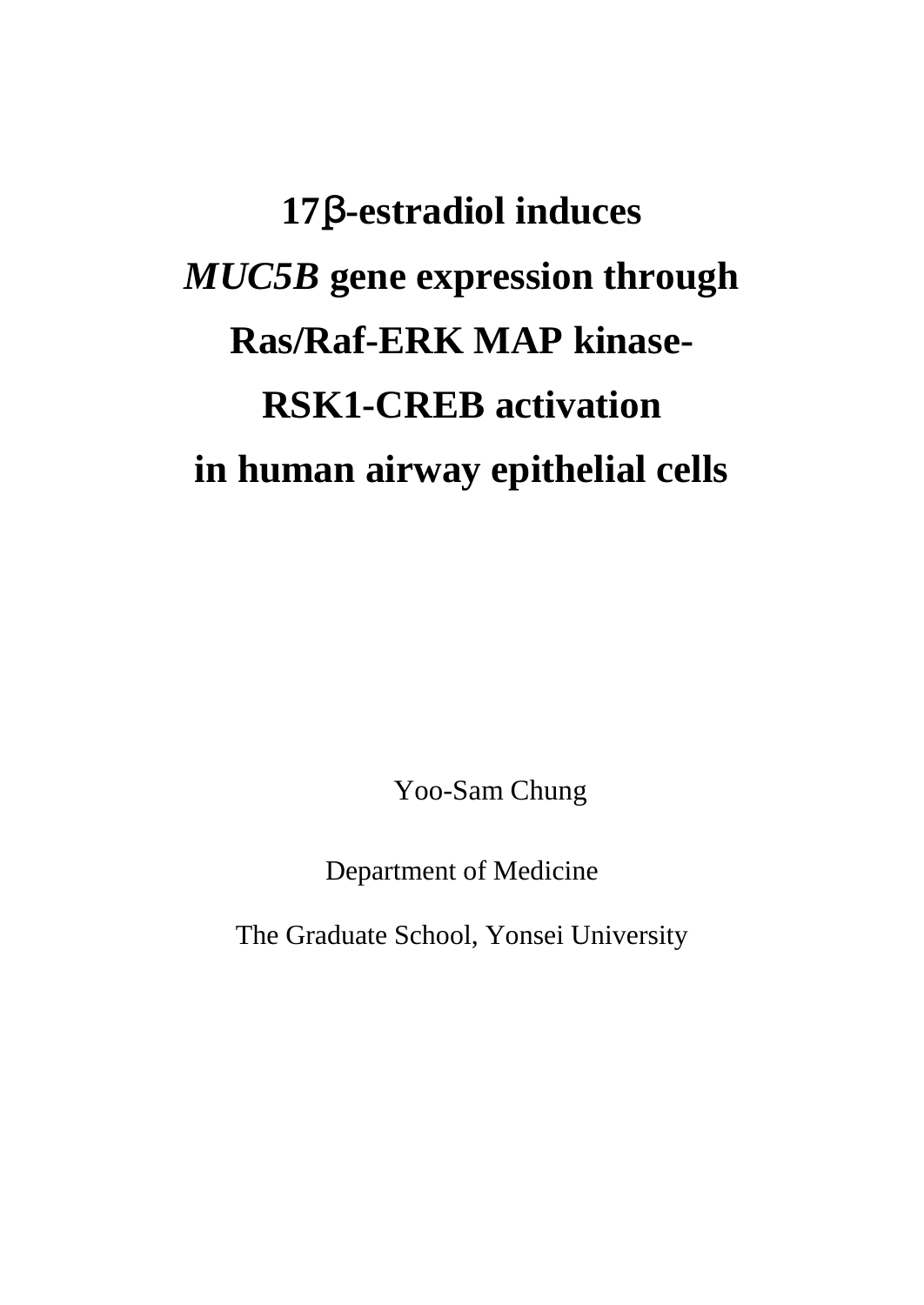# **17**β**-estradiol induces**  *MUC5B* **gene expression through Ras/Raf-ERK MAP kinase-RSK1-CREB activation in human airway epithelial cells**

Directed by Professor Jeong-Gweon Lee

The Doctoral Dissertation submitted to the Department of Medicine, the Graduate School of Yonsei University in partial fulfillment of the requirements for the degree of Doctor of Philosophy Yoo-Sam Chung

June 2007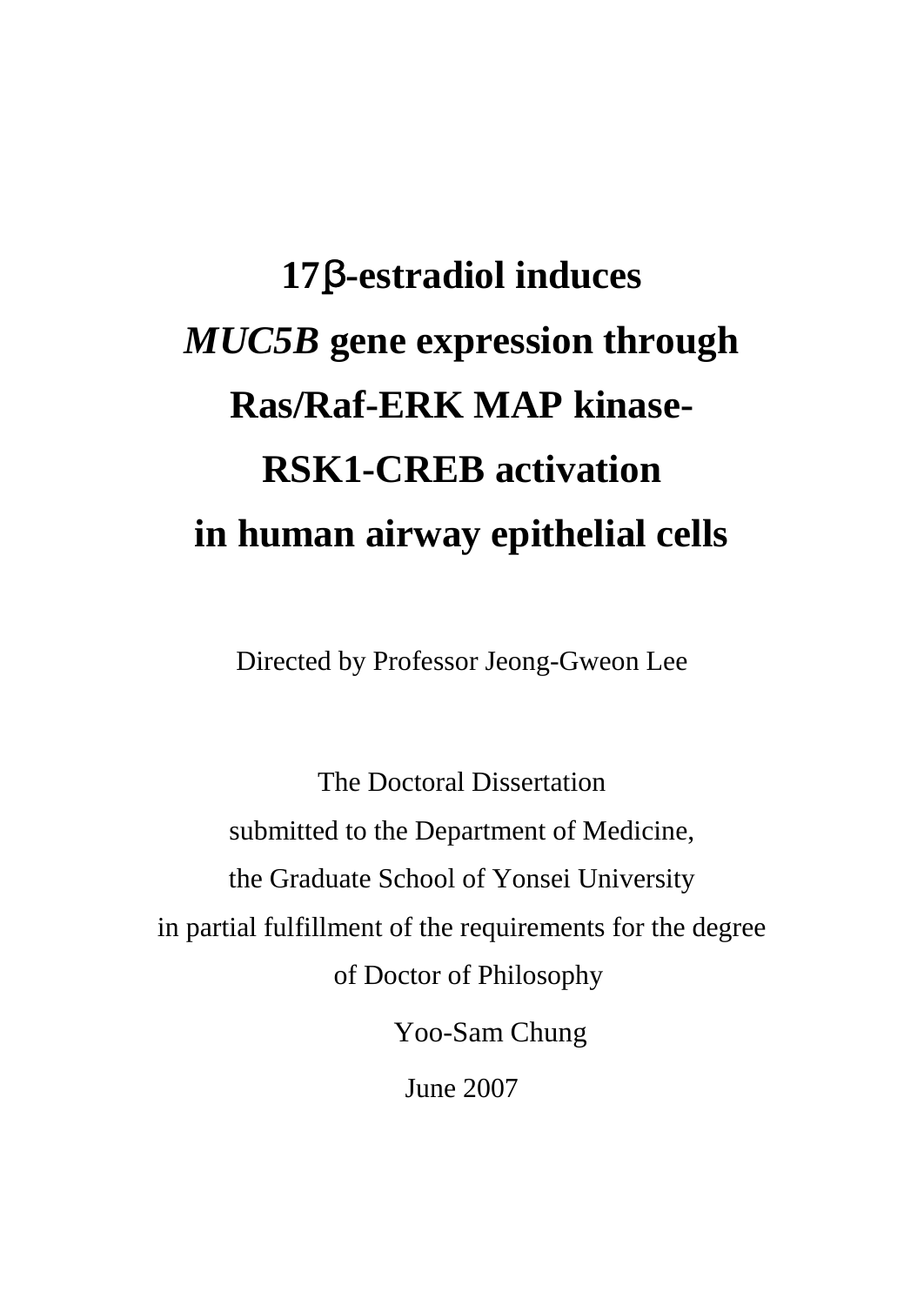# This certifies that the Doctoral Dissertation of Yoo-Sam Chung is approved.

Thesis Supervisor : Jeong-Gweon Lee

-------------------------------------------------------------------

-------------------------------------------------------------------

Joo-Heon Yoon : Thesis Committee Member #1

-------------------------------------------------------------------

Jeon Han Park : Thesis Committee Member #2

-------------------------------------------------------------------

Jae Myun Lee : Thesis Committee Member #3

-------------------------------------------------------------------

Ho Geun Yoon: : Thesis Committee Member #4

The Graduate School Yonsei University

June 2007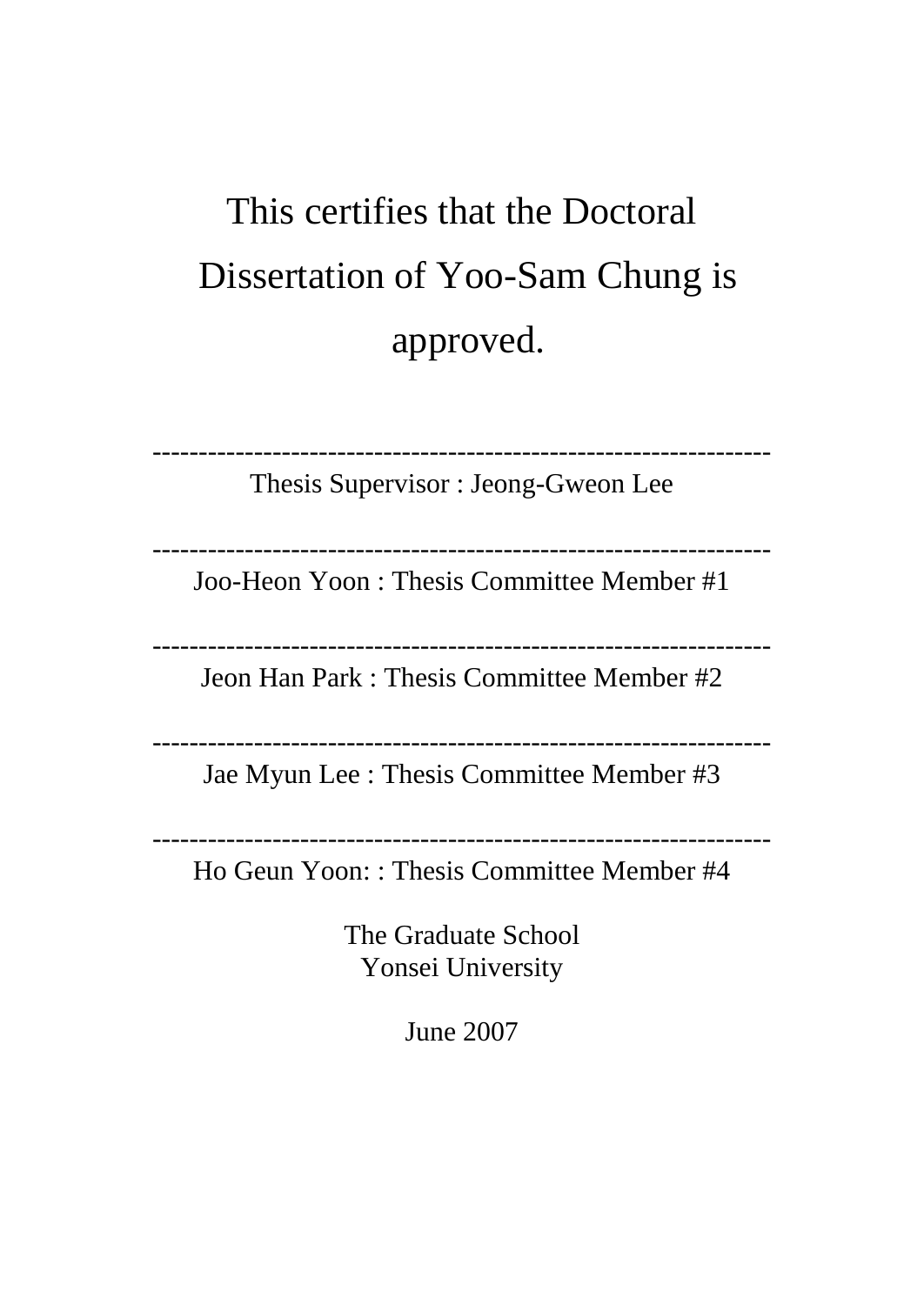## ACKNOWLEDGEMENTS

박사과정이 끝나고 논문이 나오게 되었습니다. 논문을 쓴다는 것은 과학적인 방법으로 사실을 증명하는 것입니다. 비록 그 방법이 완벽한 방법은 아닐지라도 현재 가능한 방법들 중에서 가장 완벽함에 가깝다고 인정되는 방법을 사용합니다. 제가 박사논문을 준비하며 든 생각입니다. 하나 하나의 실험과정들이 나름대로 의미를 갖고 많은 시간을 들여 그림이나 결과로 논문의 조각들을 이루고 있습니다. 제게 있어서 박사는 단지 학력만을 나타내는 것이 아닌, 사실을 증명하는 방법과 과정의 소중함을 알려주는 배움의 장이었습니다. 다른 주제로 다른 연구를 하더라도 박사과정에서 얻은 경험은 제게 큰 힘이 되리라 생각합니다.

박사과정 동안 관심을 주신 이정권 교수님과 실험에 많은 배려와 관심을 기울여 주신 윤주헌 교수님께 감사드립니다. 또한 바쁘신 중에도 세심하게 논문을 검토하여 주신 박전한 교수님, 이재면 교수님, 윤호근 교수님께도 감사의 말씀을 드립니다.

실험실에서 많은 가르침과 도움을 주신 최혜정 선생님, 문욱열 선생님, 박영덕 선생님, 안영은 선생님, 박성하 선생님께도 감사드리며 하시는 연구에 많은 진전이 있으시기를 바랍니다.

어려운 여건 속에서도 실험에 대해 의욕적인 모습을 보였던 연세비과모임의 김창훈, 김현준, 김현직, 조재훈, 김진영, 배정호, 최윤석, 유종범에게도 감사드립니다.

항상 저를 이해하여 주시고 지지해 주시는 어머님과 장인어른, 장모님께 감사드립니다.

끝으로 저를 믿고 따라준 동반자인 아내 지현이와 올해 초등학교에 입학한 딸 수민이에게도 사랑하는 마음을 전합니다.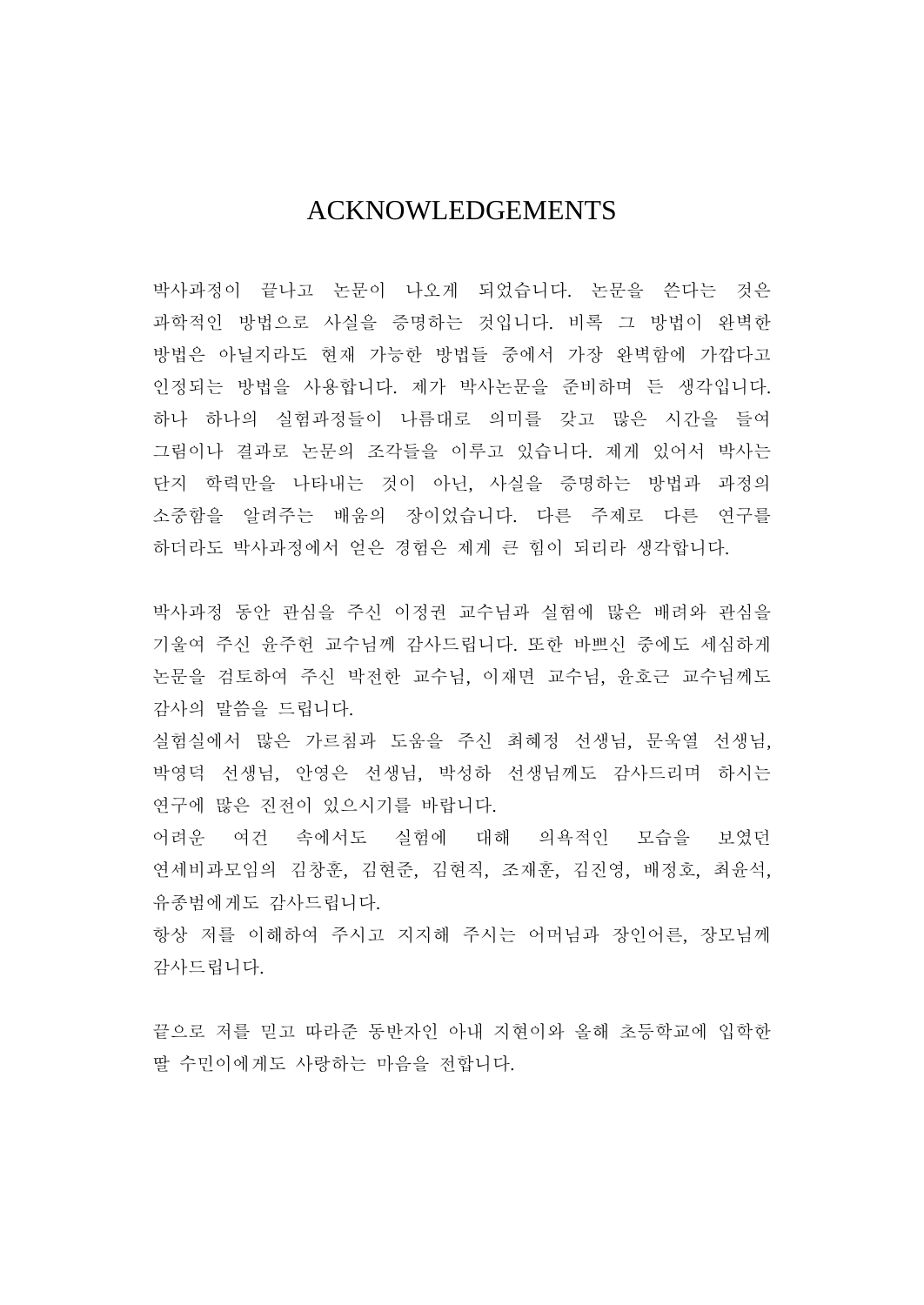## <TABLE OF CONTENTS>

| 6. Immunodetection and quantitation of MUC5B mucin secretion |  |
|--------------------------------------------------------------|--|
|                                                              |  |
|                                                              |  |
|                                                              |  |
|                                                              |  |
|                                                              |  |

i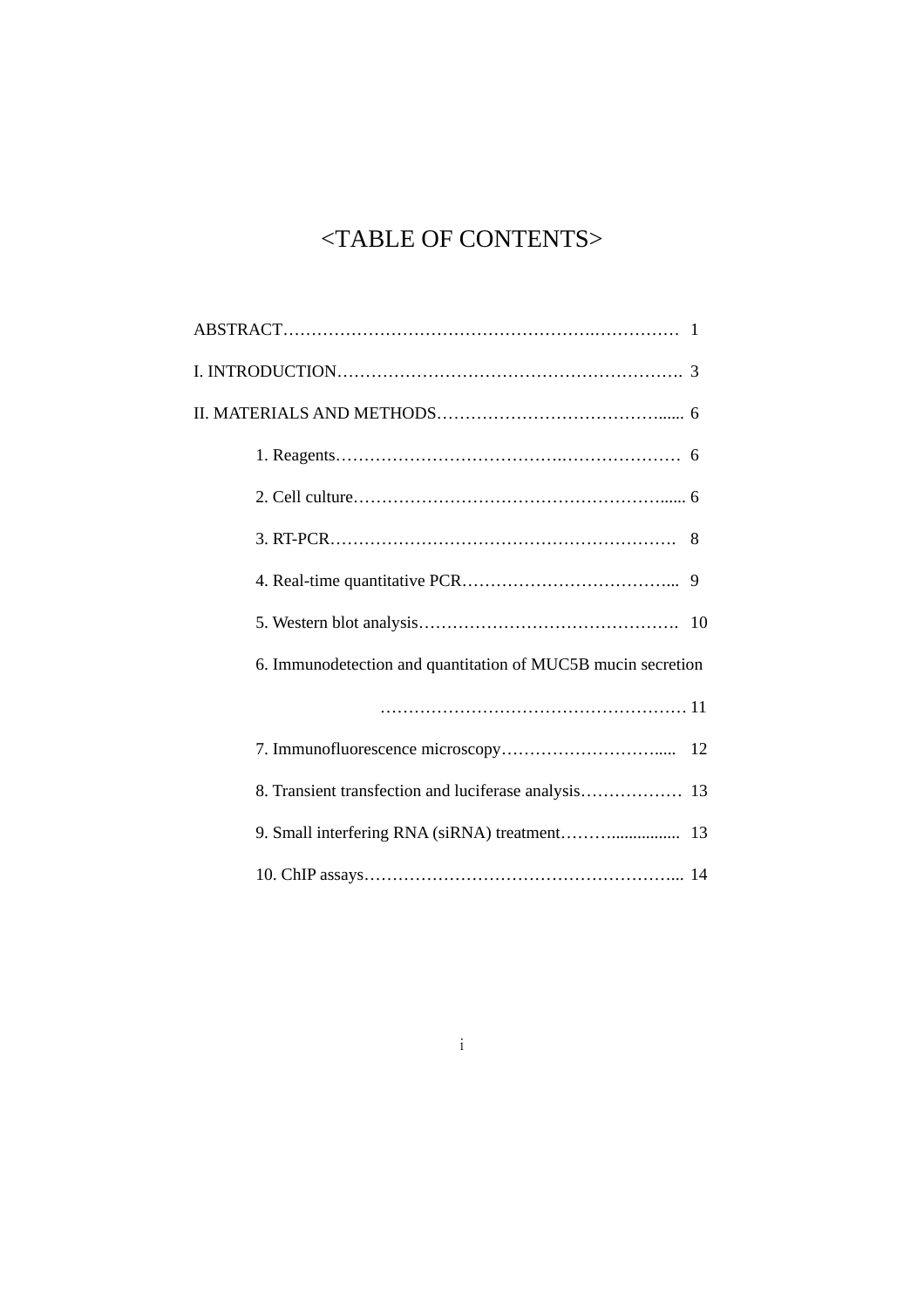| 1. E2 induces MUC5B gene expression and MUC5B protein           |
|-----------------------------------------------------------------|
| 17                                                              |
| 17                                                              |
| 3. E2 induces MUC5B gene expression via ERK1/2 MAPK             |
|                                                                 |
| 4. Effect of Ras DN and Raf DN on E2-induced MUC5B gene         |
|                                                                 |
| 5. RSK1 is required for E2-induced MUC5B gene expression 26     |
| 6. Effect of CREB on E2-induced MUC5B gene expression 29        |
| 7. CRE is required for E2-induced <i>MUC5B</i> transcription 31 |
| 8. E2 induces the recruitment of coactivators to MUC5B          |
|                                                                 |
|                                                                 |
|                                                                 |
|                                                                 |
|                                                                 |

## ii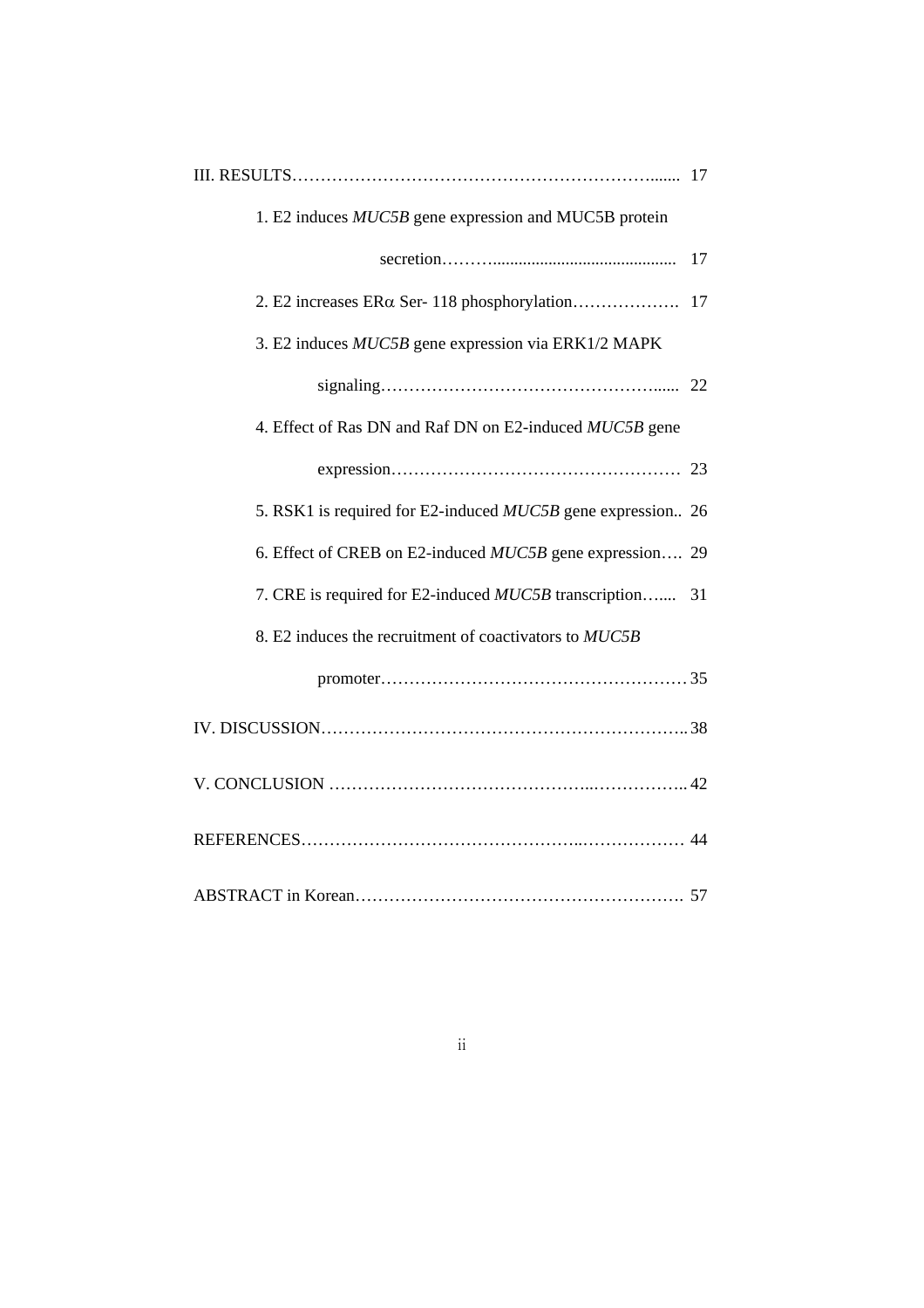## LIST OF FIGURES

| Fig. 1. Effect of E2 on <i>MUC5B</i> gene expression and intracellular  |    |
|-------------------------------------------------------------------------|----|
|                                                                         |    |
| Fig. 2. Effect of ICI182,780 on <i>MUC5B</i> gene expression            |    |
|                                                                         | 20 |
|                                                                         |    |
| Fig. 3. E2 induces <i>MUC5B</i> gene expression by ERK MAP kinase       |    |
|                                                                         | 24 |
| Fig. 4. Effect of transient transfection with Ras and Raf DN on E2-     |    |
|                                                                         |    |
|                                                                         |    |
| Fig. 5. Effect of RSK1 on E2-induced <i>MUC5B</i> gene expression.  28  |    |
|                                                                         |    |
| Fig. 6. Effect of CREB on E2-induced <i>MUC5B</i> gene expression. 30   |    |
| Fig. 7. CRE is required for E2-induced <i>MUC5B</i> transcription.  33  |    |
|                                                                         |    |
| Fig. 8. E2 increases the recruitment of coactivators, CBP and SRC-1, to |    |
|                                                                         |    |
|                                                                         |    |
| Fig. 9. The signaling pathway regulating E2-induced MUC5B gene          |    |
| expression in human airway epithelial cells. 37                         |    |

iii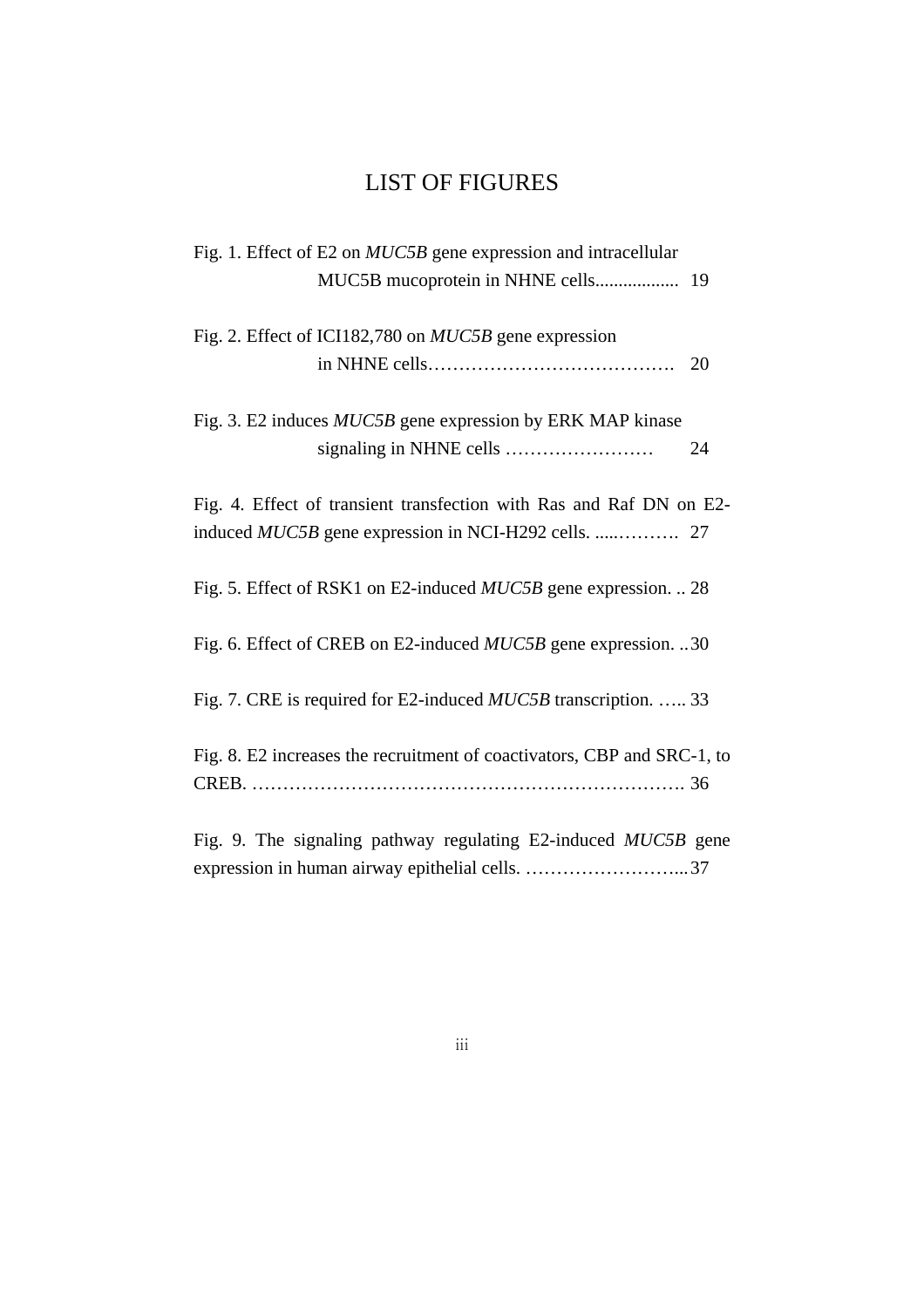#### ABSTRACT

17β-estradiol induces *MUC5B* gene expression through Ras/Raf-ERK MAP kinase-RSK1-CREB activation in human airway epithelial cells

### **Yoo-Sam Chung**

*Department of Medicine The Graduate School, Yonsei University* 

(Directed by Professor Jeong-Gweon Lee)

MUC5B is a major mucin of the human respiratory tract, and it is not clear how *MUC5B* expression is regulated in various airway diseases. The goal of this study was to determine the mechanisms by which E2 induces *MUC5B* gene expression in airway epithelial cells. It was found that 17β-estradiol (E2), a sex hormone, stimulate *MUC5B* gene overexpression by interaction with estrogen receptor  $\alpha$  (ER  $\alpha$ ) and by acting through ERK-MAP kinase (MAPK). Co-treatment with E2 and ER antagonist ICI 182,780 blocked both E2-induced ERK-MAPK activation and *MUC5B* gene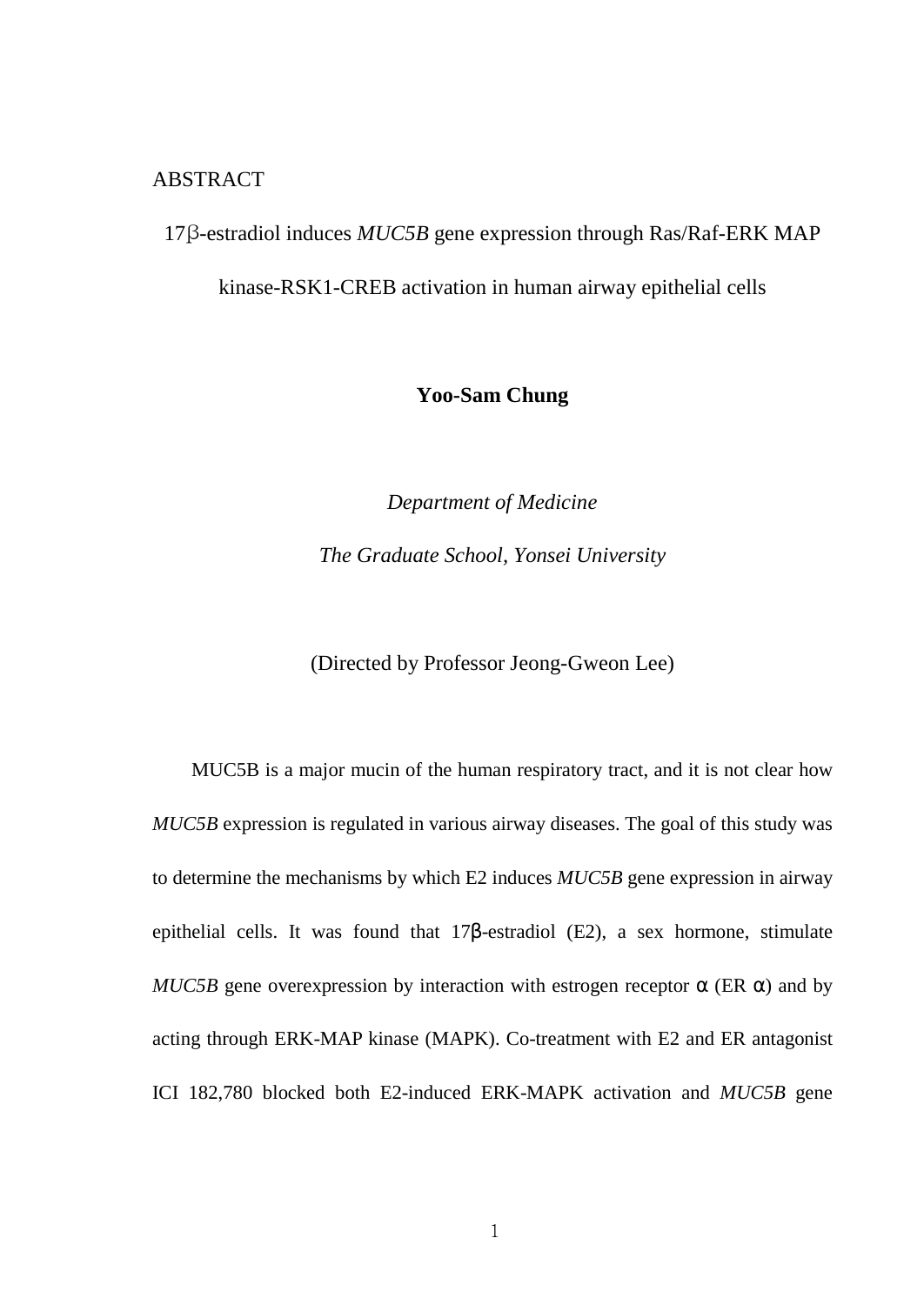expression. It was also found that the activation of p90 ribosomal S 6 protein kinase 1 (RSK1), cAMP-response element-binding protein (CREB) and cAMP-response element (CRE) (-956 region of the *MUC5B* promoter) responsive signaling cascades via ERK-MAPK are crucial at the mediation *MUC5B* gene expression. This study further showed that CREB was recruited to CRE together with CREB- binding protein (CBP) and steroid receptor coactivator-1 (SRC-1). This coincided with increased histone H3 acetylation (AcH3) and up-regulation of *MUC5B* gene expression. Taken together, these studies give additional insights into the molecular mechanism of hormone-induced *MUC5B* gene expression and enhance our understanding of abnormal mucin secretion in response to hormonal imbalances.

Key words : MUC5B, estradiol, signal pathway, MAP kinase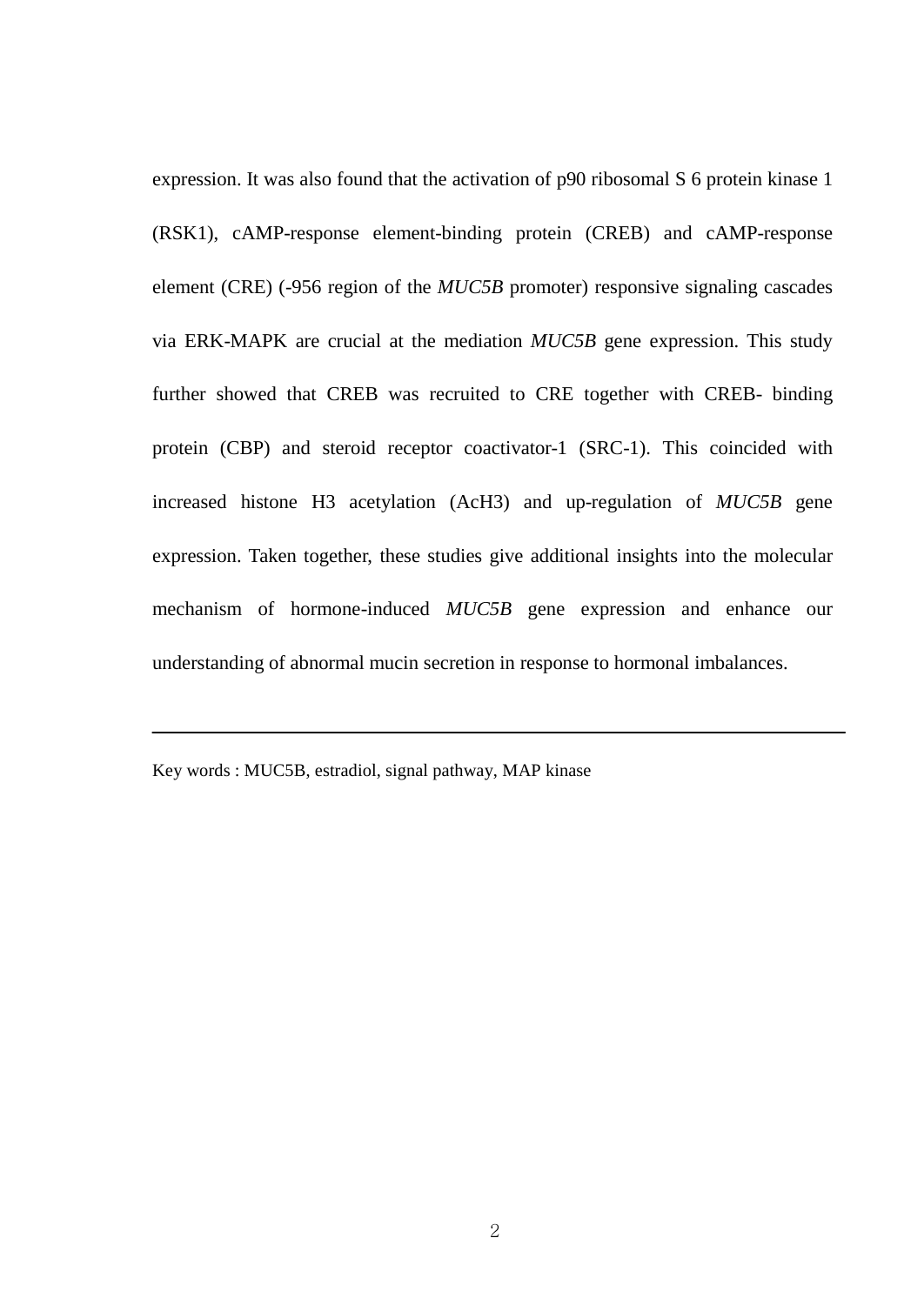# **17**β**-estradiol induces** *MUC5B* **gene expression through Ras/Raf-ERK MAP kinase-RSK1-CREB activation in human airway epithelial cells**

**Yoo-Sam Chung** 

*Department of Medicine The Graduate School, Yonsei University* 

#### **(Directed by Professor Jeong-Gweon Lee)**

#### **I. INTRODUCTION**

Mechanicochemical proteins produced by airway epithelial cells are essential components of airway mucus, which plays an important role in protecting the airway from bacterial and viral attacks. Mucin hypersecretion is commonly observed in many respiratory diseases, such as rhinitis, sinusitis, otitis media, nasal allergy, chronic bronchitis, and cystic fibrosis.<sup>1-5</sup> To date, twenty distinct mucin genes have been identified: *MUC1*<sup>6</sup>, *MUC2*<sup>7</sup>, *MUC3*<sup>8</sup>, *MUC4*<sup>9</sup>, *MUC5AC*<sup>10</sup>, *MUC5B*<sup>11</sup>, *MUC6*<sup>12</sup>, *MUC7*<sup>13</sup> , *MUC8*<sup>14</sup> , *MUC9*<sup>15</sup> , *MUC10*<sup>16</sup> , *MUC11*<sup>17</sup> , *MUC12*<sup>17</sup> , *MUC13*<sup>18</sup> , *MUC15*<sup>19</sup> ,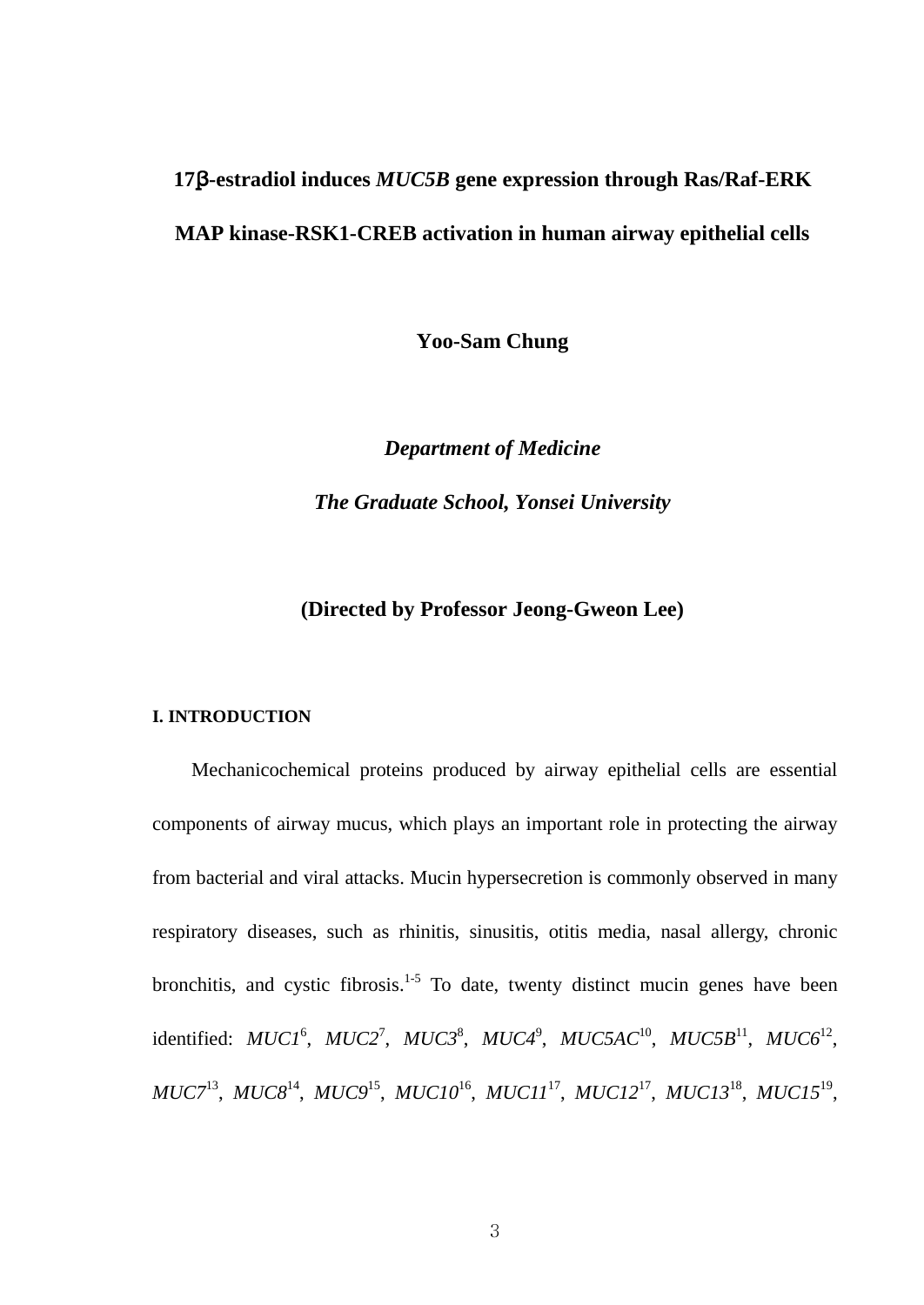*MUC16*<sup>20</sup>, *MUC17*<sup>21</sup>, *MUC18*<sup>22</sup>, *MUC19*<sup>23</sup>, and *MUC20*<sup>24</sup>. Of these, *MUC5AC* and  $MUC5B$  have been shown to be major components of respiratory secretions.<sup>25-26</sup> Expression of such mucin genes is increased by inflammatory mediators, such as LPS<sup>27</sup>, TNF- $\alpha^{28}$ , IL-1 $\beta^{28}$ , and neutrophil elastase (NE)<sup>29</sup>. In addition to such inflammatory mediators, it is known that the sex hormone estrogen also induces glandular hyperplasia and increases mucus in the nasal mucosa.<sup>30-31</sup>

MUC5B is one of the major mucins secreted from the human airway submucosal glands. In chronic airway diseases, increases in mucin secretion could be achieved through marked enlargement of the submucosal glands, accompanied by increases in the number of cells involved in MUC5B synthesis.<sup>32</sup>. Currently, there are a few reports suggesting that estrogen may be involved in *MUC5B* gene expression in the endocervix.<sup>33</sup>. However, the precise mechanism has not been determined.

 Many estrogenic actions are mediated by intracellular estrogen receptors (ERs) that function as ligand-activated transcription factors to regulate the expression of estrogen-responsive genes. $34$  E2 rapidly activates adenylate cyclase, increasing intracellular levels of active phospholipase C to generate inositol 1,4,5-triphosphate and diacylglycerol, stimulating nitric oxide synthase to generate nitric oxide and activating the extracellular signal-regulated kinase 1/2 (ERK1/2) mitogen-activated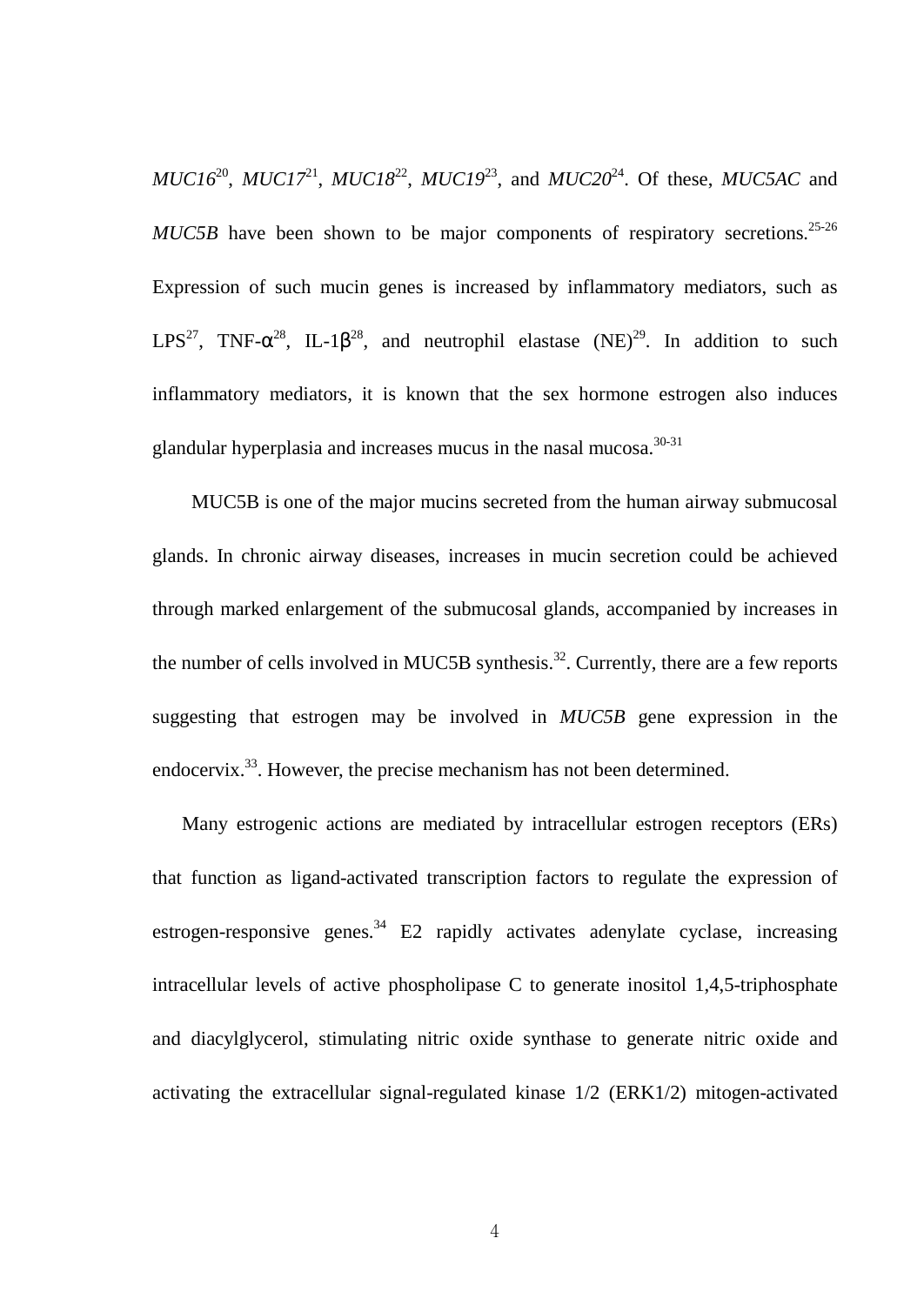protein kinase (MAPK) pathway.<sup>35-37</sup> The molecular mechanisms of receptor medicated signaling pathway are not fully understood.

The goal of this study was to elucidate details of the mechanism by which E2 induces *MUC5B* gene expression in airway epithelial cells. This study revealed that ERK MAPK was essential for E2-induced *MUC5B* gene expression in human airway epithelial cells, and that p90 ribosomal S 6 protein kinase 1 (RSK1) mediated the E2 induced phosphorylation of the cAMP response element binding (CREB) protein. In addition, the transcription activities of *MUC5B* promoter regions showed that the CRE in the *MUC5B* promoter is important for E2-induced *MUC5B* gene expression.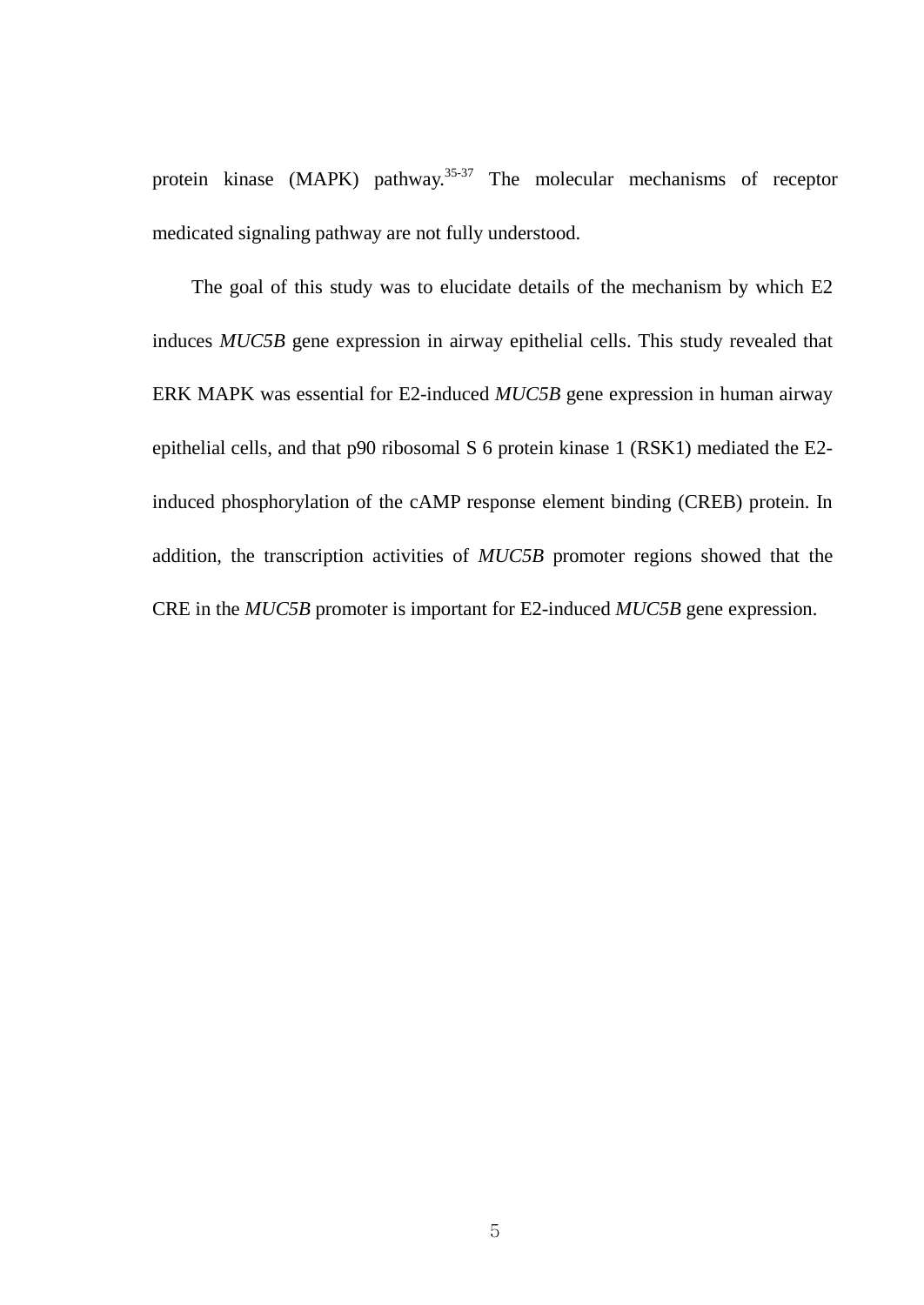#### **II. MATERIALS AND METHODS**

#### **1.** *Reagents*

ICI 182,780 was obtained from Tocris (Ellisville, MO, USA). PD98059 and anti-α-tubulin antibody were purchased from Calbiochem (San Diego, CA, USA). Anti-phospho p44/42 MAP kinase (Thr-202/Tyr-204, p-ERK1/2), antip44/42 MAP kinase (ERK1/2), anti-phospho-p38 MAP kinase (Thr-180/Tyr-182), anti-phospho-SAPK/c-Jun NH2-terminal kinase MAP kinase (Thr-183/Tyr-185), anti-phospho-RSK1 (Ser-380), anti-RSK1/2/3, anti-phospho-CREB (Ser-133), anti-CREB, anti-phospho-ER- $\alpha$  (Ser-118), and anti-ER- $\alpha$ (62A3) antibodies were purchased from Cell Signaling Technology (Beverly, MA, USA). Anti-CBP, anti-SRC-1, anti-H3, and anti-AcH3 antibodies were purchased from Upstate Biotechnology (Lake Placid, NY, USA). The cDNA construct expressing a dominant-negative version of Ras (Ras-N17) and Raf1 was kindly provided by Dr. H. Kim (University of Korea, Seoul, Korea).

#### **2***. Cell culture*

Epithelia were isolated from scrapings of the inferior turbinate of healthy adult volunteers. None of the volunteers had any history of allergic symptoms,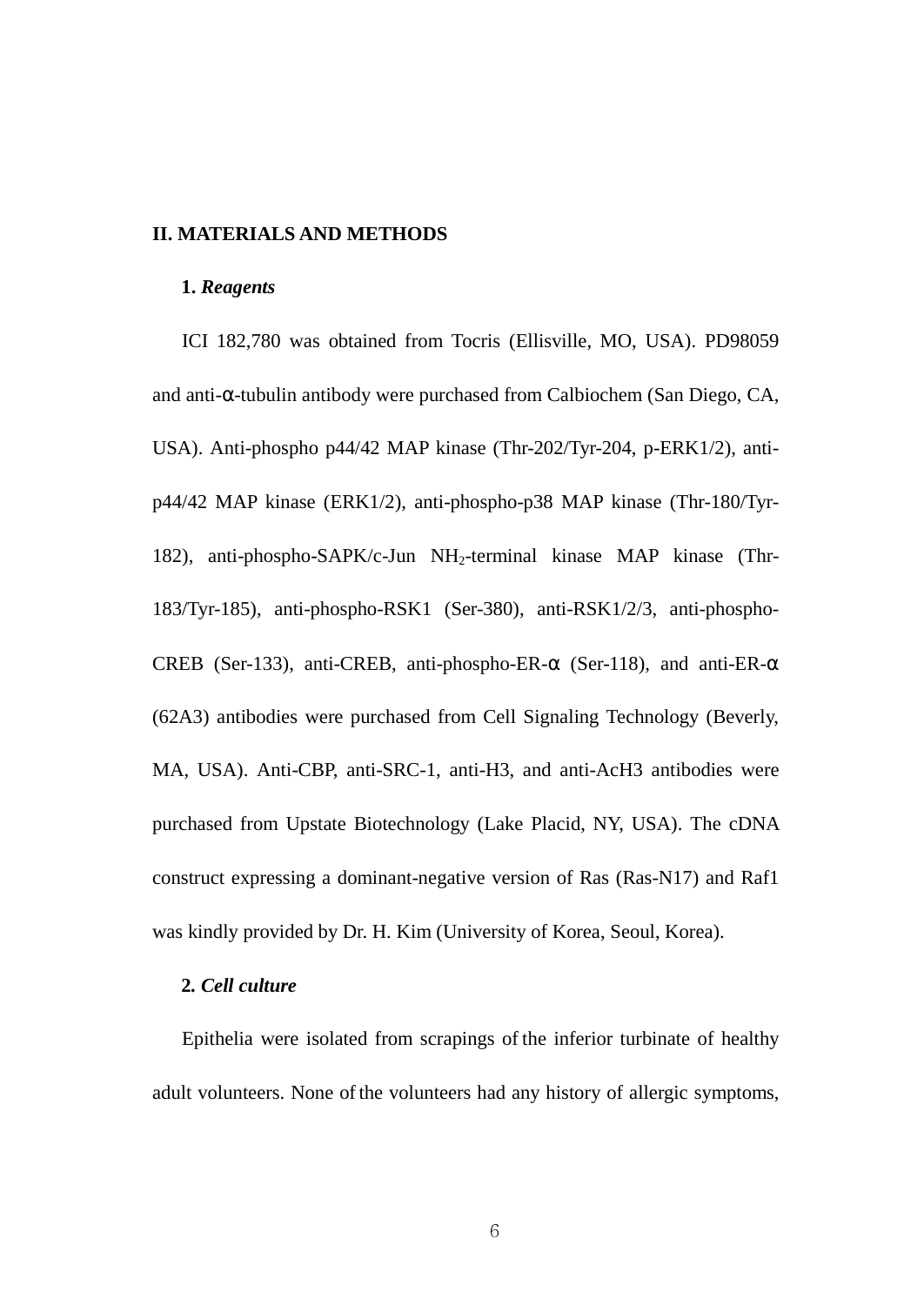nasal polyps, or asthma. They did not have a history of smoking and did not take any medicines for the past 6 months. The volunteers' permission and the approval from the Institutional Review Board at Yonsei University College of Medicine were obtained for the use of the specimens. The epithelial cells from the turbinates were treated with 1% pronase (Type XIV protease, Sigma-Aldrich Chemical Co., St. Louis, MO, USA) for 18 to 20 h at  $4^{\circ}$ C. To remove fibroblasts, endothelial cells, and myoepithelial cells, isolated cells were placed in a plastic dish and cultured for 1 h at  $37 \text{ °C}$ . Isolated epithelial clusters were divided into single cells by incubating them with 0.25% trypsin/EDTA for 5 min. Passage-2, normal human nasal epithelial (NHNE) cells were seeded in 0.5 ml of culture medium onto 24.5-mm, 0.45-µm pore size Transwell clear culture inserts (Corning Inc., Corning, NY, USA).Cells were cultured in a 1:1 mixture of bronchial epithelial cell growth medium (Clonetics, San Diego, CA, USA) and Dulbecco's modified Eagle's medium (Invitrogen, San Diego, CA, USA) containing supplements described previously.<sup>38</sup> Cultures were grown submerged, and culture medium was changed on the first day and every other day thereafter. The human lung mucoepidermoid carcinoma cell line, NCI-H292, was purchased from the American Type Culture Collection (ATCC,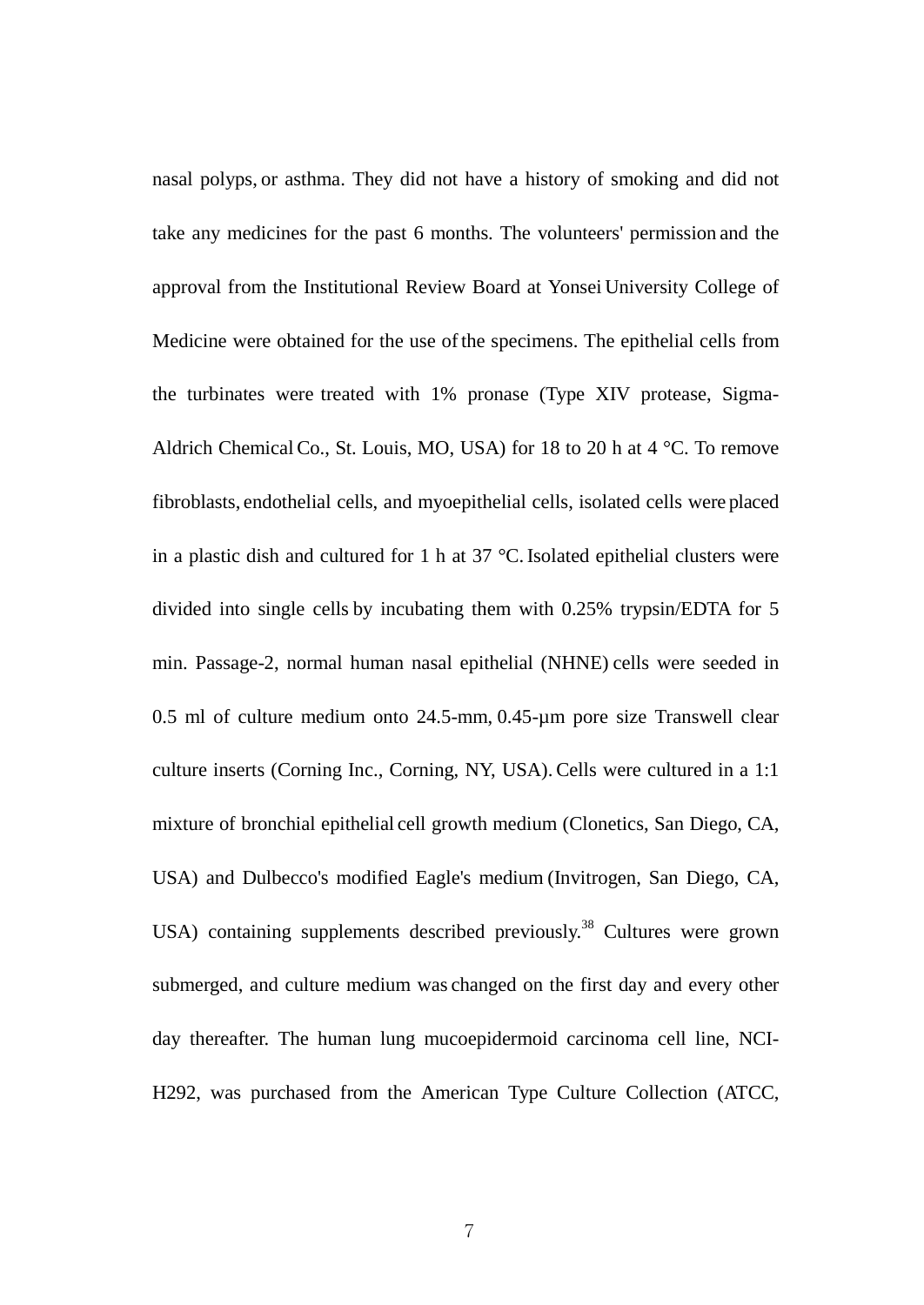CRL-1848, Manassas, VA, USA) and cultured in RPMI 1640 (Invitrogen) supplemented with 10% fetal bovine serum (FBS, Invitrogen) in the presence of penicillin-streptomycin at 37 °C in a 5%  $CO<sub>2</sub>$  humidified chamber. DLD-1 cells were also obtained from ATCC (CCL-221). For all experiments involving cell culture, phenol-red free RPMI-1640 (Invitrogen) supplemented with 5% dextran/charcoal–treated FBS (Hyclone, Logan, UT, USA) was used.

#### **3***. RT-PCR*

Total RNA was isolated using TRIzol (Invitrogen) from NHNE cells treated with E2  $(10^{-9}$  M). cDNA was synthesized with random hexamers (PerkinElmer Life Sciences, Boston, MA, USA and Roche Applied science, Indianapolis, IN, USA) using Moloney murine leukemia virus-reverse transcriptase (PerkinElmer Life Sciences). Oligonucleotide primers for PCR were designed based on the GenBank<sup>TM</sup> sequence of *MUC5B* (GenBank<sup>TM</sup>) accession no. AJ012453, 5′ primer CTGCGAGACCGAGGTCAACATC; 3′ primer TGGGCAGCAGGAGCACGGAG). The following PCR conditions used involved 35 cycles: denaturation at 94 ℃ for 30 s, annealing at 58 ℃ for 30 s, and polymerization at 72 °C for 30 s. The oligonucleotide primers for  $\beta$ 2microglobulin (used as a control gene for the RT-PCR) were designed based on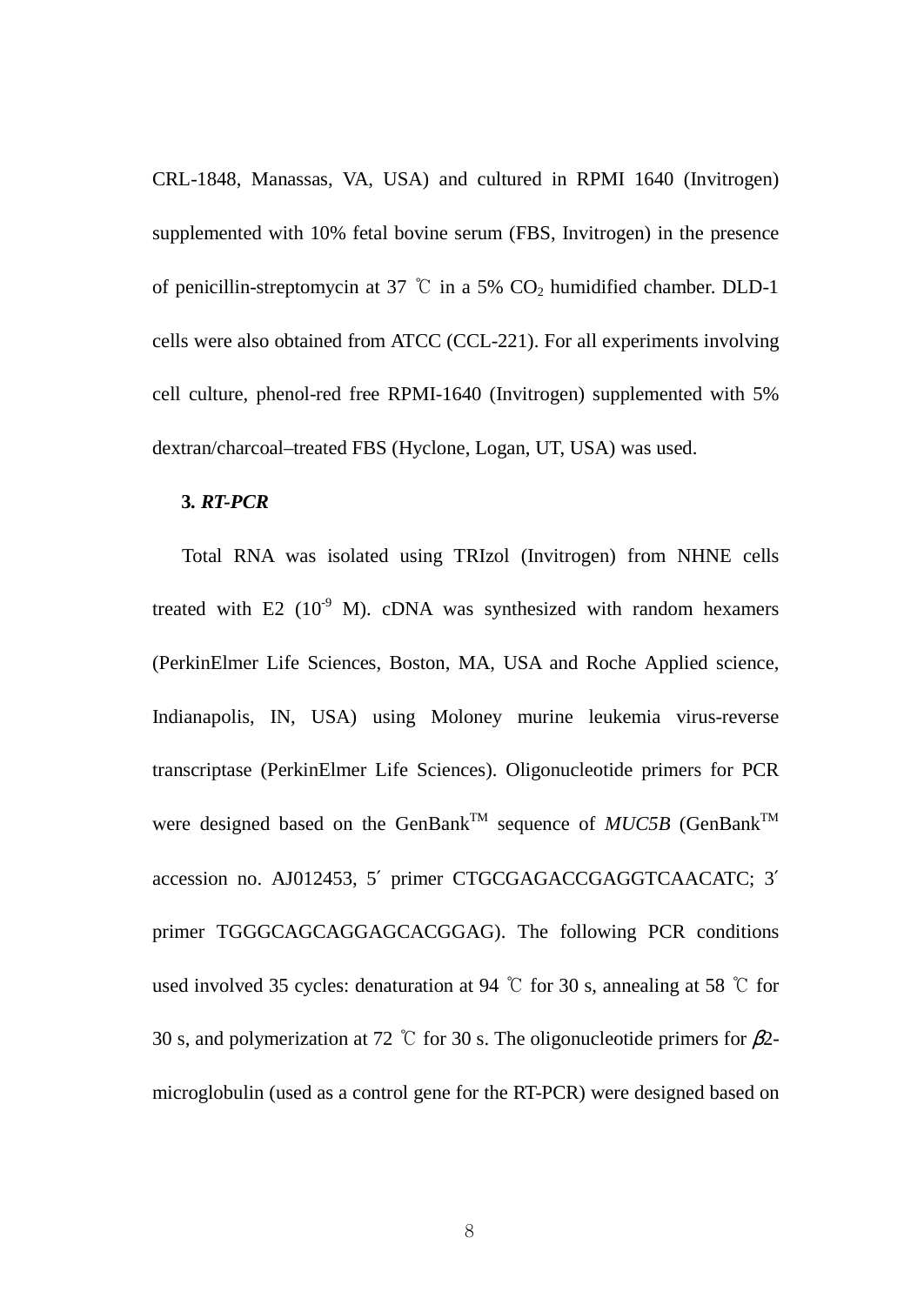the GenBank<sup>TM</sup> human sequence (GenBank<sup>TM</sup> accession no. XM007650, 5' primer CTCGCGCTACTCTCTTTCTGG; 3′ primer GCTTACATGTCT CGATCCCACTTAA). PCR conditions used involved 23 cycles as follows: denaturation at 94 °C for 30 s, annealing at 55 °C for 30 s, and polymerization at 72 ℃ for 30 s. The PCR products were run in a 1.5% agarose gel and visualized with ethidium bromide under a transilluminator.

#### **4***. Real-time quantitative PCR*

Primers and probes were designed using the PerkinElmer Life Science Primer Express® software purchased from PE Biosystems. Commercial reagents (TaqMan PCR Universal PCR master mix, PE biosystems) and conditions were applied according to the manufacturer's protocol. Three microgram of cDNA (reverse transcription mixture), oligonucleotides at a final concentration of 800 nM for each primer, and 200 nM TaqMan hybridization probe were used in a 25-µl volume. The probe for real-time PCR was labeled with carboxylfluorescein (FAM) at the 5'-end and with the quencher carboxytetramethylrhodamine (TAMRA) at the 3′-end. The following primers and TaqMan probes were used: *MUC5B*, forward (5′- CTACCTGGACAACCACTACTGC-3'), reverse (5'-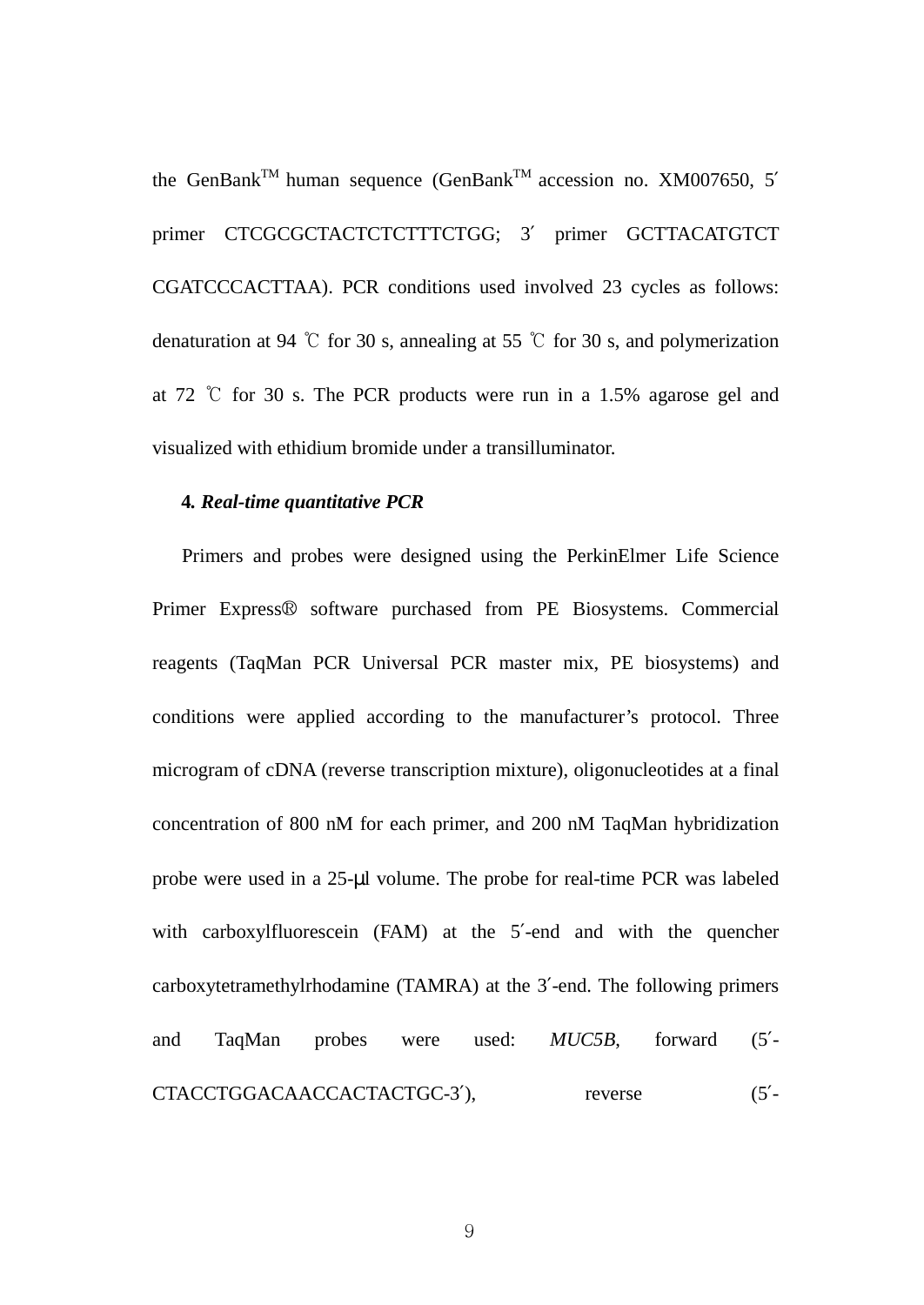TGGTGACAGTGAGGACGATATCC-3′) and TaqMan probe (FAM-CTGCCACTGCCGCTGCCGCC-TAMRA), β2-microglobulin (B2M), forward  $(5'-CGCTCCGTGGCCTTAGC-3')$ , reverse  $(5'-CGCTCCGTGGCCTTAGC-3')$ GAGTACGCTGGATAGCCTCCA-3′) and TaqMan probe (FAM-TGCTCGCGCTACTCTCTCTTTCTGGC-TAMRA). Real-time PCR was performed on a PE Biosystems ABI PRISM® 7300 sequence detection system (Foster City, CA, USA). The thermocycler parameters were 50  $\degree$ C for 2 min and 95 ℃ for 10 min followed by 40 cycles of 95 ℃ for 15 s and 60 ℃ for 1 min. All reactions were performed in triplicate. The relative quantity of *MUC5B* mRNA was determined using a comparative threshold method, and the results normalized against  $\beta$ 2-microglobulin as an internal control. Data were analyzed using the Student's *t* test for paired and unpaired values.

#### **5***. Western blot analysis*

NCI-H292 or NHNE cells were grown to confluence in 6-well plates. After treatment with  $10^{-9}$  M E2, the cells were lysed in  $1 \times$  lysis buffer (125 mM Tris, pH 7.8, 10 mM EDTA, 10 mM DTT, 50% glycerol, and Triton® X-100). Equal amounts of whole cell lysates were resolved by 10% SDS-PAGE and transferred to a polyvinylidene difluoride membrane (Millipore, Billerica, MA,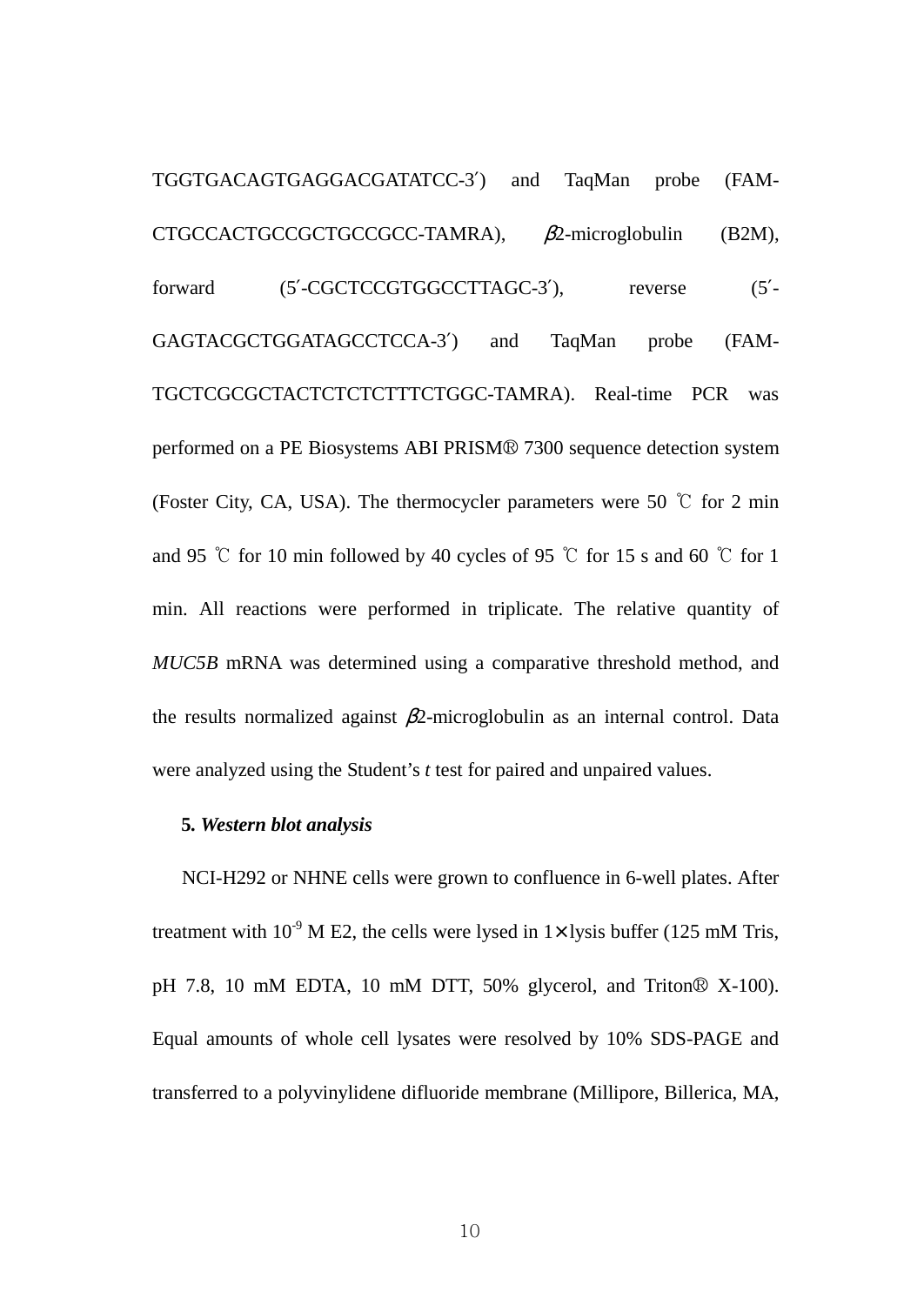USA). The membrane was blocked with 5% skim milk in Tris-buffered saline (TBS, 50 mM Tris-Cl, pH 7.5 and 150 mM NaCl) for 2 h at room temperature, followed by overnight incubation with primary antibodies in TBS-T (0.5% Tween 20 in TBS). After washing with TBS-T, the blots were incubated with anti-rabbit or anti-mouse antibody (Cell Signaling Technology) in TBS-T for 1 h at room temperature and visualized with ECL reagent (Santa Cruz Biotechnology, Inc., Santa Cruz, CA ).

#### **6***. Immunodetection and quantitation of* **MUC5B** *mucin secretion*

The immuno-dot blotting assay for detection of intracellular mucin produced by cultured cells has been described previously in detail.<sup>39</sup> In brief, after treatment with E2, cultured cells were lysed in  $1 \times$  lysis buffer. Equal amounts of whole cell lysates were applied to a nitrocellulose membrane (Bio-RAD Laboratories, Hercules, CA, USA). The membrane was blocked with 5% skim milk in Tris-buffered saline (TBS, 50 mM Tris-Cl, pH 7.5 and 150 mM NaCl) for 2 h at room temperature, followed by overnight incubation with antihuman MUC5B antibody (1:200, Santa Cruz Biotechnology, Inc.) in TBS-T (0.5% Tween 20 in TBS). After washing with TBS-T, the blots were incubated with horseradish peroxidase-conjugated goat anti-mouse IgG in TBS-T for 1 h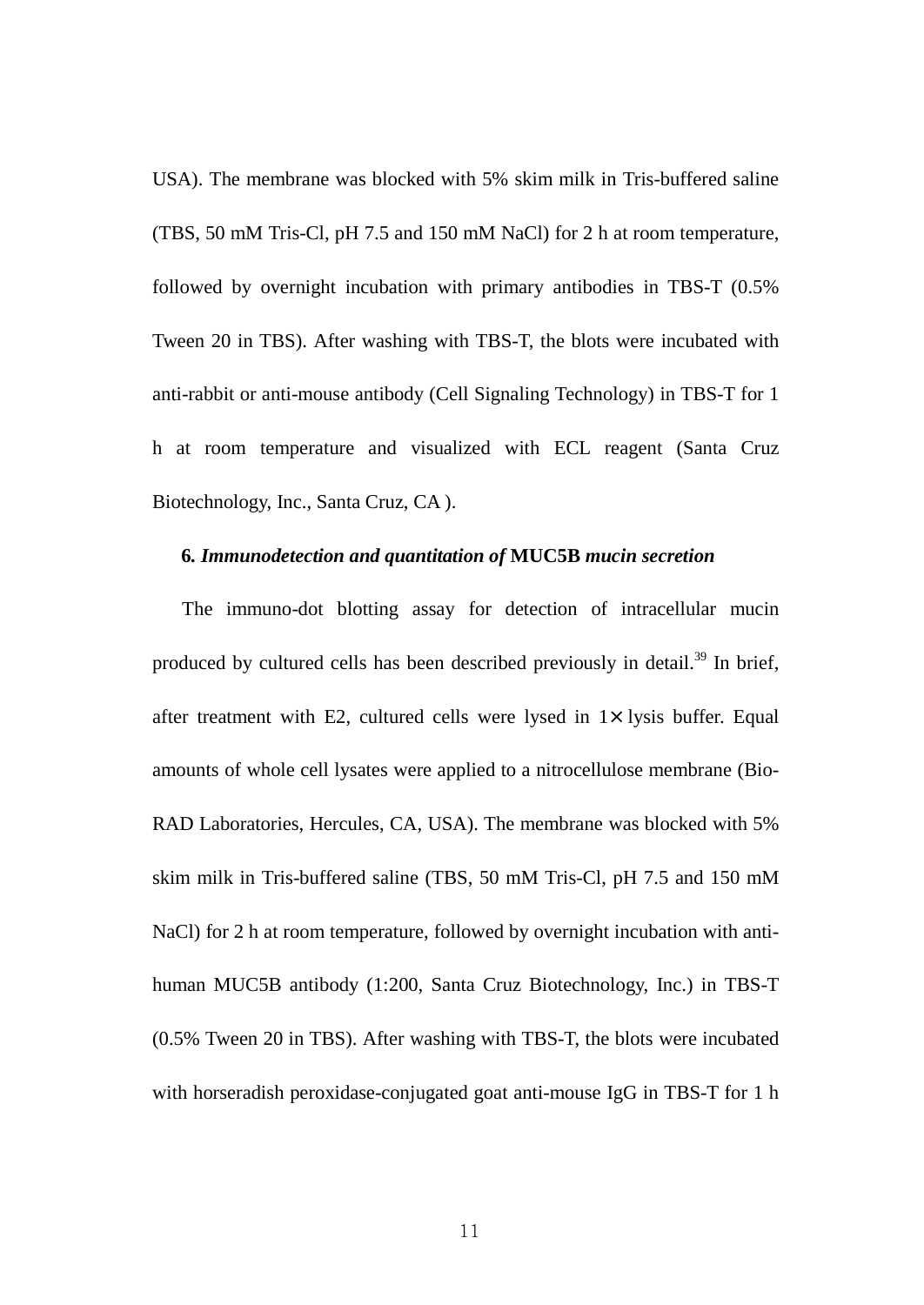at room temperature and the signal detected by means of chemiluminescence (ECL kit, Santa Cruz Biotechnology, Inc.). The data were represented as mean ± standard deviation (SD) of triplicate from the same experiment.

#### **7***. Immunofluorescence microscopy*

For the histological study, cells were washed three times with PBS and fixed in 3% paraformaldehyde solution [3% (wt/vol) paraformaldehyde, 0.1  $mM$  CaCl<sub>2</sub> and 0.1 mM MgCl<sub>2</sub>, pH 7.4, in PBS] for 10 min. The cells were washed three times with PBS, permeabilized in 0.2% Triton® X-100/PBS for 5 min, and washed three times with PBS. The cells were then blocked with 10% normal goat serum (Jackson Immuno Research labs Inc., West Grove, PA, USA) for 1 h, and washed with PBS. ER- $\alpha$  was detected using the ER- $\alpha$ , phospho-ER-α, polyclonal antibody (1:75, Cell Signaling Technology), and incubated for 24 h at 4℃, followed by washes in PBS. The aforementioned procedure was repeated with an appropriate fluorescein isothiocyanate (FITC) conjugated secondary antibody (1:100, Jackson Immuno Research labs Inc). Cell nuclei were stained with 4,6-diamidino-2-phenylindole (DAPI), and the coverslips were mounted on slides with Vectashield Mounting Medium (Vector Larboratories, Inc., Burlingame, CA, USA) and examined using a Zeiss LSM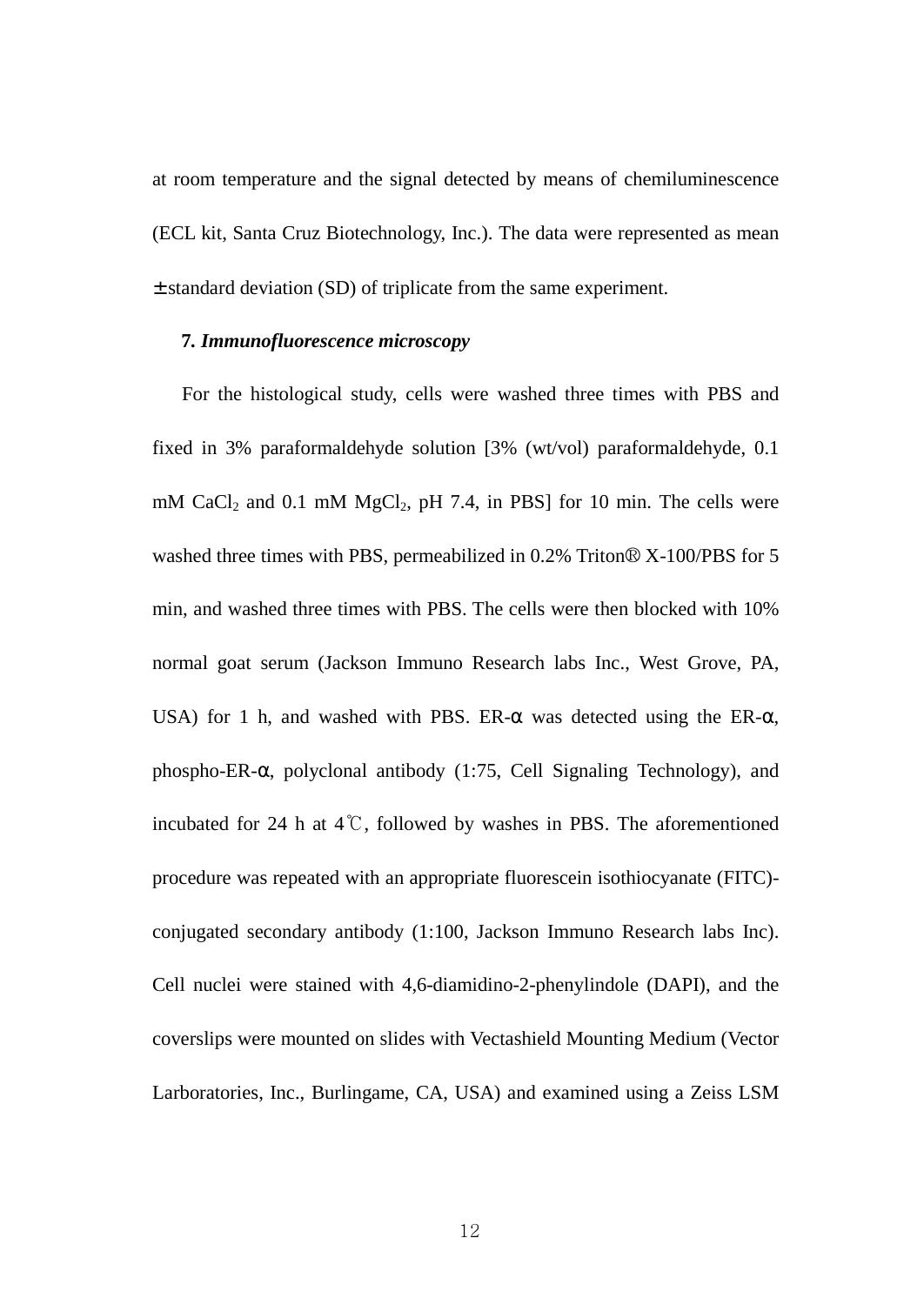510 confocal microscope (Carl Zeiss, Inc., Thornwood, NY, USA).

#### **8.** *Transient transfection and luciferase analysis*

NCI-H292 cells were transiently transfected with pGL3-basic (Promega, Madison, WI, USA), pGL3-MUC5B (-1329/+92), pGL3-MUC5B (-956/+92), and pGL3-MUC5B (-649/+92) constructs using the FuGENE6 Transfection Reagent (Roche Applied Science, Indianapolis, IN, USA) according to the manufacturer's instructions, incubated for 24 h, treated with  $10^{-9}$  M E2 for 24 h, harvested, and assayed for luciferase activity using the luciferase assay system (Promega, Madison, WI, USA) according to the manufacturer's instructions. βgalactosidase activity was also assayed to standardize sample transfection efficiencies. To confirm that the luciferase activity of each construct was caused by E2, the activity of each construct was assayed in the absence of E2.

#### **9***. Small interfering RNA (siRNA) treatment*

The role of ERK1/2 in mediating the estrogen effects was examined using ERK1-siRNA (siERK1) or ERK2-siRNA (siERK2) to silence the ERK1 or ERK2 gene. The siERK1 (Santa Cruz Biotechnology, Inc. sc-29307), siERK2 (Santa Cruz Biotechnology, Inc. sc-35335), and the siRNA negative control (Santa Cruz Biotechnology, Inc. sc-37007) were used. The role of RSK1 in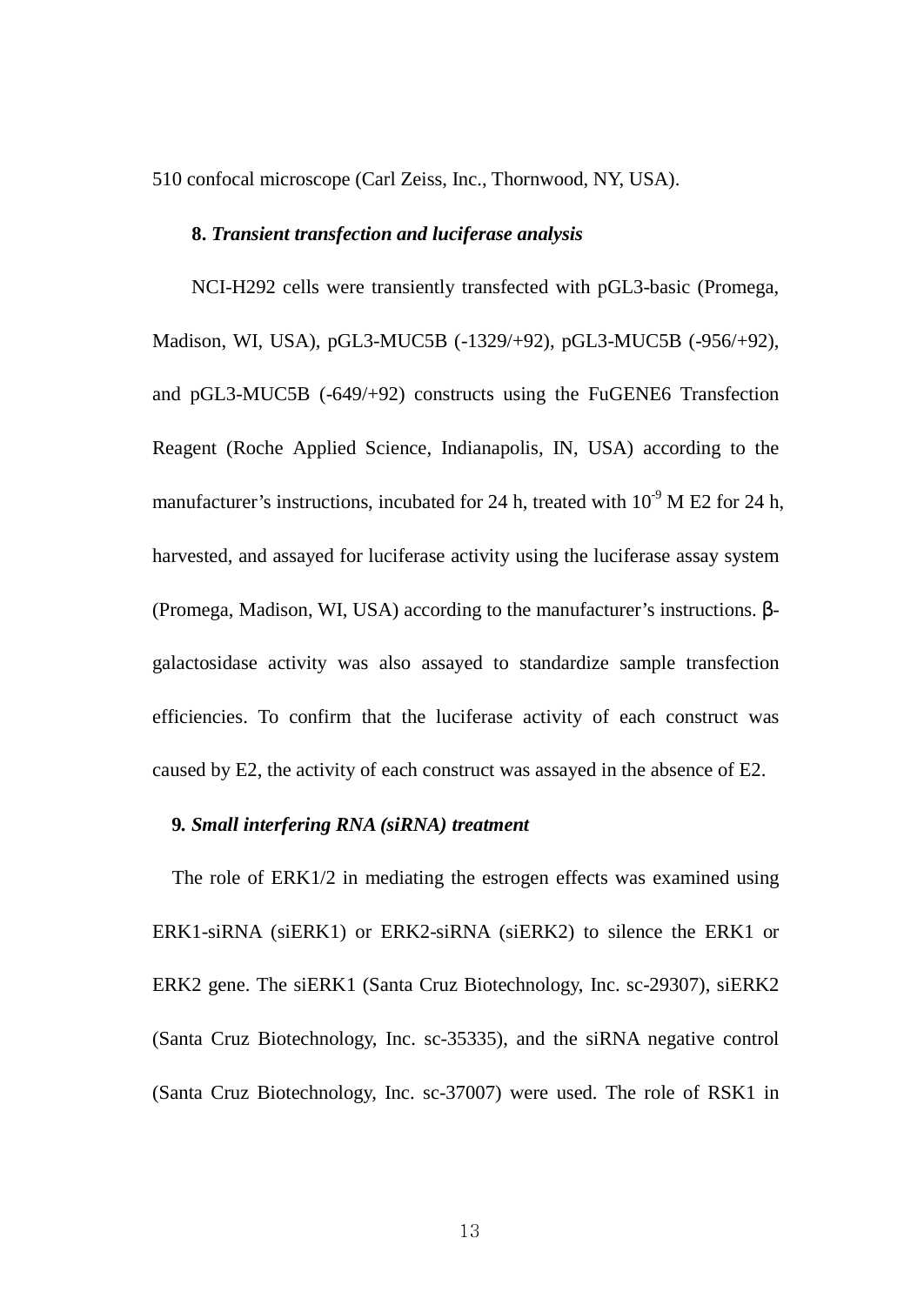mediating the estrogen effects was examined using RSK1-siRNA (siRSK1) to silence the RSK1 gene. The siRSK1 gene sequence used was AAUUGUCUCCUUUAC CACGUAGCCG, and siRSK1 (Stealth<sup>TM</sup>, human CREB gene Acc no. NM001006665) was chemically synthesized by Invitrogen Research. The role of CREB in mediating the estrogen effects was examined using CREB-siRNA (siCREB) to silence the CREB gene. The siCREB gene sequence used was UUACAGCUGCAUCUCCACUCUGCUG, and siCREB  $(Stealth<sup>TM</sup>, human CREB gene Acc no. NM134442.2) was chemically$ synthesized by Invitrogen Research. The siRNA negative control (Stealth<sup>TM</sup>, 12935-300, Invitrogen) was used. NCI-H292 cells were seeded the night before transfection at a density of 30-50% confluence by the time of transfection. Forty nanomol of siERK1/2, siRSK1, siCREB and siRNA negative control were used for transfection using Lipofectamine 2000 (Invitrogen) according to the manufacturer's instructions. Transfected cells were maintained in culture for 3 days before harvesting and further analyses. The efficiency of the siRNA knockdown was determined by Western blot analysis with the appropriate antibodies.

#### **10***. ChIP Assays*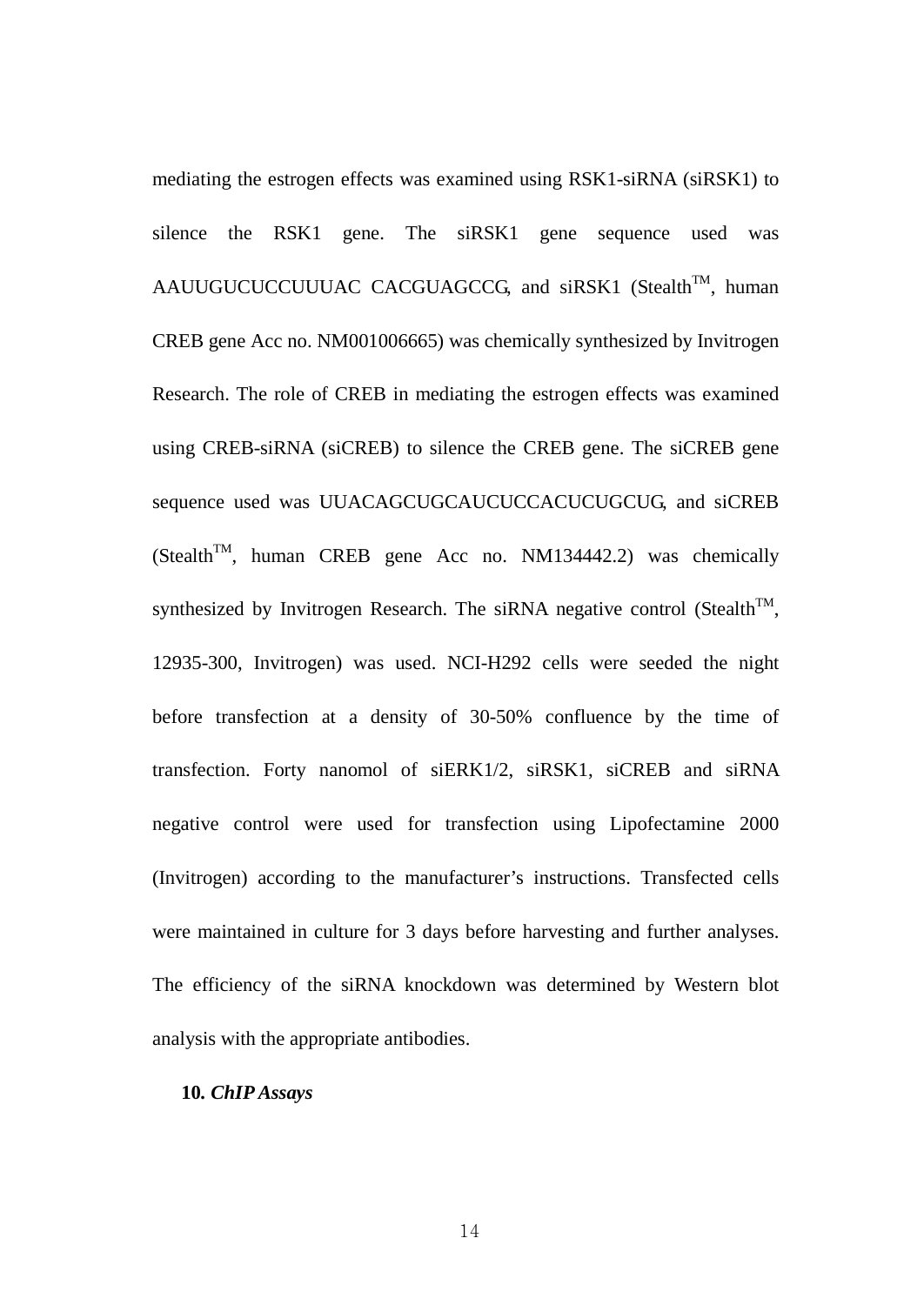For ChIP assays, chromatin was isolated as described elsewhere.<sup>40</sup> In brief, approximately  $2\times10^9$  NCI-H292 cells in 150-mm dishes were treated with PBS containing 1% formaldehyde for 10 min, washed twice with PBS, and fixed with 125 mM glycine at room temperature for 5 min. The cells were rinsed twice with PBS and resuspended in 1 ml of solution A (10 mM HEPES, pH 6.5, 0.25% Triton X-100, 10 mM EDTA, 0.5 mM EGTA) by pipetting. After a short spin (5 min at 3000 rpm), the pellets were resuspended in solution B (10 mM HEPES, pH 6.5, 200 mM NaCl, 1 mM EDTA, 0.5 mM EGTA) containing protease inhibitors, by vigorous pipetting to extract nuclear proteins. After centrifuging at 4,000 rpm for 5 min, the nuclear pellets were resuspended in immunoprecipitation buffer (10 mM EDTA, 50 mM Tris-HCl, pH 8.1, 1% SDS, 0.5% Empigen BB) containing protease inhibitors, and sonicated to break the chromatin into fragments with an average length of 0.5-1 kb. The following antibodies were used in the assay: 2 µg of anti-phospho- CREB (Ser-133), anti-CBP, anti-H3, and anti-AcH3 antibodies and 2 µg of rabbit IgG as a negative control. The CRE (-956 to -753) primers used for ChIP analysis are as follows: forward (5′-ACGCGTGAGGTATTGCAGCGCGGACG-3′) and reverse (5′- GGTTGAGGAAGCAGCTGCTC-3′), with the PCR product being 203 bp.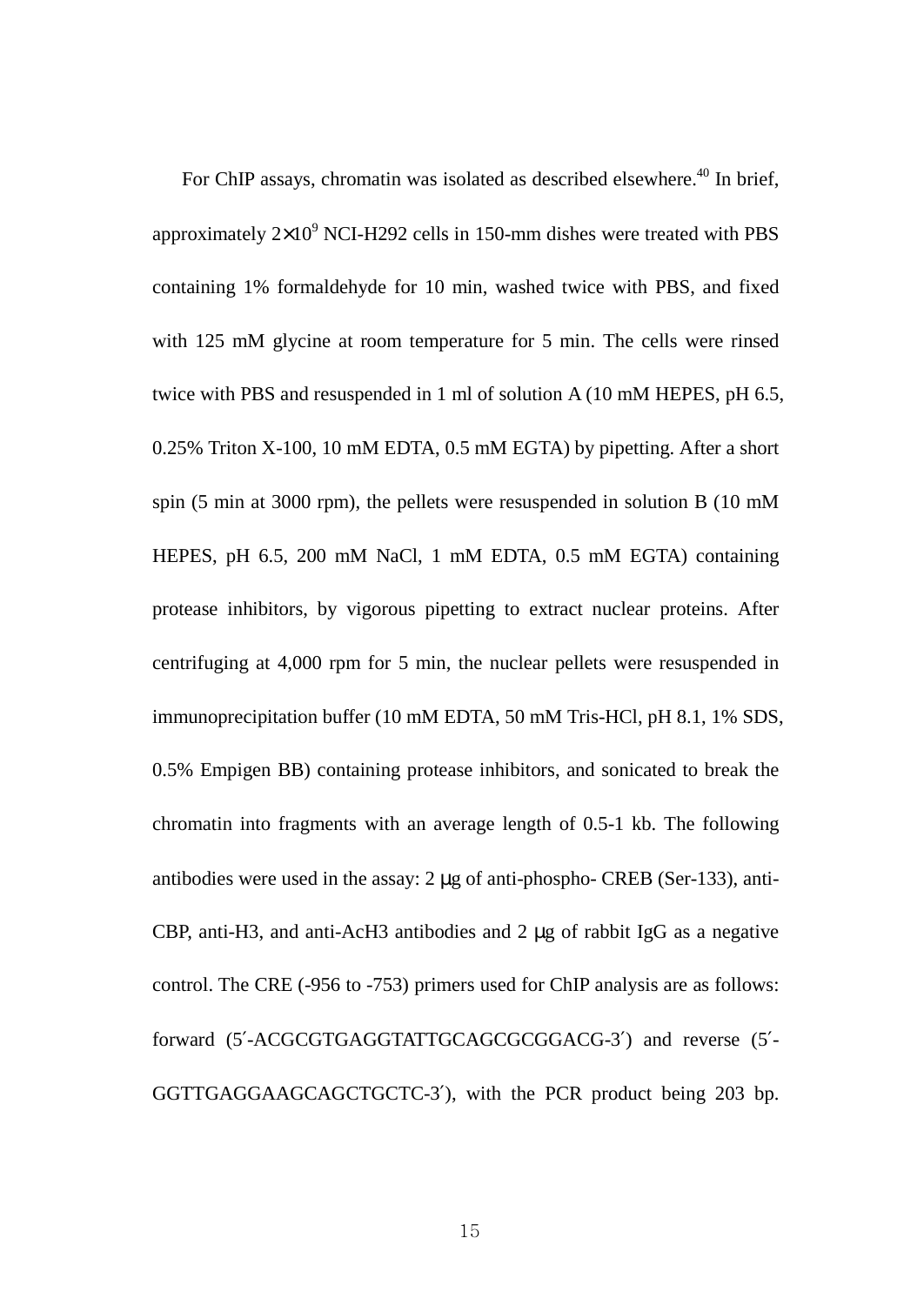The primers for the negative controls (-3960 to -3761) were designed to amplify the DNA fragment upstream of the CRE element: forward (5′- CCAGGCACTGGCTCTGAGA-3<sup>'</sup>) and reverse (5'-GAGGGTCCCATCGTGTGAC-3′), yielding a PCR product of 199 bp.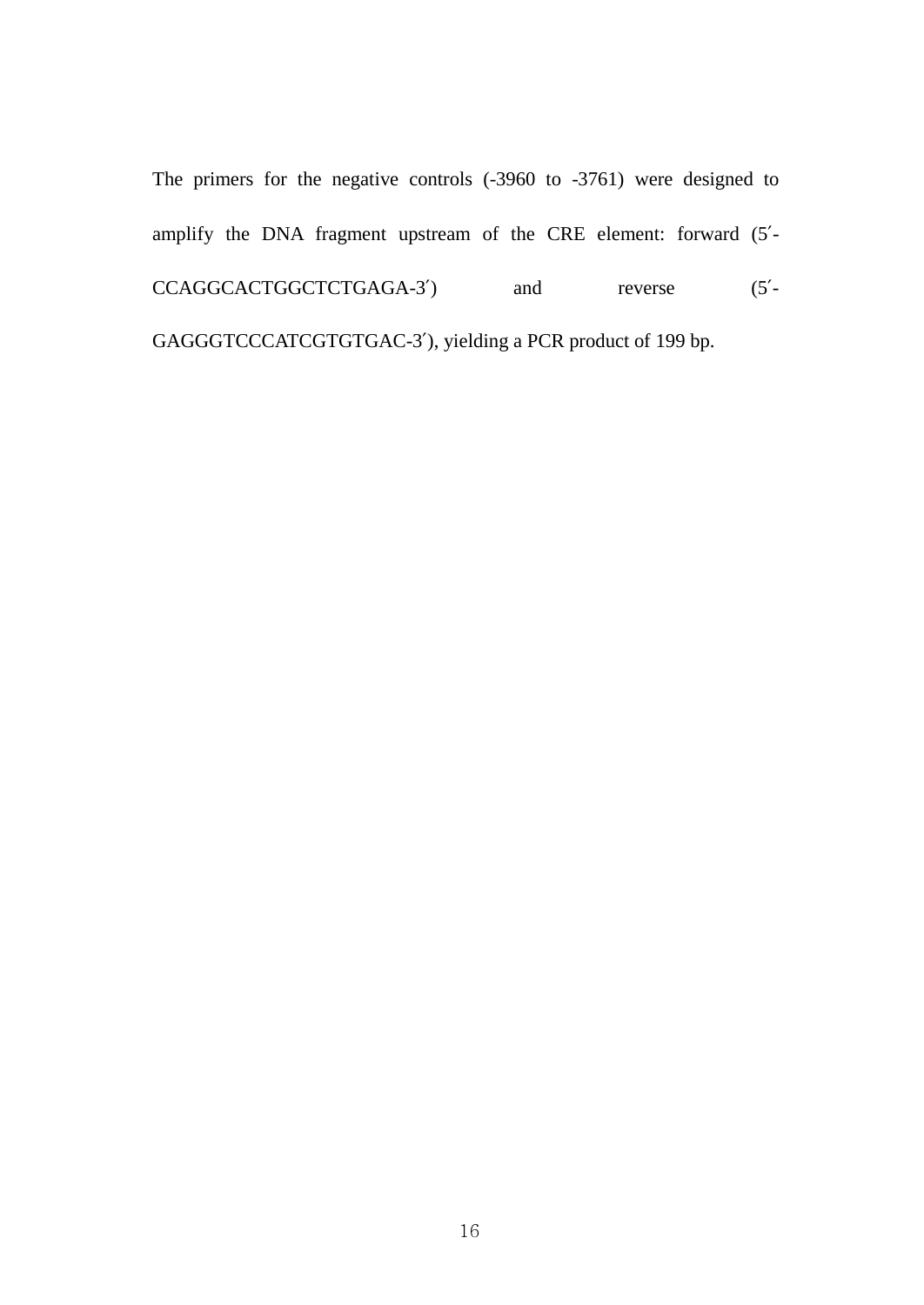#### **III. RESULTS**

#### **1***. E2 induces MUC5B gene expression and* **MUC5B** *protein secretion*

 To determine whether E2 can induce *MUC5B* gene expression within NHNE cells, RT-PCR was carried out after treating the cells with various concentrations of E2. As the dose of E2 was increased from  $10^{-10}$  to  $10^{-8}$  M, the level of *MUC5B* gene expression and intracellular MUC5B protein expression were gradually increased. As shown in Fig. 1A and B, E2 at a concentration of 10<sup>-9</sup> M significantly elevated *MUC5B* gene expression and MUC5B protein (3.0-fold increase). Accordingly,  $10^{-9}$  M E2 was used for all subsequent experiments. To determine whether E2 induced *MUC5B* gene expression in a time-dependent manner, *MUC5B* gene expression was examined after exposure to 10<sup>-9</sup> M E2 for various periods. The level of *MUC5B* gene expression and MUC5B protein expression were increased in a time-dependent manner (Fig. 1C and D) and reached a peak after a 24 hr exposure to E2 (3.1-fold increase). Accordingly, all subsequent experiments were treated for 24 h.

E2 is known to rapidly induce cytoplasmic signal transduction pathways, resulting in the phosphorylation of target proteins.<sup>34-37</sup>

#### **2***. E2 increases ER*α *Ser- 118 phosphorylation*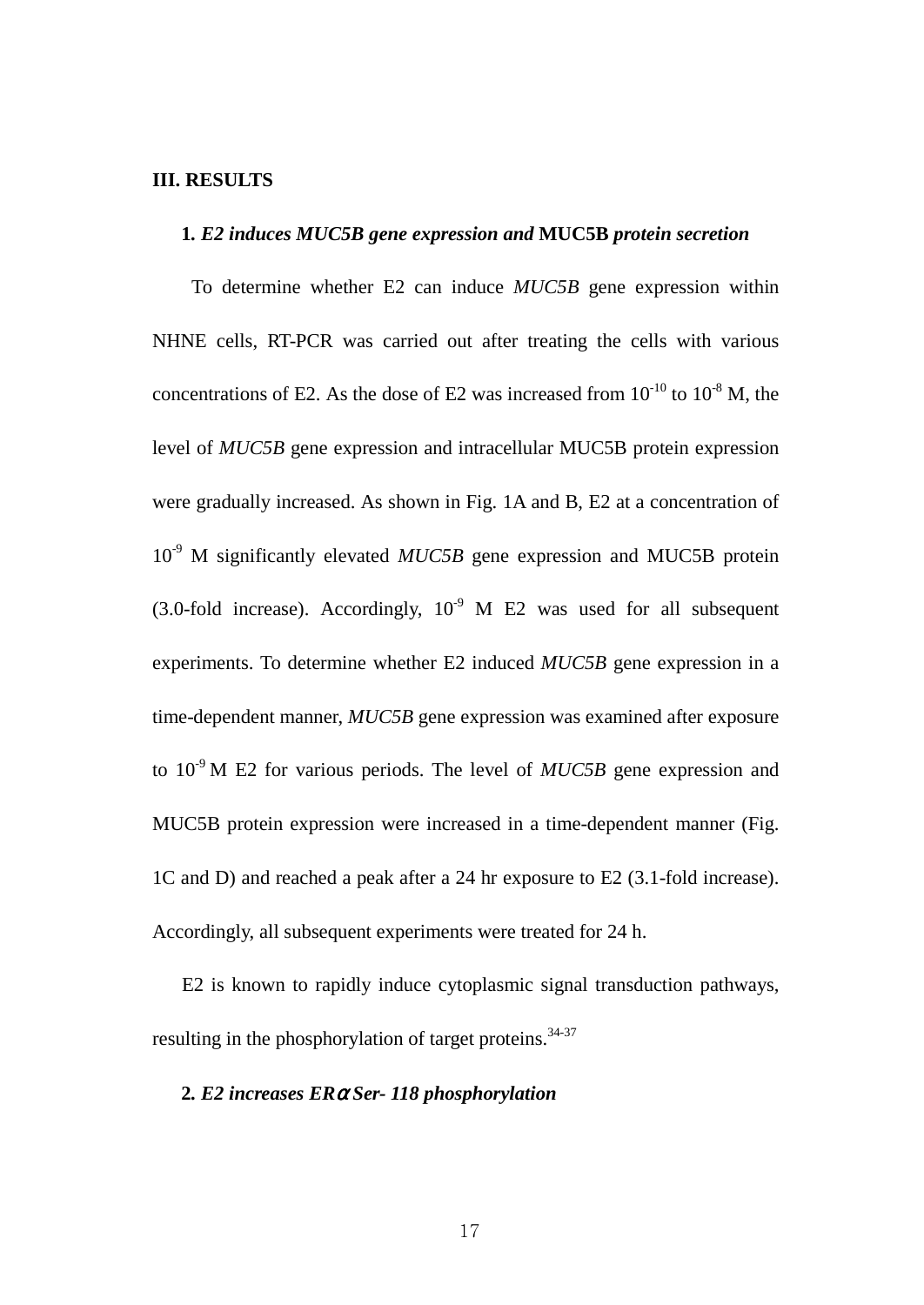Activation of Ser118 in the N-terminal activation function 1 domain of ER $\alpha$  is related to the phosphorylation of MAPK.<sup>41</sup> E2 rapidly induced phosphorylation of ERα Ser-118 in NHNE cells, with a peak in detectable p-ER $\alpha$  between 5 to 20 min after the introduction of E2 (Fig. 2A). To determine whether ICI 182,780, a specific ER $\alpha$  and ER $\beta$  antagonist, inhibited ER $\alpha$ Ser118 phosphorylation, NHNE cells were treated with 5  $\mu$ M ICI 182,780. ICI 182,780 inhibited ER $\alpha$  Ser-118 phosphorylation induced by E2 (Fig. 2B) and suppressed E2-induced *MUC5B* gene expression and p-ERK1/2 activation (Fig. 2C), indicating that E2-induced *MUC5B* gene expression was ERα-mediated. As shown by immunofluorescence staining in NHNE cells (Fig. 2D), phospho-ER $\alpha$  Ser118 was distributed equally in the cytoplasm and the nucleus in the resting state, while phospho-ERα Ser118 re-localized to the cytoplasm and cell membrane upon treatment with E2. These results suggest that E2 induces  $MUC5B$  gene expression by  $ER\alpha$  and  $pERK1/2$ , implicating their involvement in E2-induced *MUC5B* gene expression.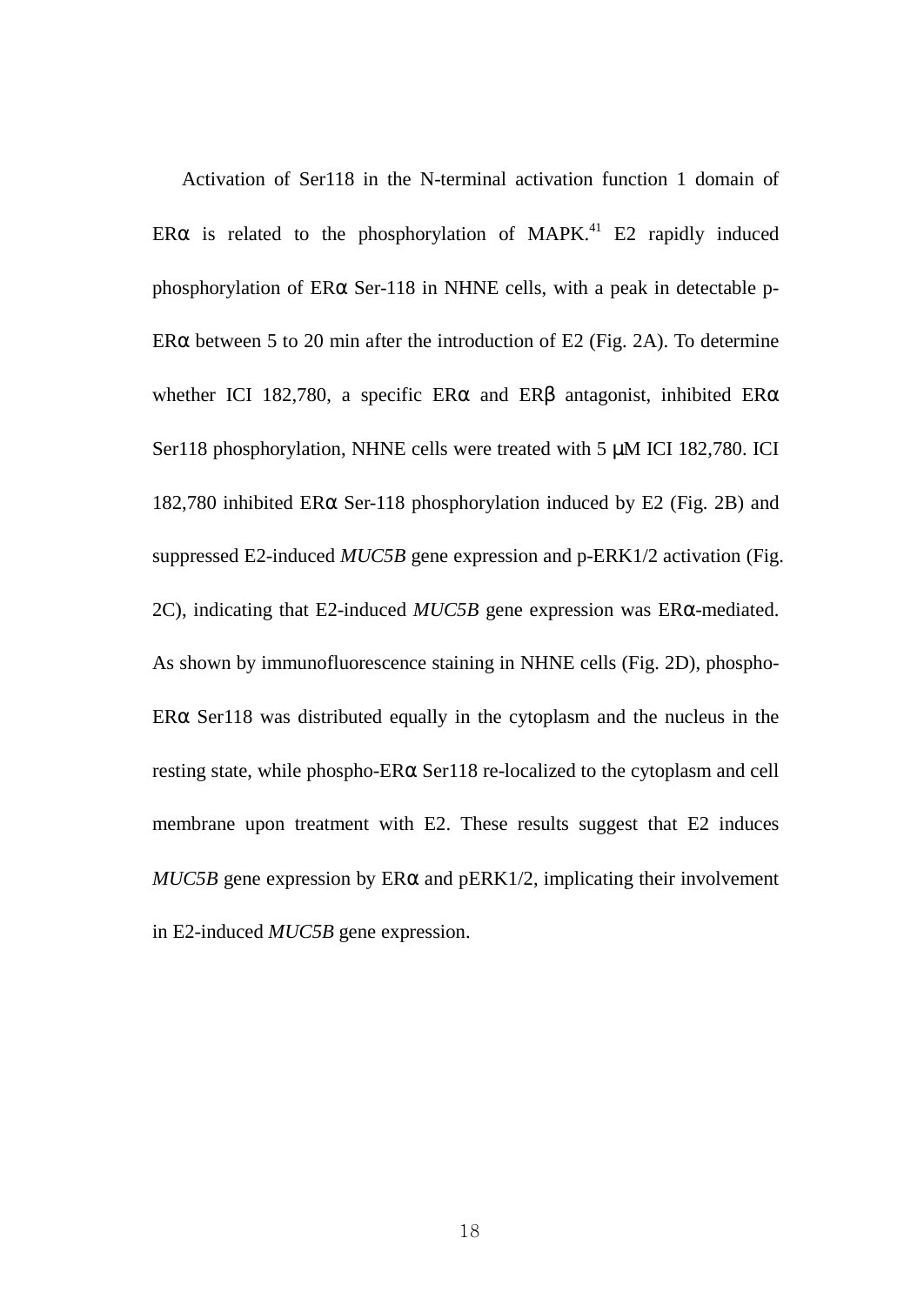

Fig. 1. Effect of E2 on *MUC5B* gene expression and intracellular MUC5B mucoprotein in NHNE cells. Cells were treated with E2  $(10^{-10}, 10^{-9}, \text{ and } 10^{-8})$ M) for 24 h (A, B) or treated with E2 ( $10^{-9}$  M) for 0, 3, 6, 12, and 24 h (C, D). Cell lysates were harvested for RT-PCR or immuno-dot blot analysis. Total RNA was isolated, and RT-PCR was performed using the specific primers described in (A, C) "Experimental Procedures." And equal amounts of whole cell lysates were processed for immuno-dot blot analysis as described in (B, D) "Experimental Procedures." Expression of β2-microglobulin (β2M) was analyzed as a control.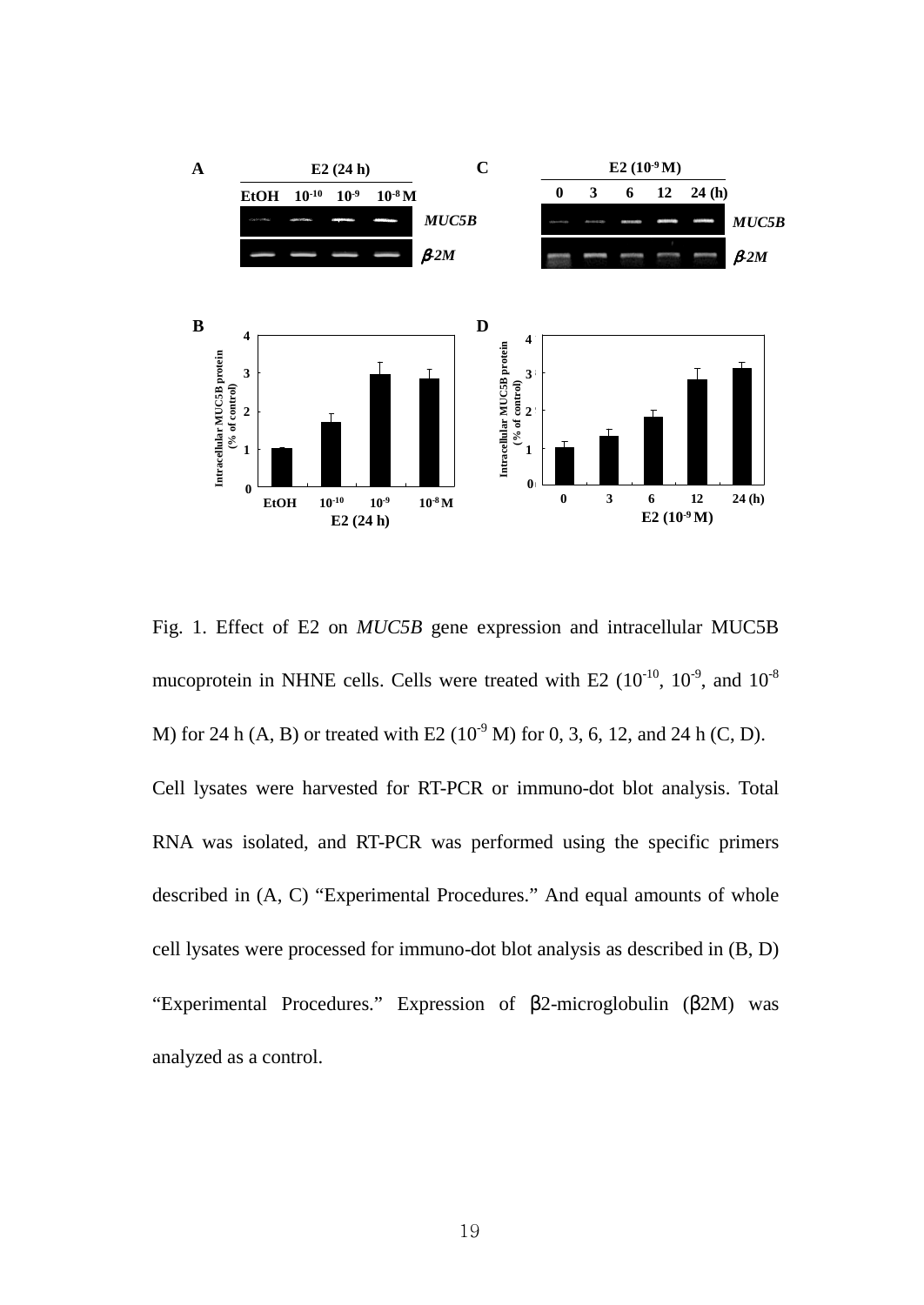

Fig. 2. Effect of ICI182,780 on *MUC5B* gene expression in NHNE cells. Cells were treated with E2  $(10^9 \text{ M})$  for 5, 10, 20, 30, and 60 min, and total cell lysates were processed for Western blot analysis as described in "Experimental Procedures." α-tubulin was used as an internal control (A). Cells were pretreated for 1 h with 5 µM ICI182,780 and stimulated for 10 min with E2

**ER**α

**EtOH**

**E2** 

**E2**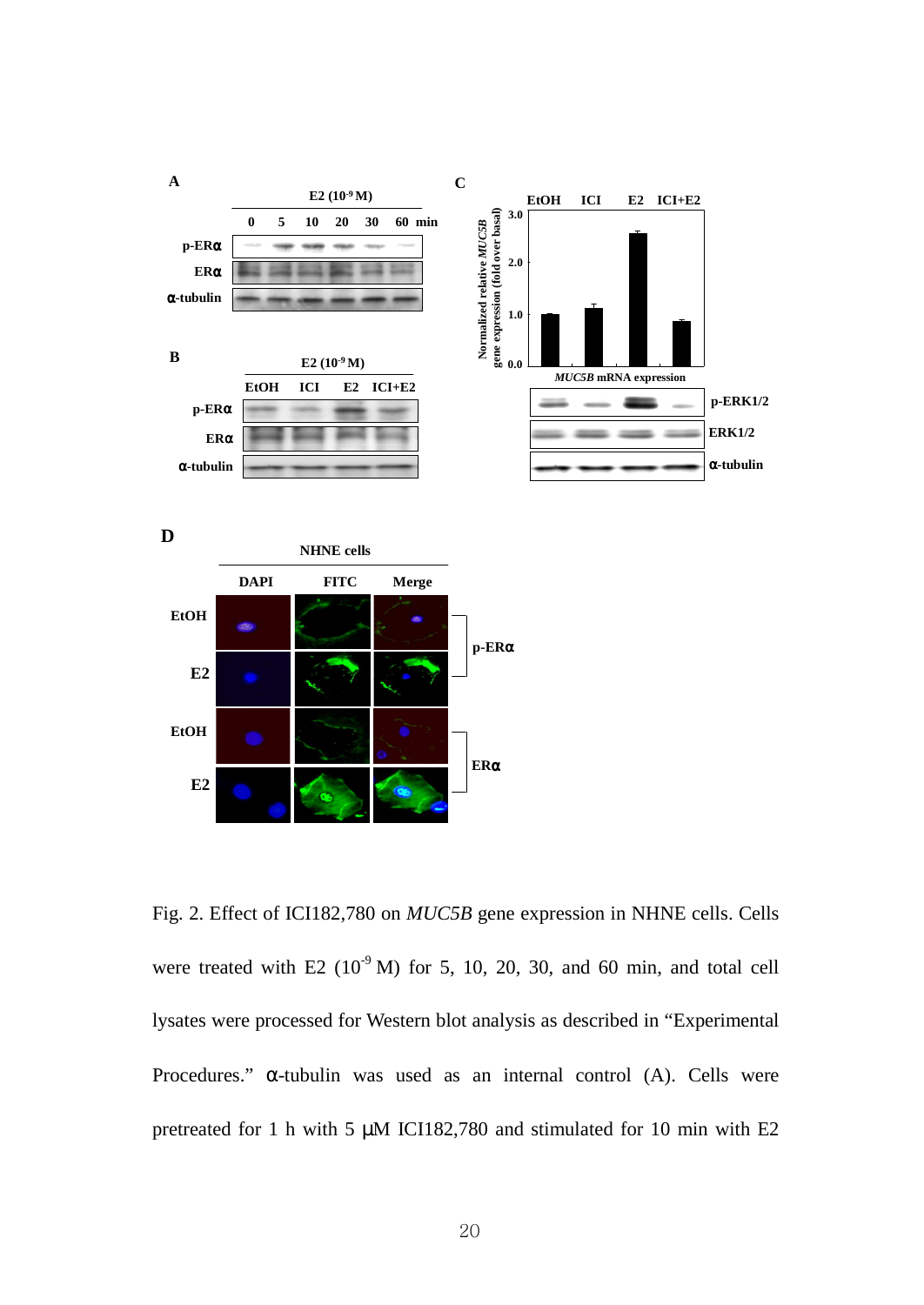prior to the collection of cell lysates for Western blot analysis. α-tubulin was used as an internal control (B). Pretreated cells were stimulated for 24 h with E2 prior to collection for real-time quantitative PCR (C, upper panel) or for 10 min prior to Western blot analysis (C, lower panel). The cellular localization of the ERα in NHNE was analyzed by immunofluorescence (D).The data shown are a representative experiment repeated at least three times with less than 10% variation.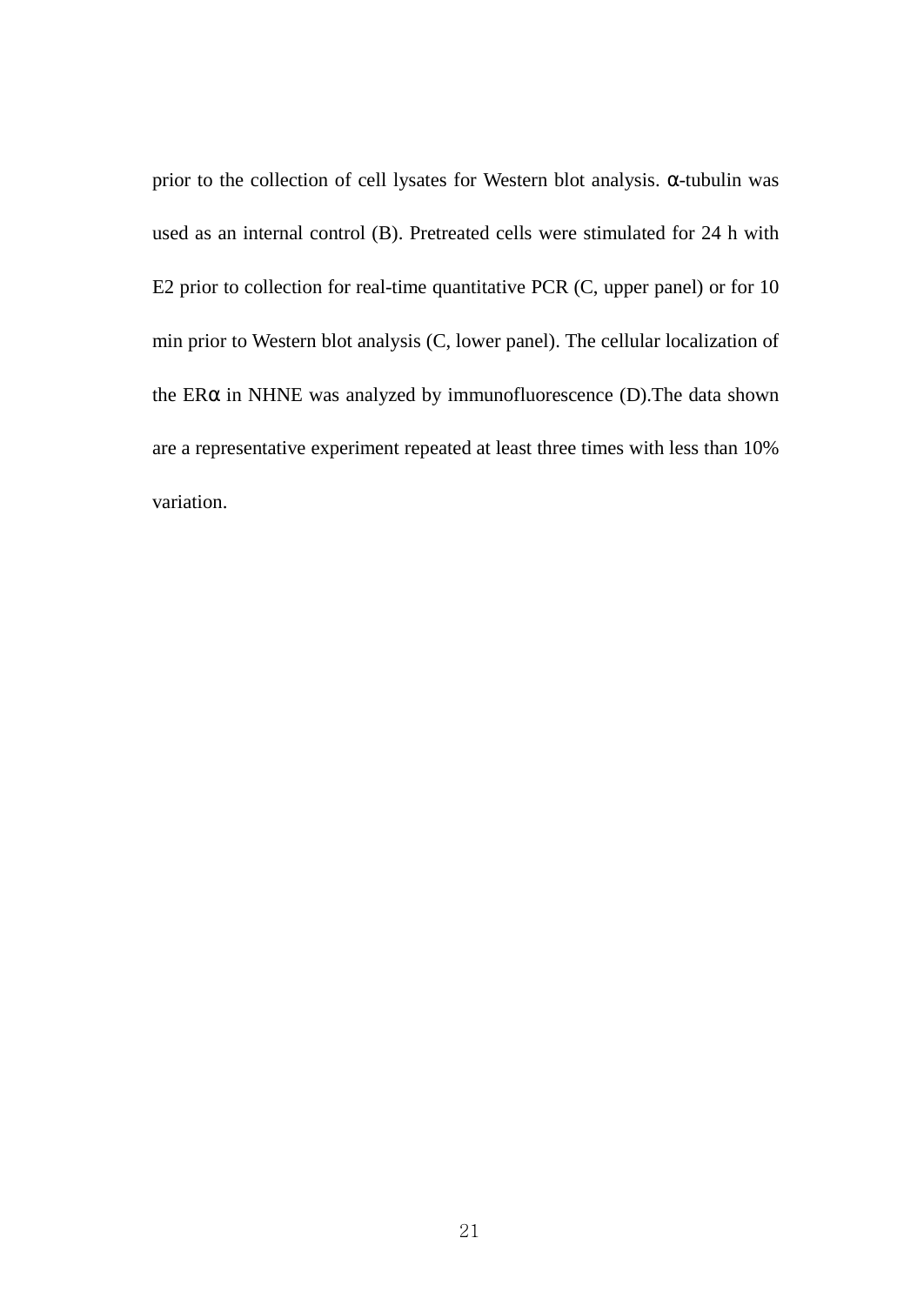#### **3***. E2 induces MUC5B gene expression via ERK1/2 MAPK signaling*

To investigate which MAPK signal pathway was activated by E2 in NHNE cells and NCI-H292 cells, Western blot analysis was performed using phospho antibodies. As shown in Fig. 3A, E2 activated ERK1/2 MAPK in both NHNE cells and NCI-H292 cells (data not shown) with a peak activation at 10 min. However, activations of phospho-p38 or -c-Jun NH<sub>2</sub>-terminal kinase were not detected.

To investigate the possible involvement of the ERK1/2 MAPK pathway in E2-induced *MUC5B* gene expression, the real-time PCR was performed with pretreatment with 30 µM PD98059 for 1 h. PD98059 inhibited *MUC5B* gene expression and p-ERK1/2 activation (Fig. 3B). These results indicate that the activation of ERK1/2 MAPK is closely related to E2-induced *MUC5B* gene expression. For further confirmation, the NCI-H292 cells were transfected with siRNA ERK1, siRNA ERK2 or siRNA negative control. The siRNA ERK1 or siRNA ERK2 transfection was found to suppress E2-induced ERK1 or ERK2 MAPK activity and E2-induced *MUC5B* gene expression (Fig. 3C). These results indicate that the activation of ERK1/2 MAPK is essential for E2 induced *MUC5B* gene expression in NCI-H292 cells.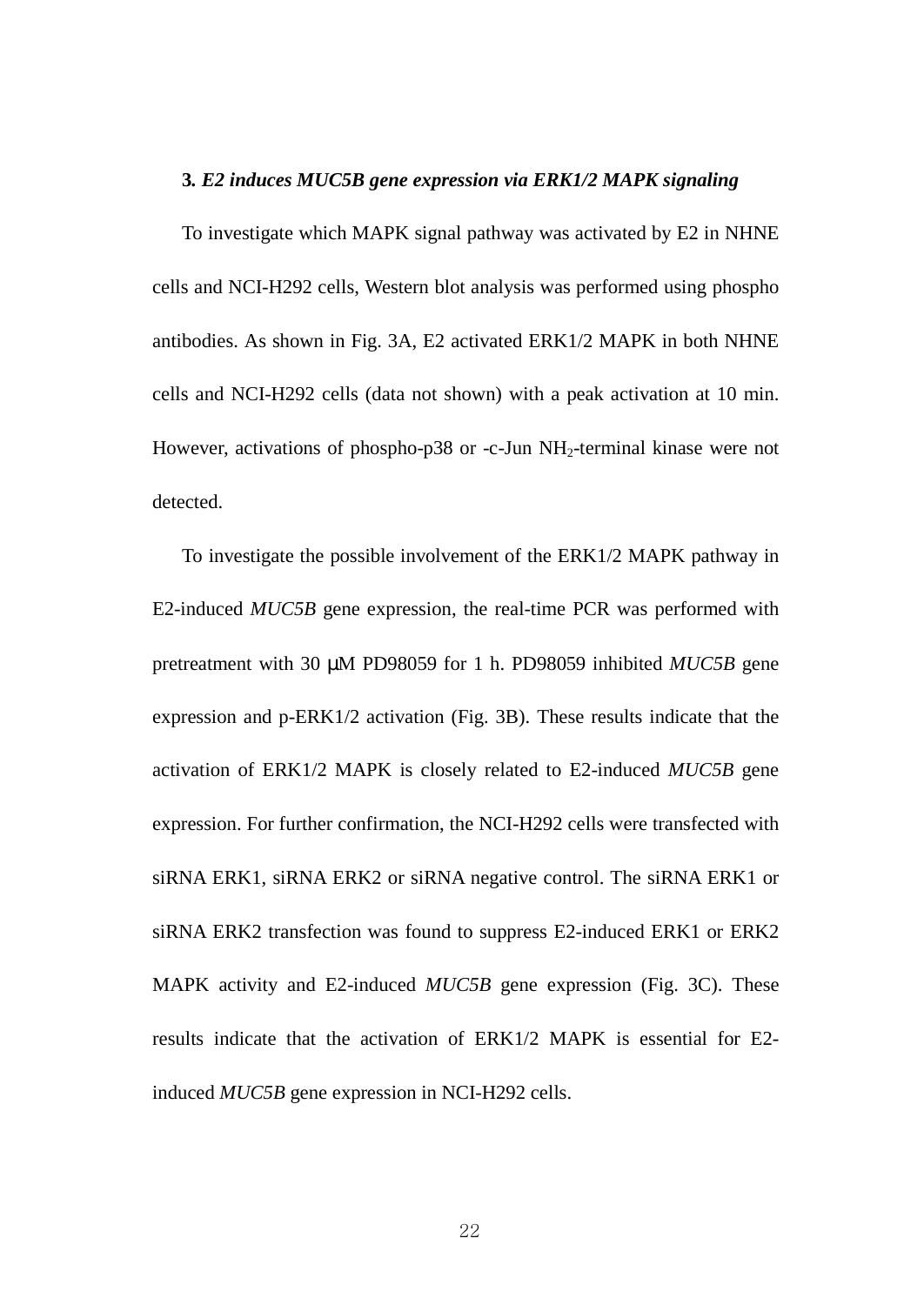#### **4***. Effect of Ras DN and Raf DN on E2-induced MUC5B gene expression*

Ras and Raf are upstream targets of activated MAPK.<sup>42</sup> To examine whether the Ras/Raf/MAPK pathway plays a role in E2-induced *MUC5B* gene expression, cells were transiently transfected with constructs encoding Ras DN (Ras N17) or Raf1 DN (craf1, a kinase-defective form of Raf1). The transient overexpression of Ras or Raf1 DN suppressed the E2-induced ERK1/2 MAPK phosphorylation, and E2-induced *MUC5B* gene expression (Fig. 4A and B). These results suggest that the activation of ERK1/2 MAPK by E2 occurs via a Ras/Raf-dependent pathway to induce *MUC5B* gene expression in NCI-H292 cells.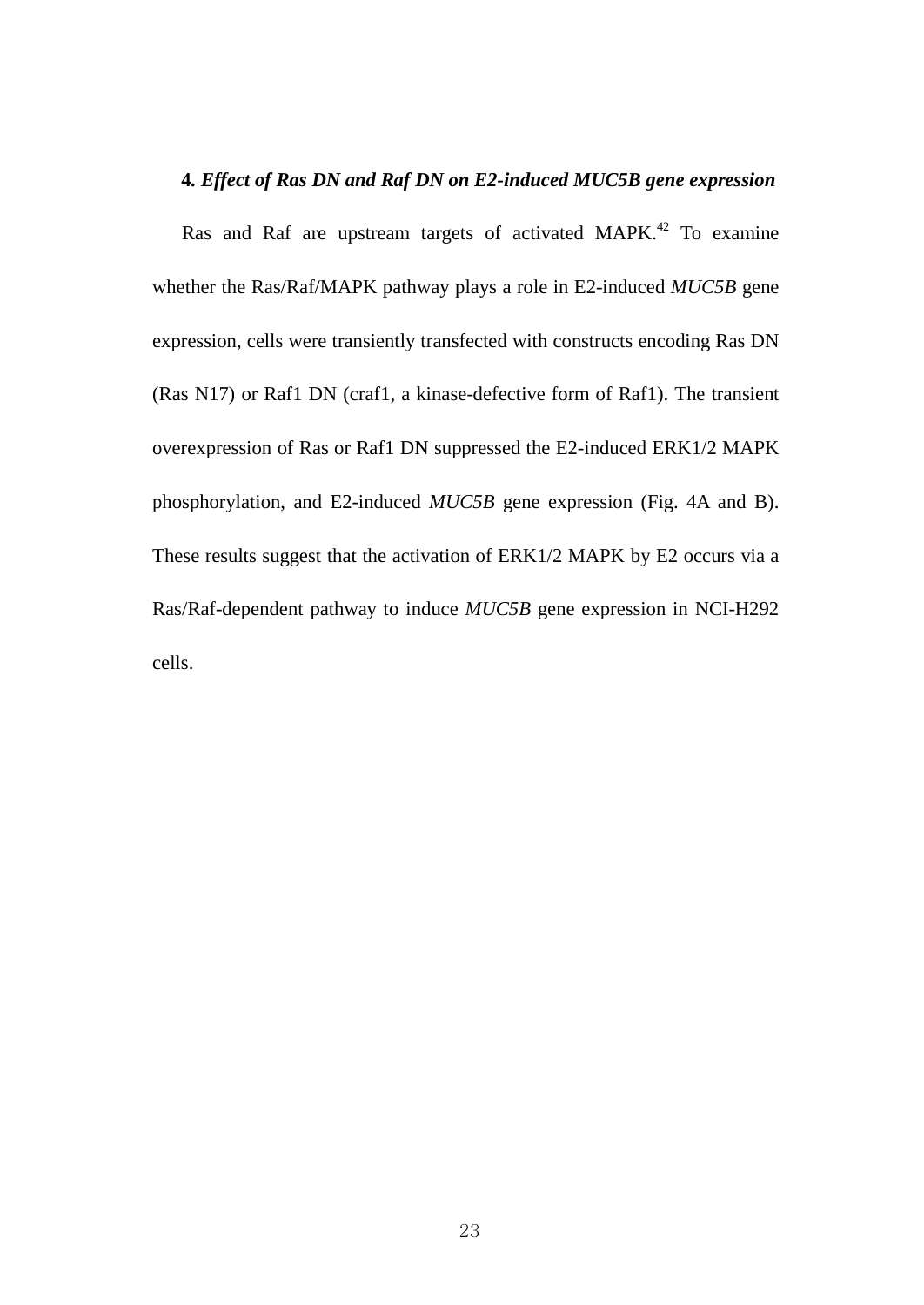

Fig. 3. E2 induces *MUC5B* gene expression by ERK MAP kinase signaling in NHNE cells. The cells were treated with E2  $(10^{-9}$  M) for 10, 20, 30 40, and 60 min, and total cell lysates were processed for Western blot analysis as described in "Experimental Procedures." α-tubulin was used as an internal control (A). NHNE cells were pretreated for 1 h with 30 µM PD98059 and stimulated for 24 h with E2 prior to collection of total RNA for real-time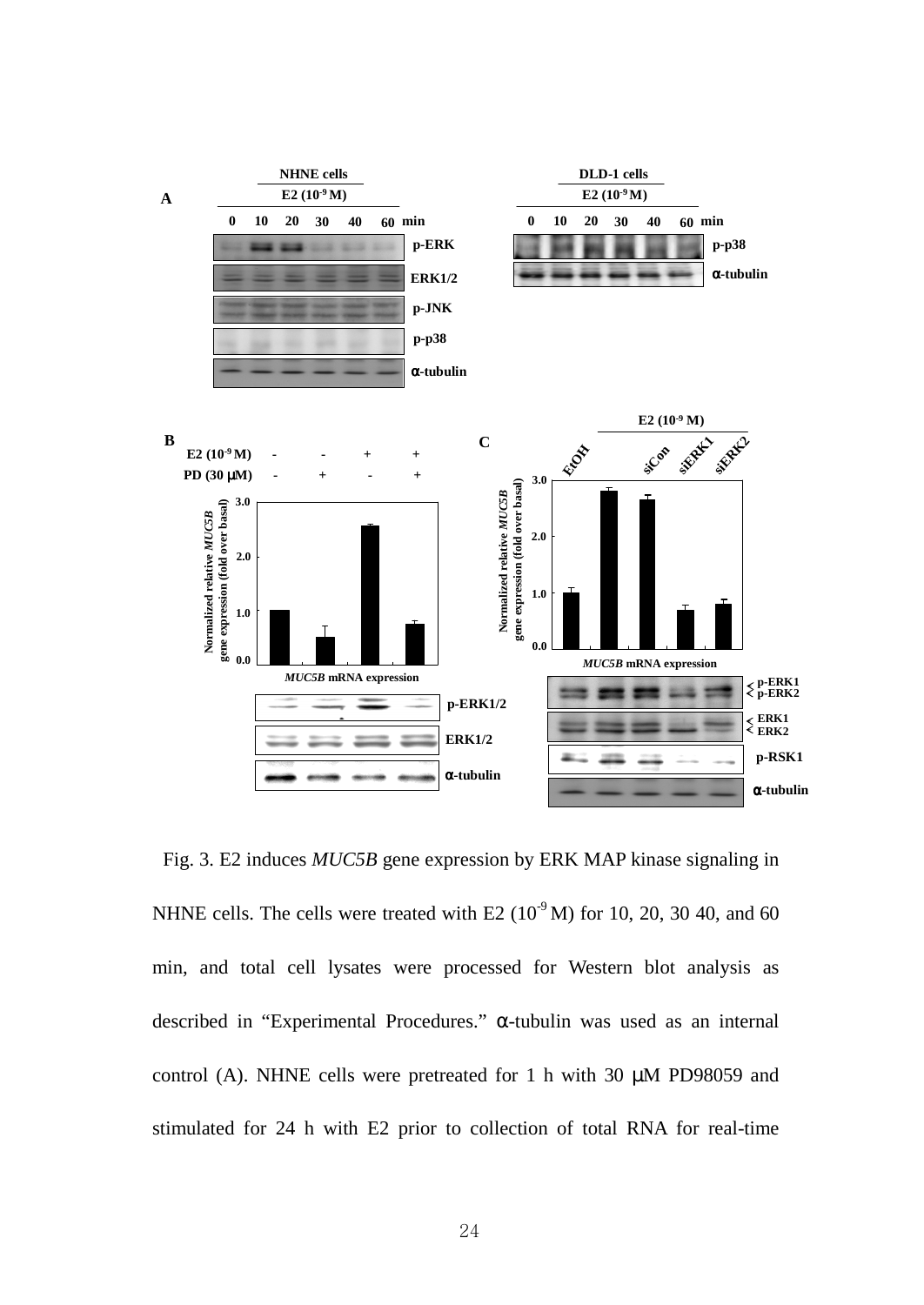quantitative PCR (B, upper panel). Pretreated cells were stimulated for 10 min with E2 prior to the collection of cell lysates for Western blot analysis (B, lower panel). NCI-H292 cells were transfected with siERK1 (40 nM), and siERK2 (40 nM) or siRNA negative control (40 nM) and stimulated with E2 for 24 h prior to real-time quantitative PCR (C, upper panel) or for 10 min prior to Western blot analysis (C, lower panel). The data shown are a representative experiment repeated at least three times with less than 10% variation.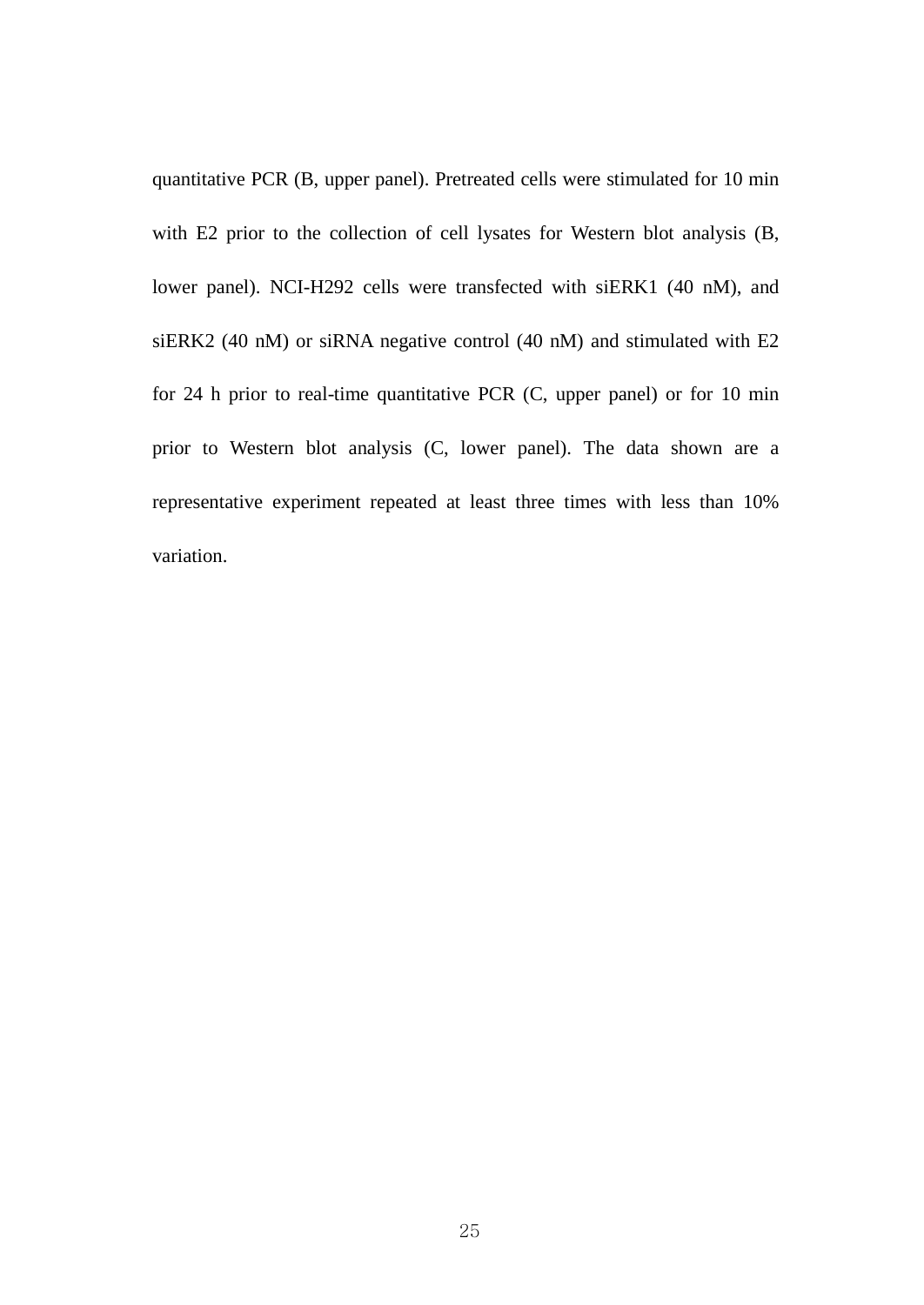#### **5***. RSK1 is required for E2-induced MUC5B gene expression*

To identify the molecules involved in the down-stream signaling of ERK1/2 MAPK in E2-induced *MUC5B* gene expression, RSK1 and MSK1 which are substrates of  $CREB<sup>43-45</sup>$  were examined. The phosphorylation of RSK1 by E2 peaked at 10 min and decreased by 60 min after E2 stimulation (Fig. 5A). E2 did not affect phosphorylation of MSK1 (data not shown). These results suggest that RSK1 acts as a downstream signaling mediator of ERK1/2 MAPK. To determine whether RSK1 plays an important role in E2-induced *MUC5B* gene expression, an RSK1 silencing study was performed, as RSK1 is a mediator of cytokine-induced CREB phosphorylation at Ser 133. Three days after transfection, cells were collected, and the effects of siRNA were analyzed by Western blot analysis. siRNA specific for RSK1 suppressed the levels of p-RSK1 (Fig. 5B), while the siRNA negative control exerted no effect. Knocking down RSK1 led to a decreased level of the *MUC5B* gene expression as assessed by quantitative real-time PCR, while the negative control showed no effect (Fig. 5B). These results indicate that RSK1 is an essential downstream mediator of ERK MAPK signaling for E2-induced *MUC5B* gene expression.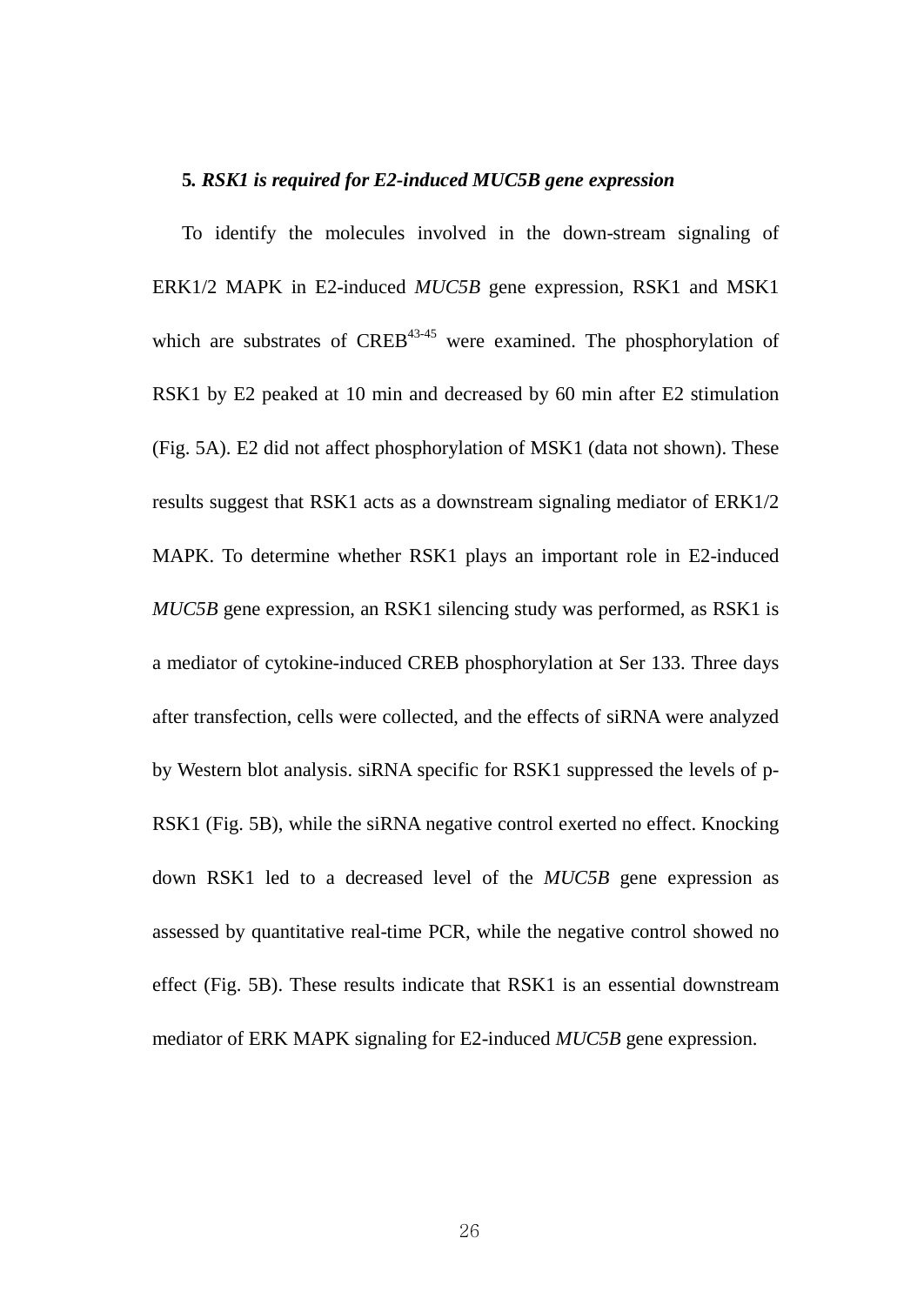

Fig. 4. Effect of transient transfection with Ras DN and Raf DN on E2-induced *MUC5B* gene expression in NCI-H292 cells. The cells were transiently transfected with dominant-negative Ras or Raf (Ras-N17, Raf-DN) and stimulated with E2 for 10 min prior to Western blot analysis (A and B, lower panel). Transfected cells were stimulated with E2 for 24 h prior to real-time quantitative PCR (A and B, upper panel). The data shown are from a representative experiment repeated at least three times with less than 10% variation.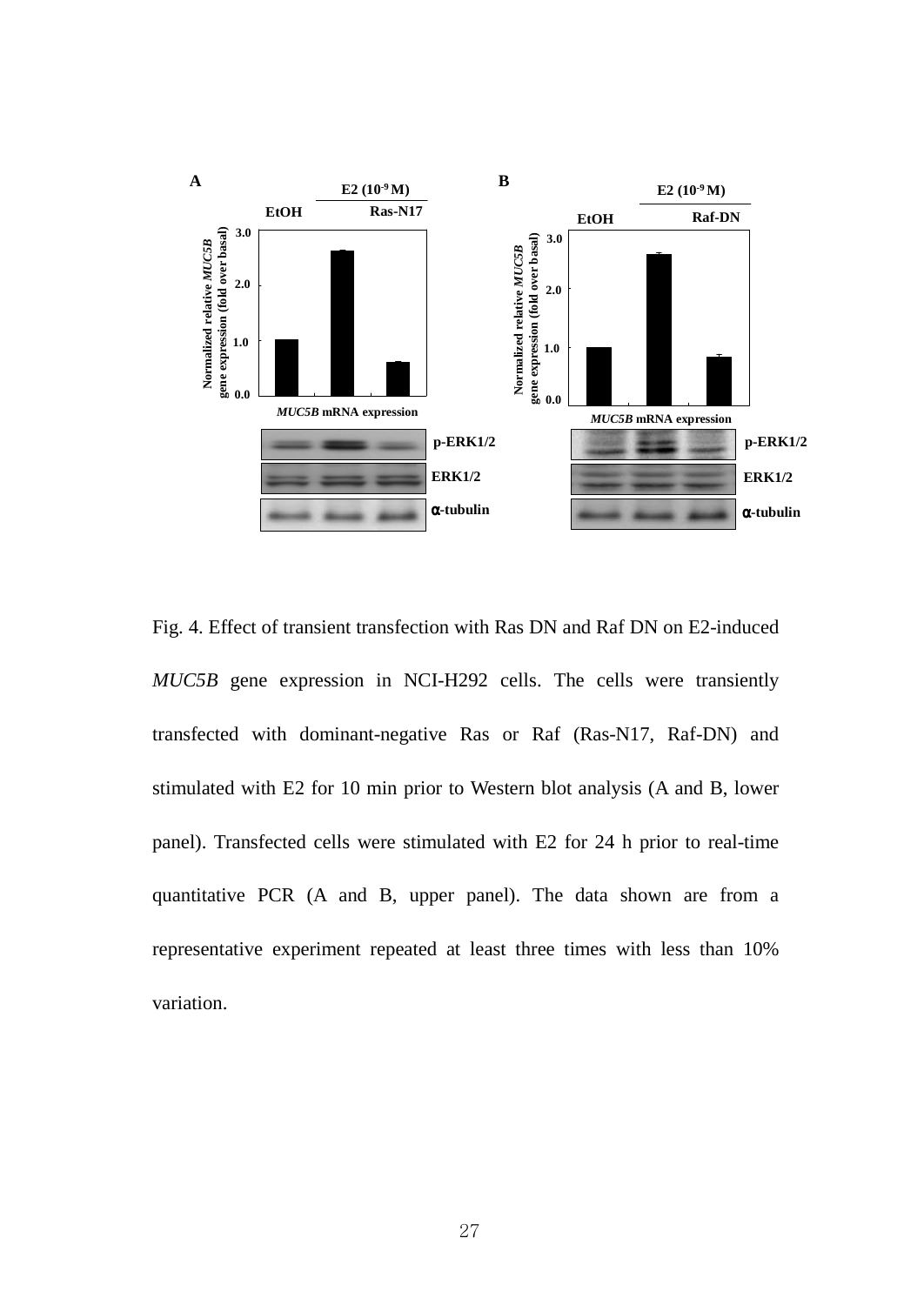

Fig. 5. Effect of RSK1 on E2-induced *MUC5B* gene expression. The cells were stimulated for the indicated times with E2, and total cell lysates were processed for Western blot analysis as described in "Experimental Procedures." α-tubulin was used as an internal control (A). The cells were transfected with siRSK1 and stimulated with E2 for 24 h prior to real-time quantitative PCR (B, upper panel). Transfected cells were stimulated with E2 for 10 min prior to Western blot analysis (B, lower panel). The data shown are a representative experiment repeated at least three times with less than 10% variation.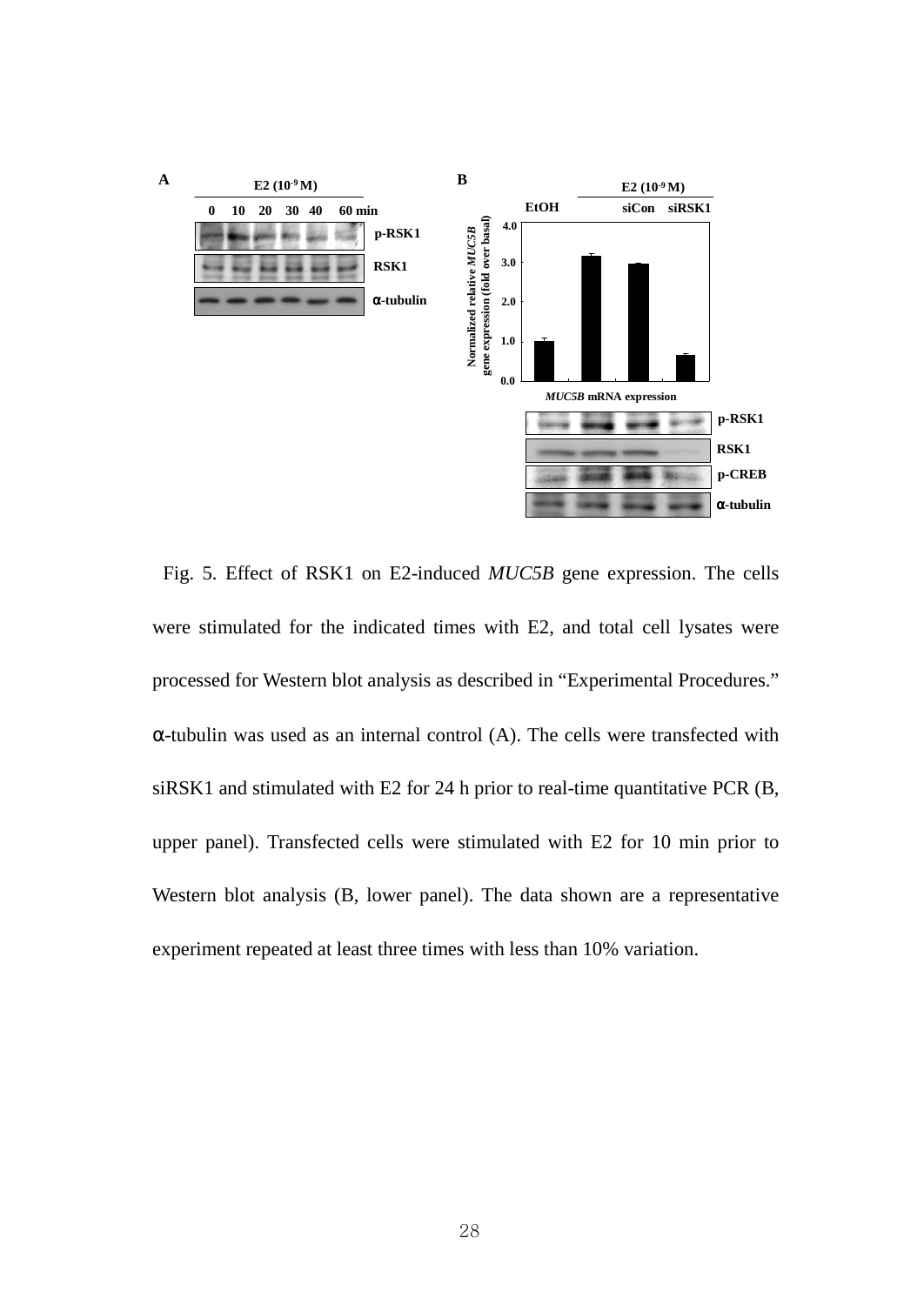#### **6***. Effect of CREB on E2-induced MUC5B gene expression*

To determine if CREB plays a role in E2-induced *MUC5B* gene expression, Western blot analysis was performed using an anti phospho-CREB antibody. The phosphorylation of CREB by E2 peaked at 20 min and decreased at 40 min (Fig. 6A). To test the role of CREB in transcriptional regulation by E2, siRNA was used to knock down CREB in NCI-H292 cells. Three days after transfection, cells were collected, and the effects of siRNA were analyzed by Western blot analysis. siRNA specific for CREB suppressed the levels of p-CREB (Fig. 6B), while the siRNA negative control exerted no effect. Knocking down CREB led to a decreased level of the *MUC5B* gene expression as assessed by quantitative real-time PCR, while the negative control showed no effect (Fig. 6B). These results indicate that activation of CREB is essential for E2-induced *MUC5B* gene expression by ERK MAPK and RSK1.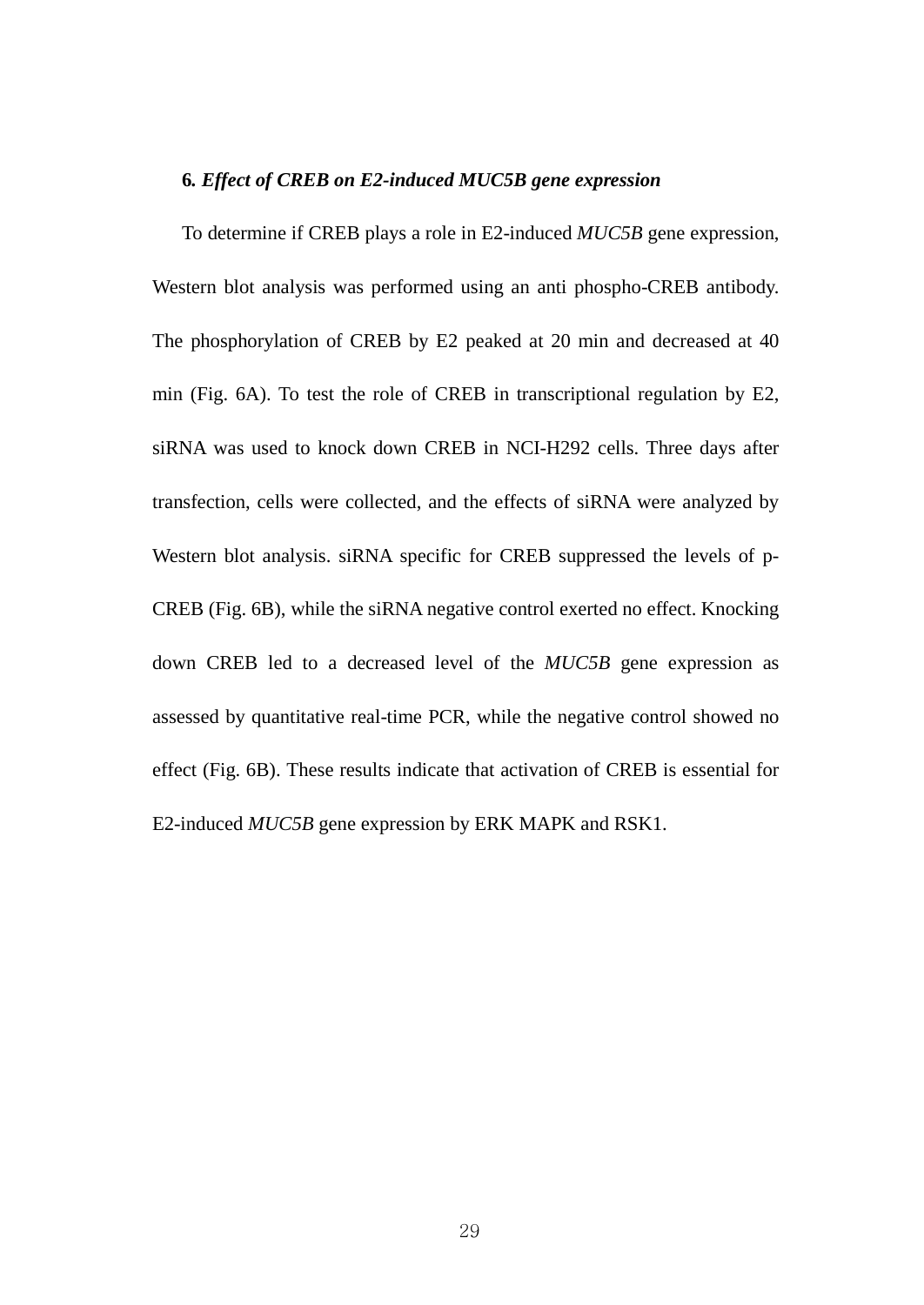

Fig. 6. Effect of CREB on E2-induced *MUC5B* gene expression. The cells were treated with E2  $(10^{-9} \text{M})$  for 10, 20, 30, 40, and 60 min, and total cell lysates were processed for Western blot analysis as described in "Experimental Procedures."  $\alpha$ -tubulin was used as an internal control (A). The cells were transfected with siCREB (40 nM) or siRNA negative control (40 nM) and stimulated with E2 for 24 h prior to real-time quantitative PCR (B, upper panel). Transfected cells were stimulated with E2 for 20 min prior to Western blot analysis (B, lower panel). The data shown are a representative experiment repeated at least three times with less than 10% variation.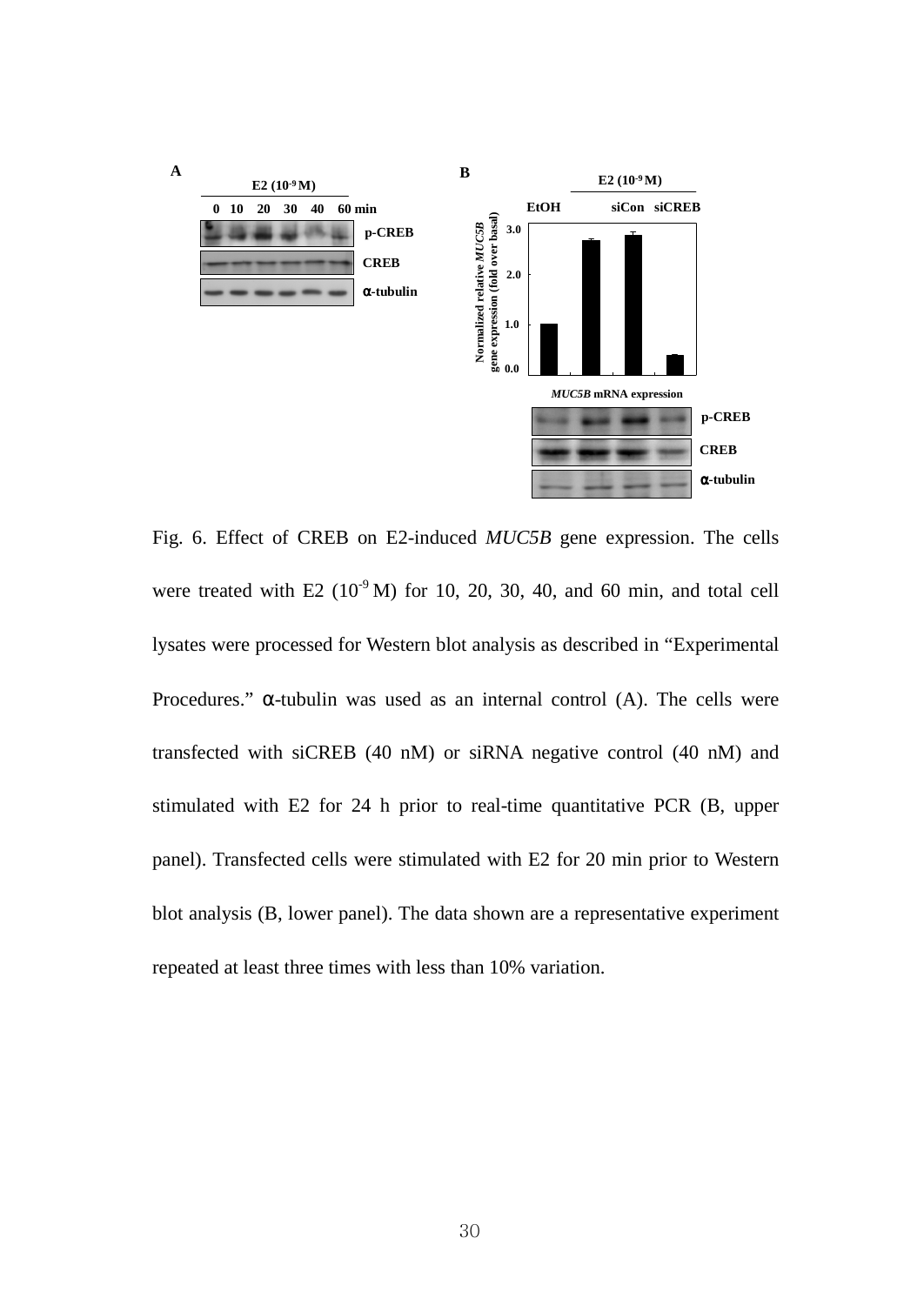#### **7***. CRE is required for E2-induced MUC5B transcription*

Various promoter deletion clones, such as  $-956$  to  $+92$ , and  $-649$  to  $+92$ , were constructed based on the -1329 to +92 clone. NCI-H292 cells were transiently transfected with these constructs and treated with E2  $(10^9 \text{ M})$  for 24 h. As shown in Fig. 7A, E2 selectively increased the luciferase activity of the - 956 to -649 region of the *MUC5B* promoter. However, its effect was reduced on fragments covering the -649 to +92 region, suggesting that the -956 to -649 region of the *MUC5B* promoter is required for responding to E2.

Although it has been clearly established that CREB binds to the *MUC5B* promoter *in vitro*, 46,47 to investigate whether the CRE is required for targeting CREB to the *MUC5B* promoter by E2, ChIP assays were carried out using a siRNA against CREB. Three days later, the cells were treated with or without E2 for 20 min and processed for ChIP using an anti-phospho-CREB antibody, and the purified genomic DNA was amplified with primers specific to the *MUC5B* promoter (-956/-649). CREB led to an increase in the binding of CRE to the *MUC5B* promoter. However, the binding of CREB was abolished by treatment with CREB siRNA, confirming the effectiveness and specificity of the siRNA (Fig. 7B). These data suggests that CREB binds to the CRE on the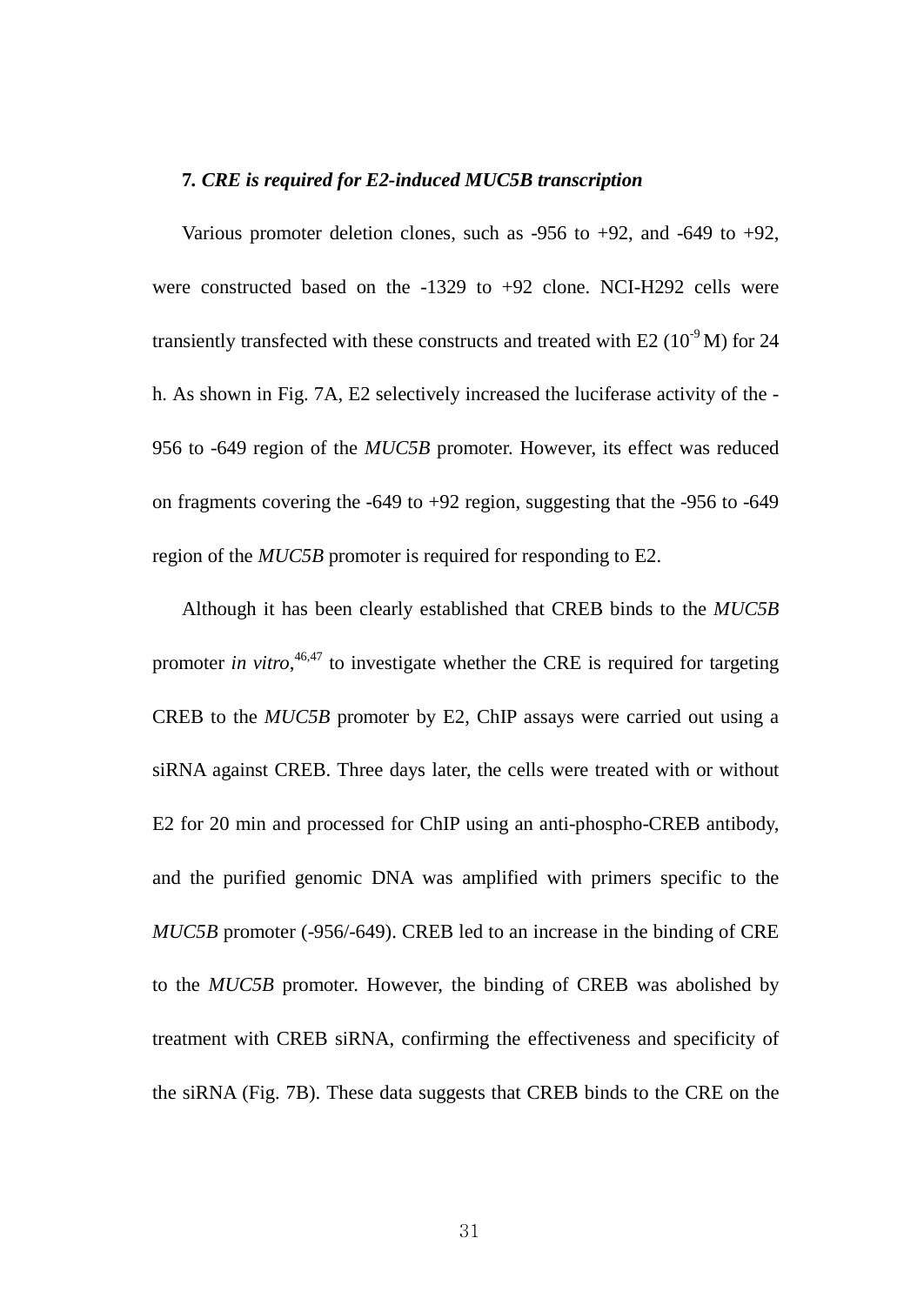*MUC5B* promoter, and that CRE is critical for the up-regulation of *MUC5B* transcriptional activity by E2.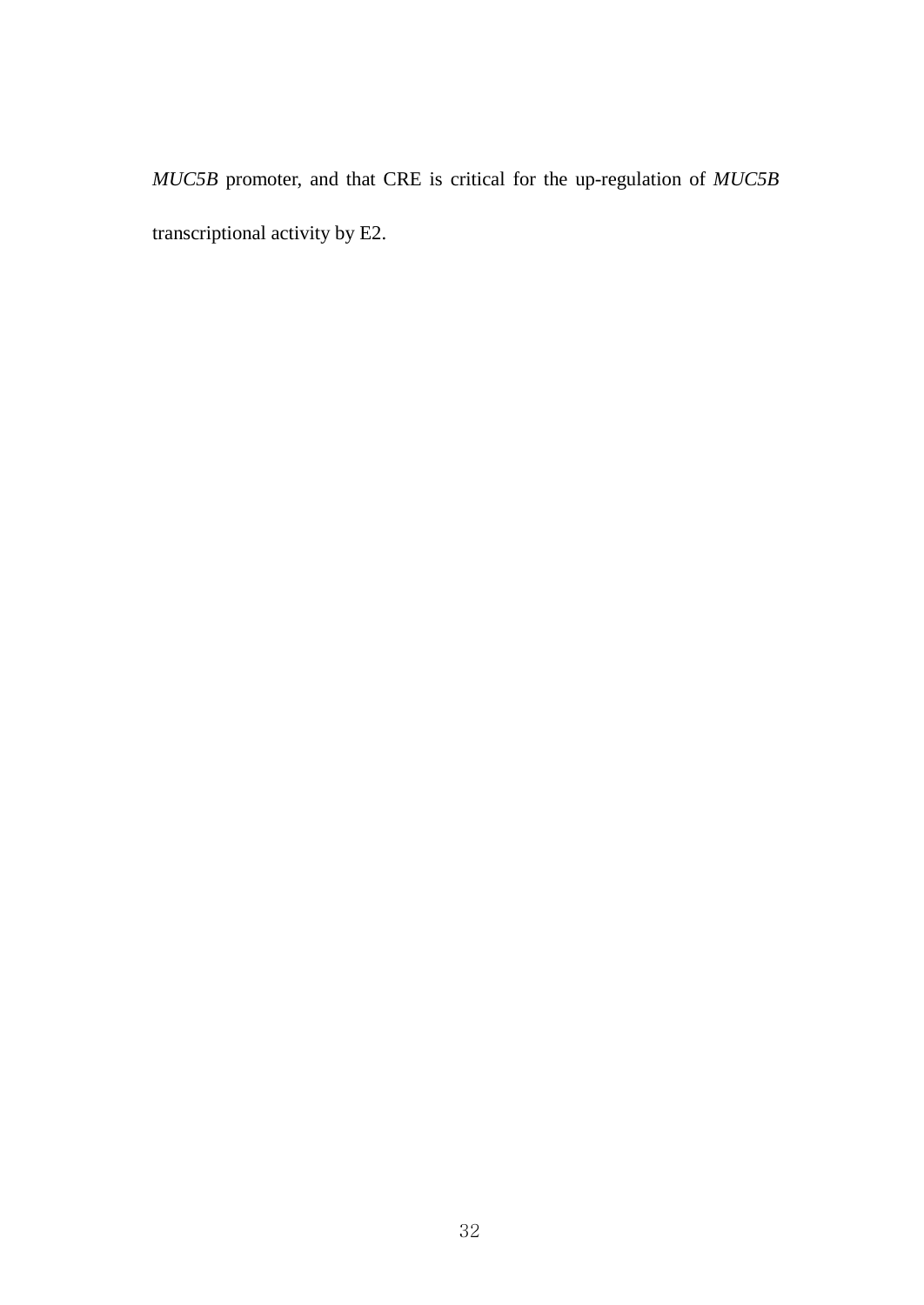

Fig. 7. CRE is required for E2-induced *MUC5B* transcription. NCI-H292 cells were transiently transfected with various *MUC5B* promoter luciferase reporter constructs, and stimulated with E2 for 24 h. Luciferase activity was then measured in E2-treated or -untreated cells. The luciferase activities were corrected for transfection efficiency using the β-galactosidase activity of the cell lysates to standardize the values. The values shown are mean ± SD of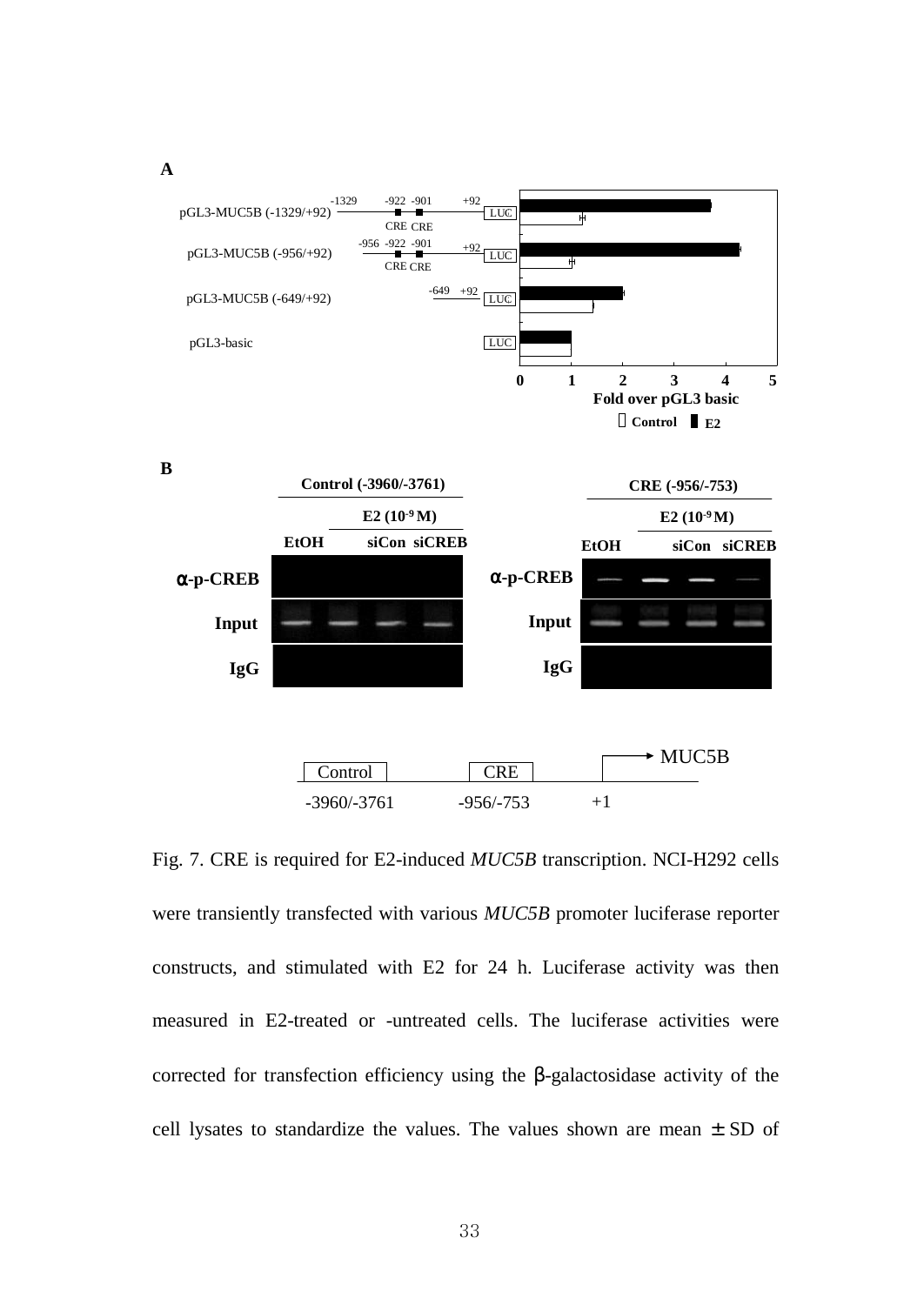experiments performed in triplicate (A). The ChIP assays were performed with cells transfected with siRNA CREB or siRNA negative control, then treated with E2 ( $10^9$ M) for 20 min. The cells were immunoprecipitated using CREB antibody or control IgG that either amplified the CREB binding flanking region in *MUC5B* promoter (CRE site) or a region further upstream that does not contain a CREB binding site (non-CRE site) (B). IgG, goat antirabbit IgG (negative control for ChIP). The data shown are a representative experiment repeated at least three times with less than 10% variation.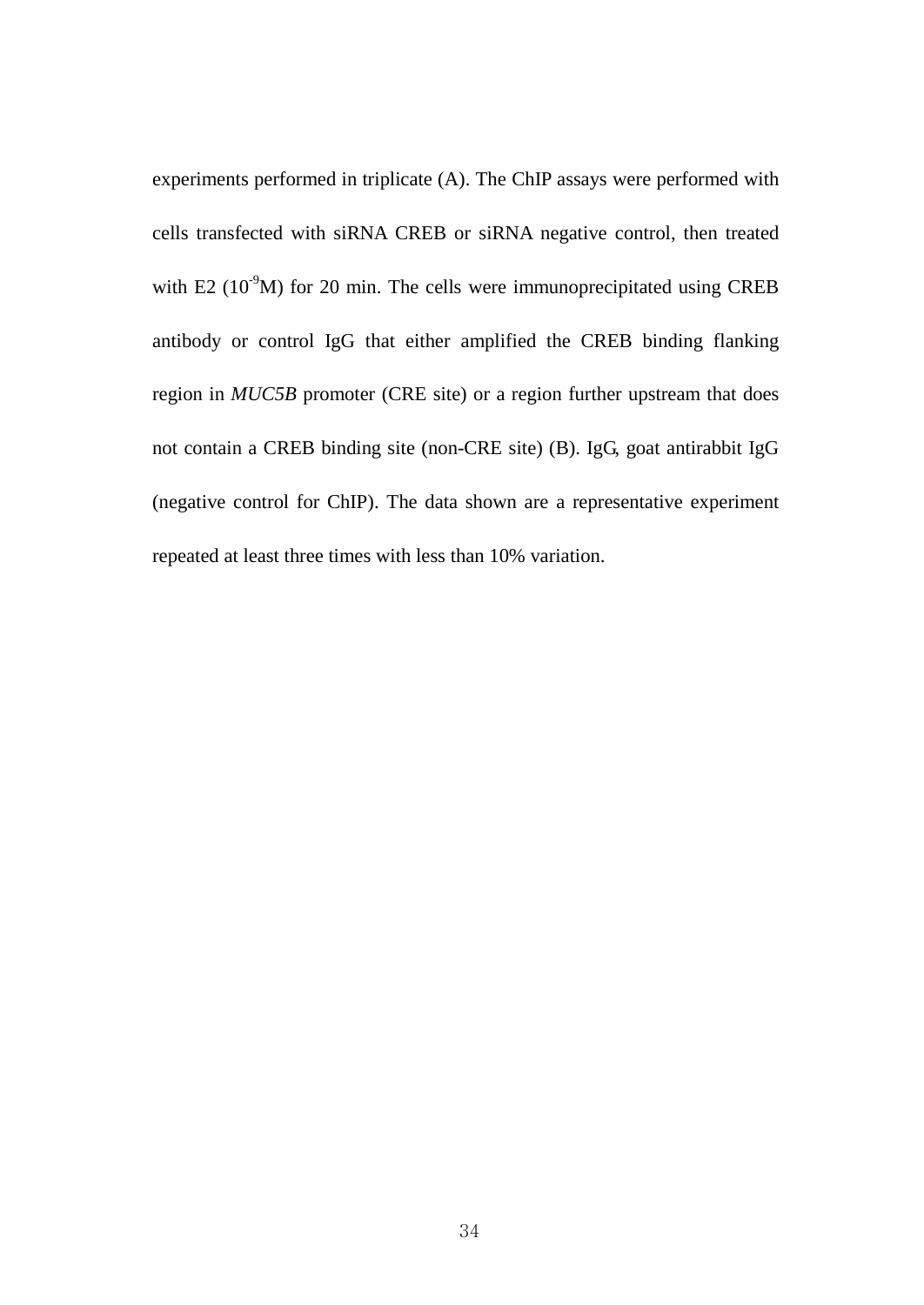#### **8***. E2 induces the recruitment of coactivators to MUC5B promoter*

Activation of gene expression involves recruitment of coactivator proteins that function as bridging factors connecting sequence-specific transcription factors to the basal transcription machinery. $48,49$  Thus, to determine whether E2 treatment led to recruitment of coactivators to the CREB, cells were treated with or without E2 for 20 min and processed for ChIP using antibodies against CBP, SRC-1, H3, and AcH3. As shown in Fig. 8, E2 treatment increased the recruitment of CBP and SRC-1, and increased H3 acetylation to the *MUC5B* promoter. These data showed a good correlation between the increase in CBP and SRC-1 recruitment and increase of CREB induced by E2. Taken together, these results indicate that E2 activates CREB transcriptional activity by increasing the recruitment of CBP and SRC-1 to the *MUC5B* promoter.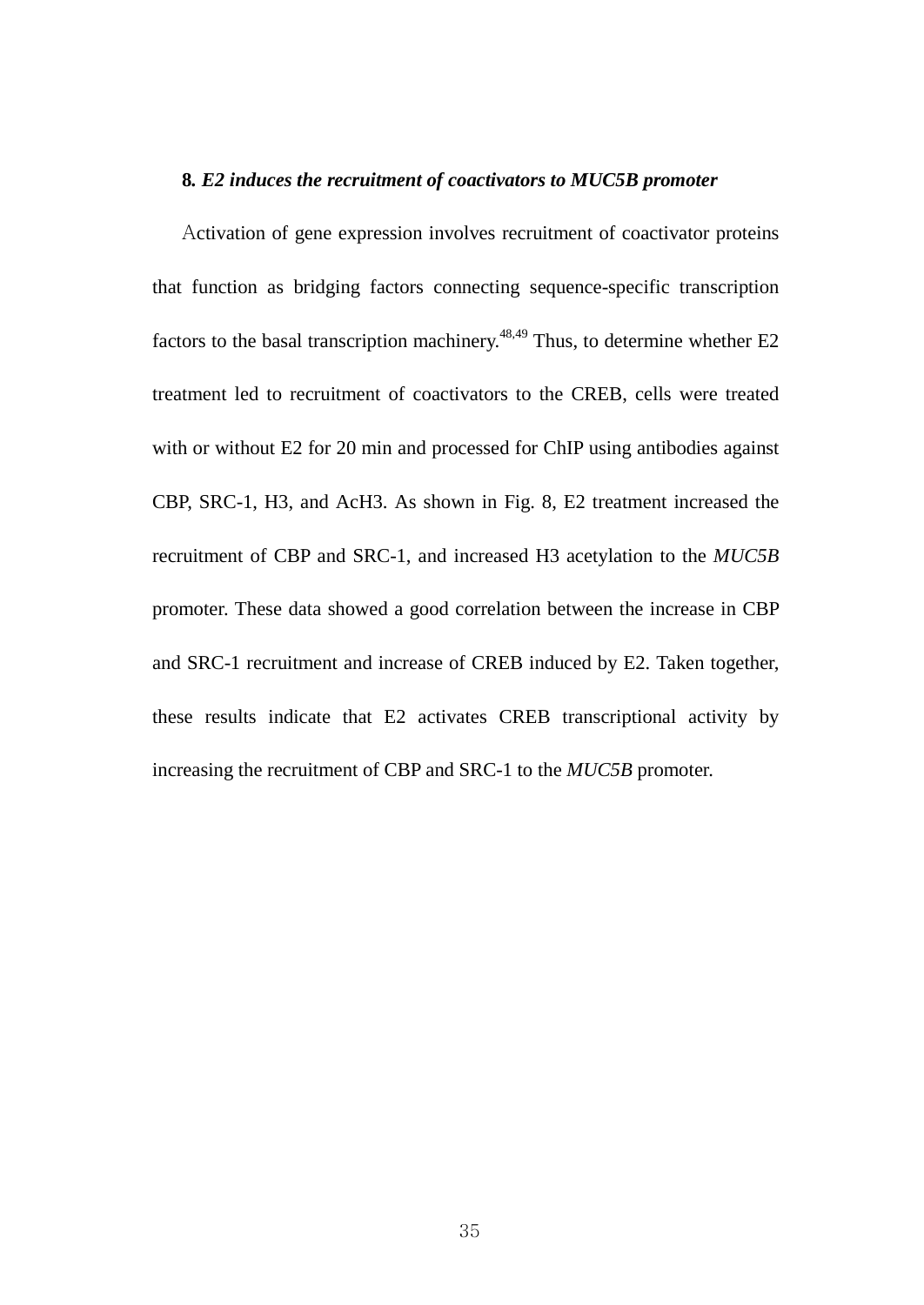

Fig. 8. E2 increases the recruitment of coactivators CBP and SRC-1 to the CREB. ChIP assays were carried out using 2 µg of CBP, SRC-1, H3, and AcH3 antibodies and specific primers to amplify the CRE site in the *MUC5B* promoter. DNA fragments containing the CRE site in *MUC5B* promoter were amplified by PCR. This figure is a representative of more than three separate experiments.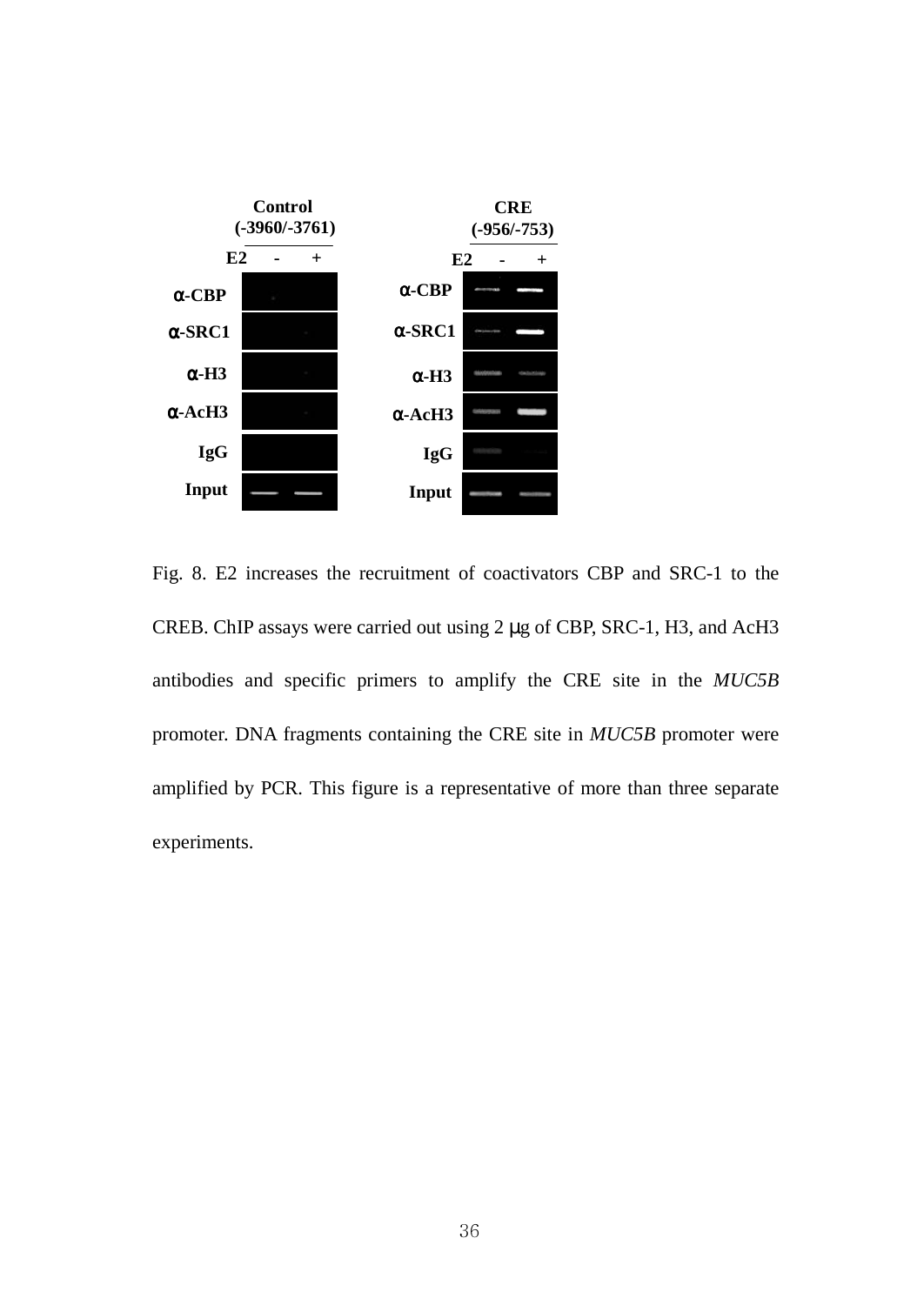

Fig. 9. The signaling pathway regulating E2 induction of *MUC5B* gene expression in human airway epithelial cells. E2 activates cytoplasmic ER. Then, E2 activates Ras-Raf which led to activation of MEK leading to ERK activation. Finally, the culminates in activation of the CREB transcription factor and binding of the specific sites with the *MUC5B* gene promoter.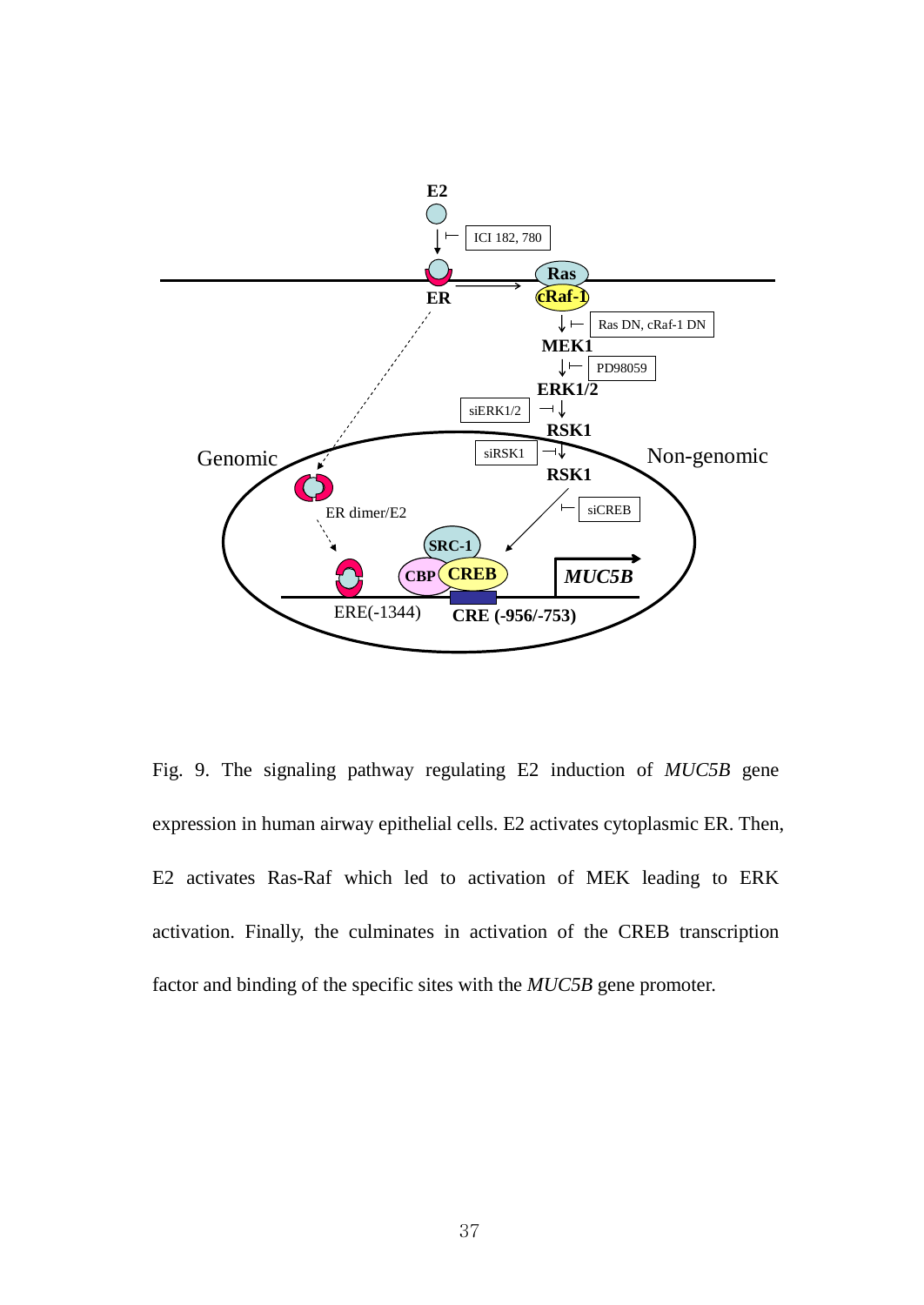#### **IV. DISCUSSION**

Airway inflammation and mucus hypersecretion are common features of various airway diseases, such as rhinosinusitis, asthma, chronic obstructive pulmonary disease (COPD), and cystic fibrosis.1,3-5 *MUC5AC* and *MUC5B* are the major genes expressed in the human airway, and their glycoprotein products are the most abundant in mucus secretions.25-26 In the normal distribution pattern of the airway epithelium, MUC5AC is produced by goblet cells, while MUC5B is usually produced in the submucosal glands.<sup>50</sup> Interestingly, Chen *et al.*<sup>51</sup> reported that, in addition to the expression by submucosal glands, MUC5B could be expressed by surface airway epithelial cells in airway tissue sections obtained from patients with COPD and asthma. In various chronic airway diseases, MUC5B is present in the most tenacious portions of the mucus.<sup>52-54</sup> As such, MUC5B may be the most important mucin associated with mucus viscosity. Therefore, the molecular mechanism of MUC5B secretion regulated by inflammatory cytokines or hormones in the airway is very important, and the understanding of this mechanism may offer new therapeutic strategies for inhibiting airway mucus hypersecretion.

However, the molecular mechanism by which *MUC5B* is up-regulated by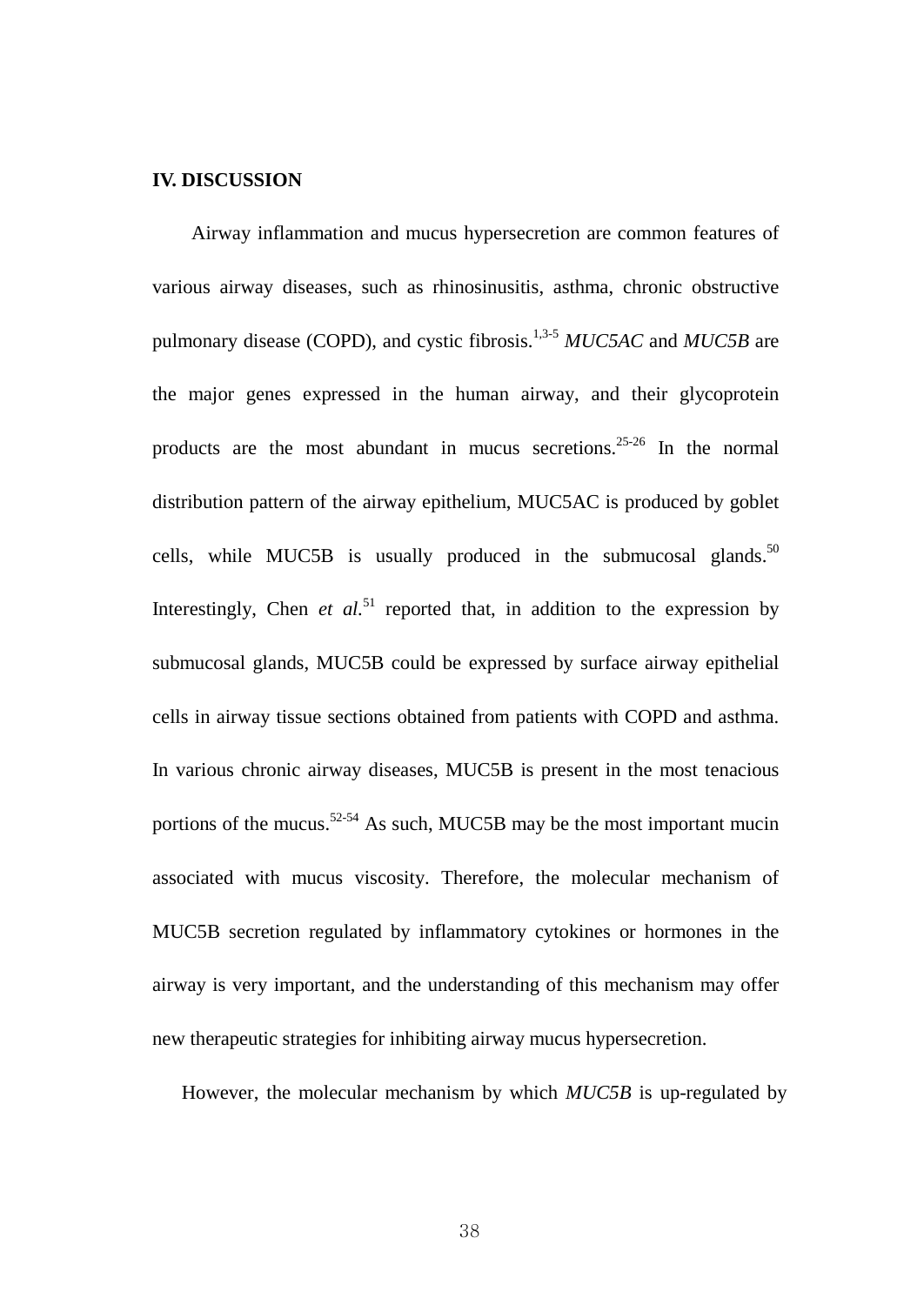17β-estradiol (E2) remains poorly understood. In this study, the involvement of E2 in the up-regulation of *MUC5B* gene expression in human airway epithelial cells was investigated.

Although previous work on *MUC5AC* gene expression showed that cytokines such as IL-β and TNF-α activate at least two MAP kinases, ERK and p38 MAP kinase<sup>44</sup>, E2 was shown in this study to only activate ERK MAP kinase in *MUC5B* gene expression. Recently, Chen *et al.*<sup>55</sup> also reported that IL-17 induced *MUC5B* gene expression through Janus kinases (JAK) 2 and ERK MAP kinase in human, monkey, and mouse airway tissues. *MUC5B* gene expression was increased by defensin or uridine 5′-triphosphate (UTP) through ERK1/2 MAP kinase pathway.<sup>56,57</sup> These finding support the notion that ERK MAP kinase is an important signaling molecule in *MUC5B* gene expression.

In the present study, the downstream signaling molecules of ERK MAP kinase were investigated. RSK1 and CREB were identified as essential downstream molecules of ERK MAP kinase activation in E2-induced *MUC5B* gene expression. RSK1 is known to be regulated by MAPK/ERK and is currently the best candidate for mediation of cytokine-induced CREB phosphorylation at Ser<sup>133</sup>.<sup>43,58,59</sup> Recently, Song *et al.*<sup>44</sup> reported that IL-1β and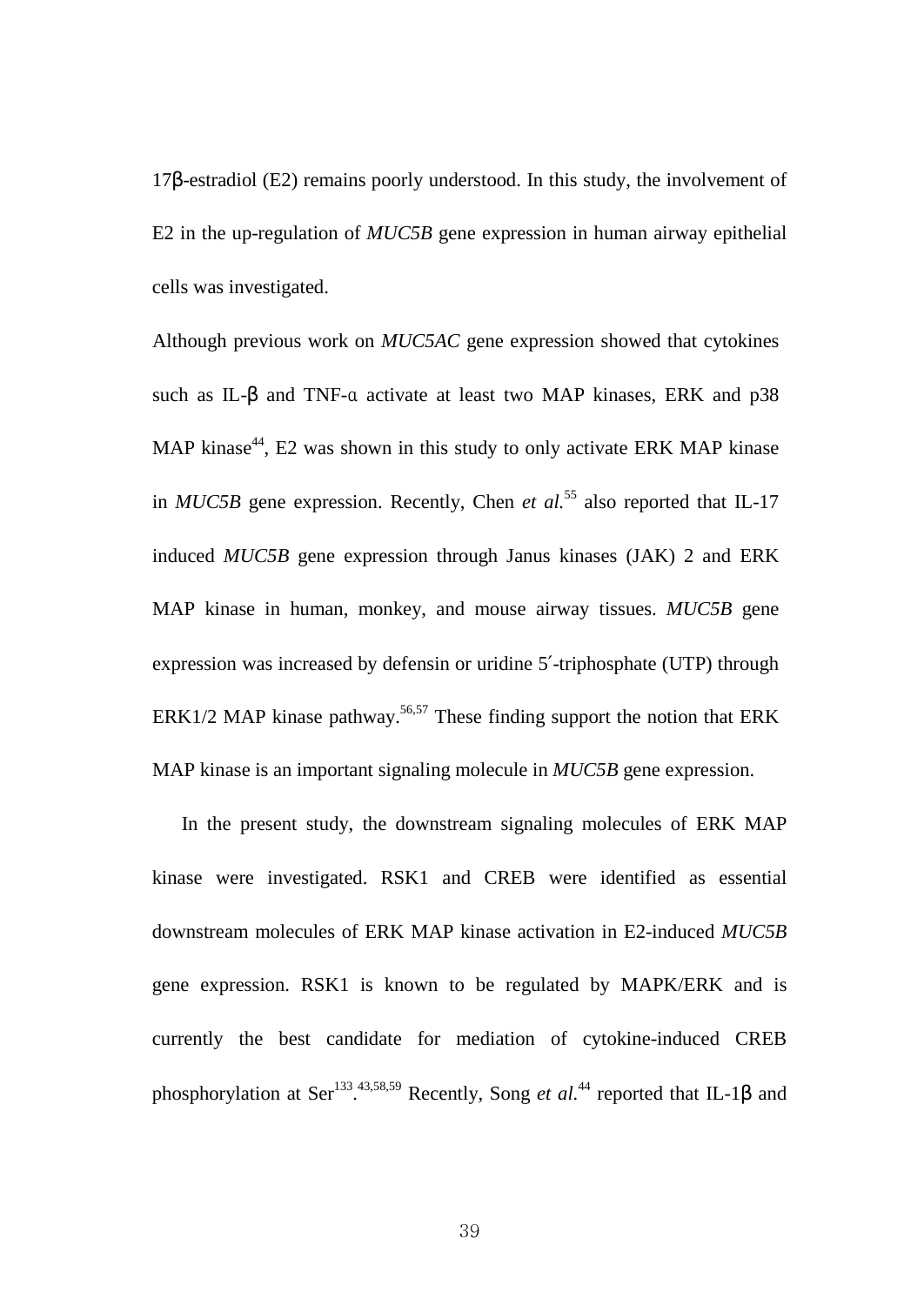TNF-α induced *MUC5AC* gene expression through CREB phosphorylation in primary human nasal epithelial cells and NCI-H292 cells. In addition, Cho *et al.*<sup>45</sup> reported that CREB activation is required for PGE2-induced *MUC8* gene expression. These findings support this study that CREB activation is involved in the downstream signaling of ERK MAPK and RSK1 for E2-induced *MUC5B* gene expression. Gerritsen *et al.*<sup>60</sup> reported that p300 and CBP act as coactivators of p65 transactivation as well as SRC-1 of p160 and may play important roles in the cytokine-induced expression of various immune and inflammatiory genes. These findings suggest that CREB may interact directly or indirectly with other transcription factor(s), and that non-DNA binding transcriptional coactivators, such as p300, CBP, and SRC-1 which are thought to function as bridging proteins between DNA-binding factors and the basal transcription factors, play a role as integrators of diverse signaling pathways affecting *MUC5B* gene expression.

Interestingly, Van Seuningen *et al.*<sup>46</sup> reported that co-transfection of Sp1 with fragment 1896 (-956/-1) led to an increase of *MUC5B* gene expression in mucus-secreting LS173T and Caco-2 cells, suggesting that Sp1 may also be an important transcription factor.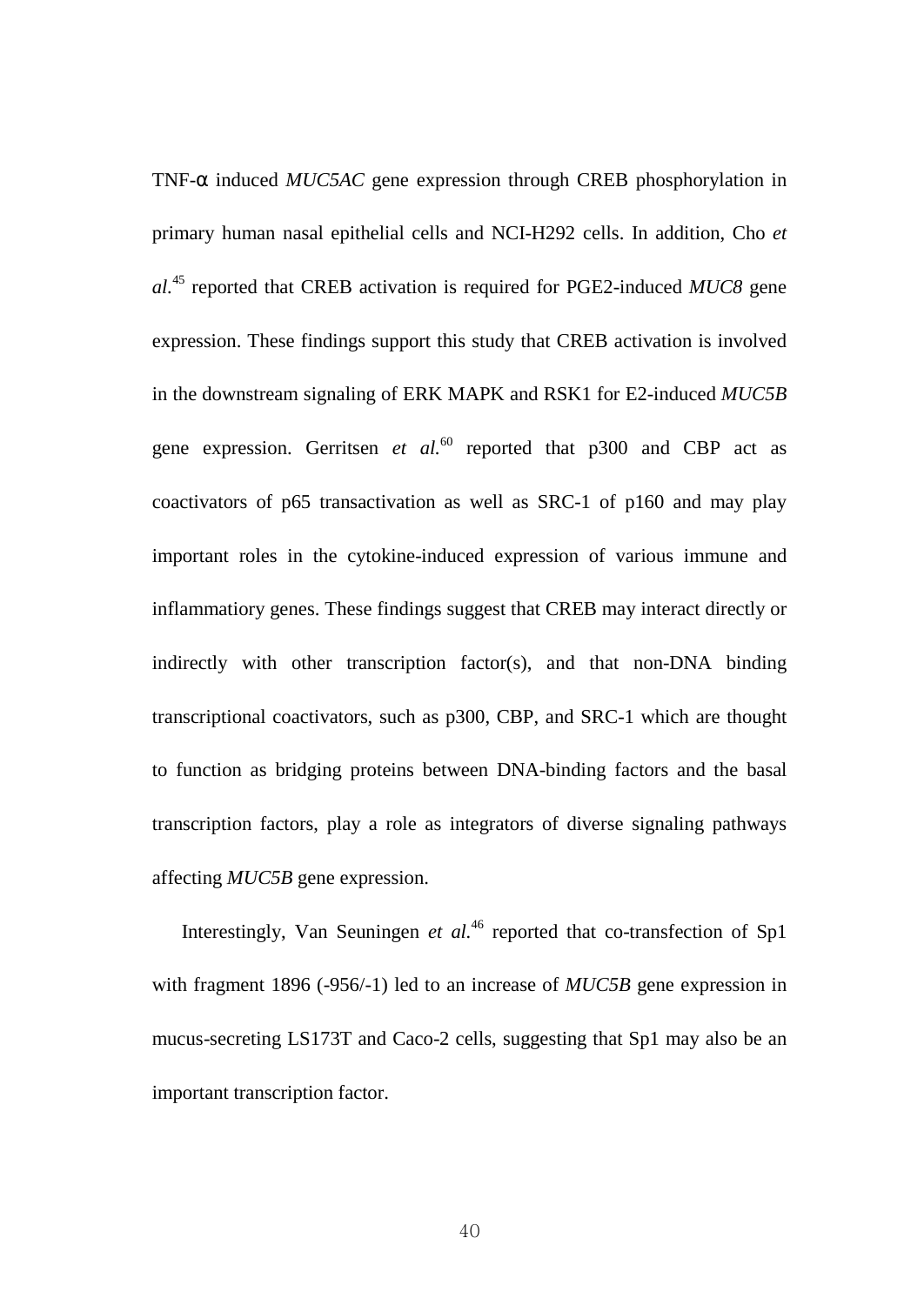The results indicate that the -956/-753 region of the *MUC5B* promoter is critical for E2-induced *MUC5B* gene expression. In this region of the *MUC5B* promoter, there are two possible CREB binding sites in the -922 and -901 region, and since the sequence of these two sites are identical, it can be inferred that both of these sites are important for E2-induced *MUC5B* gene expression.

In summary, this study demonstrated that the Ras-Raf-ERK MAPK-RSK1- CREB cascade is essential for E2-induced *MUC5B* gene expression. Furthermore, E2 may facilitate the recruitment of CBP and SRC-1 to CREB, leading to the up-regulation of *MUC5B* gene expression in human airway epithelial cells (Fig. 9). This is the first study to report E2-induced *MUC5B* gene expression occurring by non-genomic action.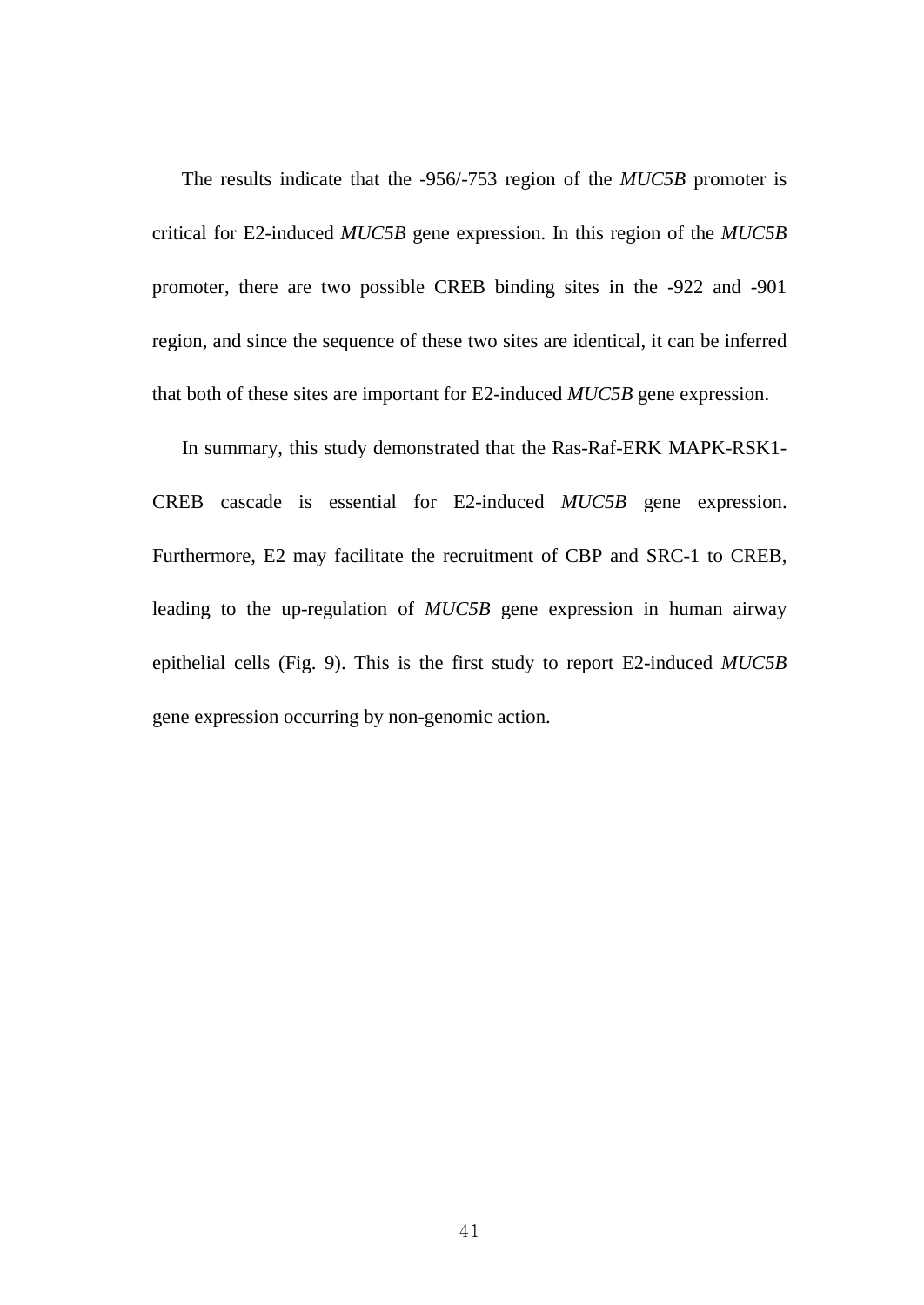#### **V. CONCLUSION**

This study demonstrated that ERK MAPK is essential for E2-induced *MUC5B* gene expression in human airway epithelial cells, and that p90 ribosomal S 6 protein kinase 1 (RSK1) mediate the E2-induced phosphorylation of the cAMP response element binding (CREB) protein. In addition, the CRE in the *MUC5B* promoter is important for E2-induced *MUC5B* gene expression.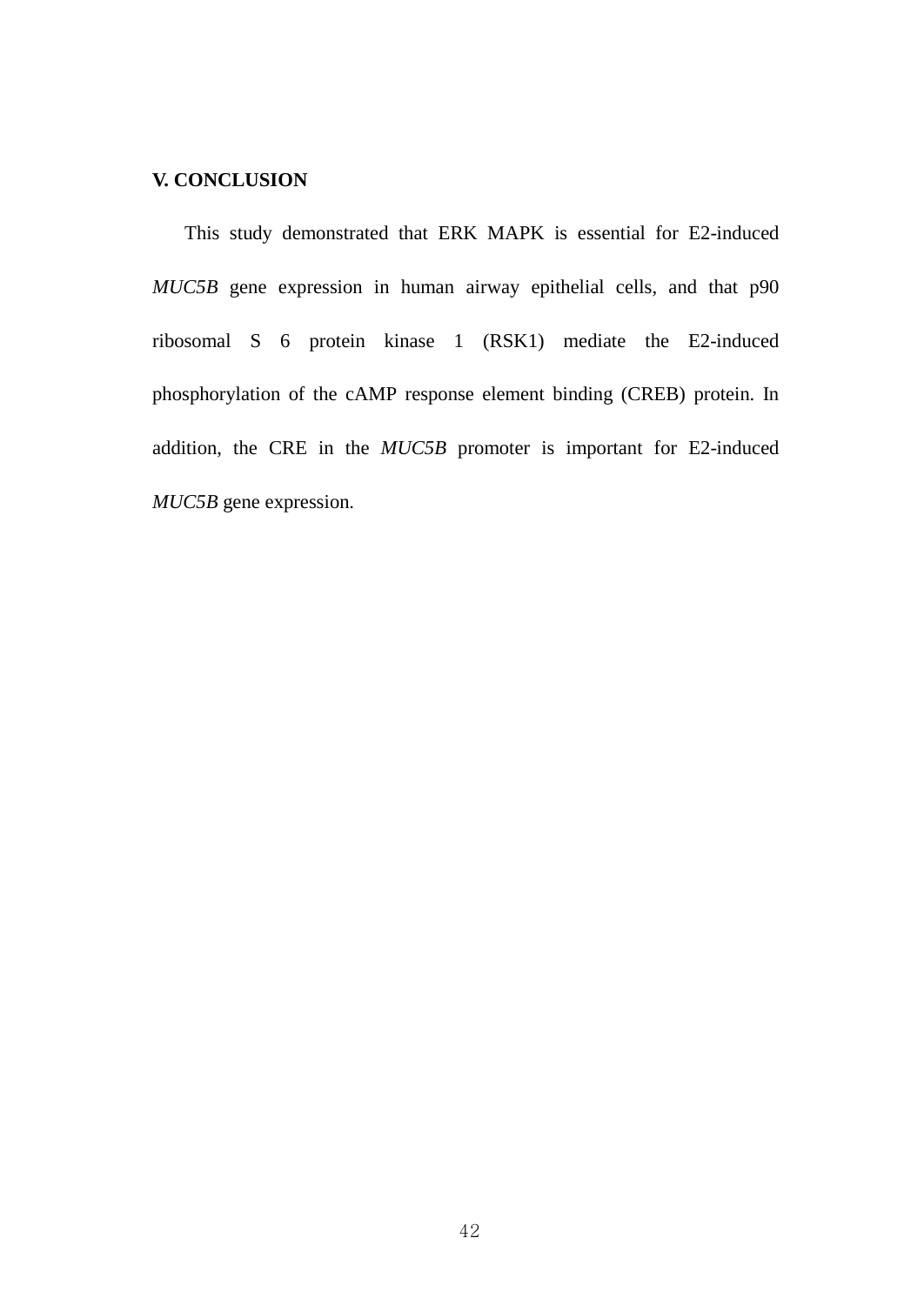The abbreviations used are: E2, 17-Estradiol; ERK, extracellular signalregulated kinase; MAPK, mitogen-activated protein kinase; RSK1, p90 ribosomal S 6 protein kinase; CREB, CRE binding protein; DN, dominant negative; siRNA, small interfering RNA.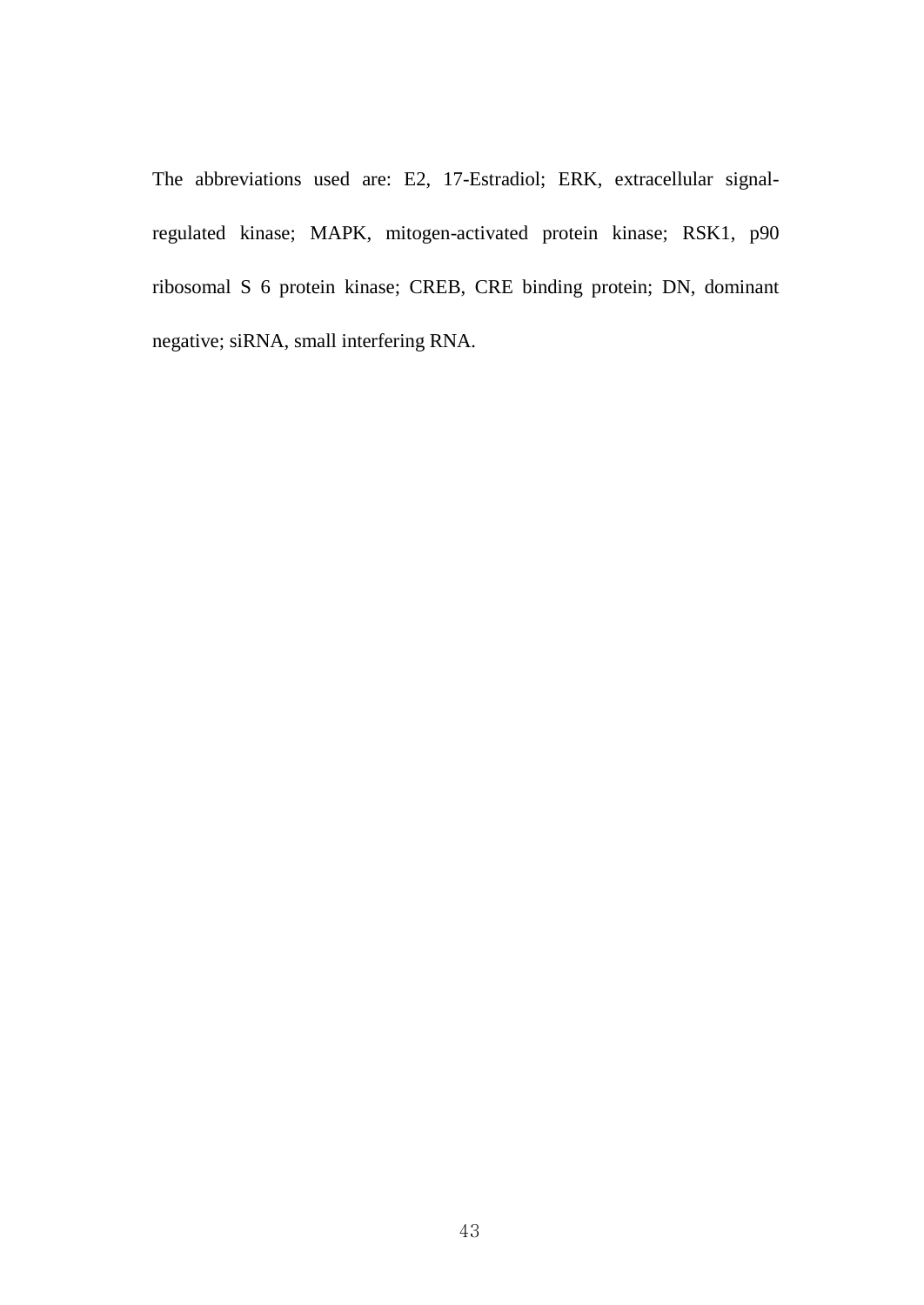#### **REFERENCES**

- 1. Kim SS, Kim KS, Lee JG, Park IY, Koo JS, Yoon JH. Levels of intracellular protein and messenger RNA of mucin and lysozyme in normal human nasal and polyp epithelium. Laryngoscope 2000;110:276-80.
- 2. Chung MH, Choi JY, Lee WS, Kim HN, Yoon JH. Compositional difference in middle ear effusion: mucous versus serous. Laryngoscope 2002;112:152-5.
- 3. Yuta A, Ali M, Sabol M, Gaumond E, Baraniuk JN. Mucoglycoprotein hypersecretion in allergic rhinitis and cystic fibrosis. Am J Physiol 1997;273:L1203-7.
- 4. Majima Y, Sakakura Y, Matsubara T, Miyoshi Y. Possible mechanisms of reduction of nasal mucociliary clearance in chronic sinusitis. Clin.Otolaryngol 1986;11:55-60.
- 5. Voynow JA, Selby DM, Rose MC. Mucin gene expression (MUC1, MUC2, and MUC5/5AC) in nasal epithelial cells of cystic fibrosis, allergic rhinitis, and normal individuals. Lung 1998;176:345-54.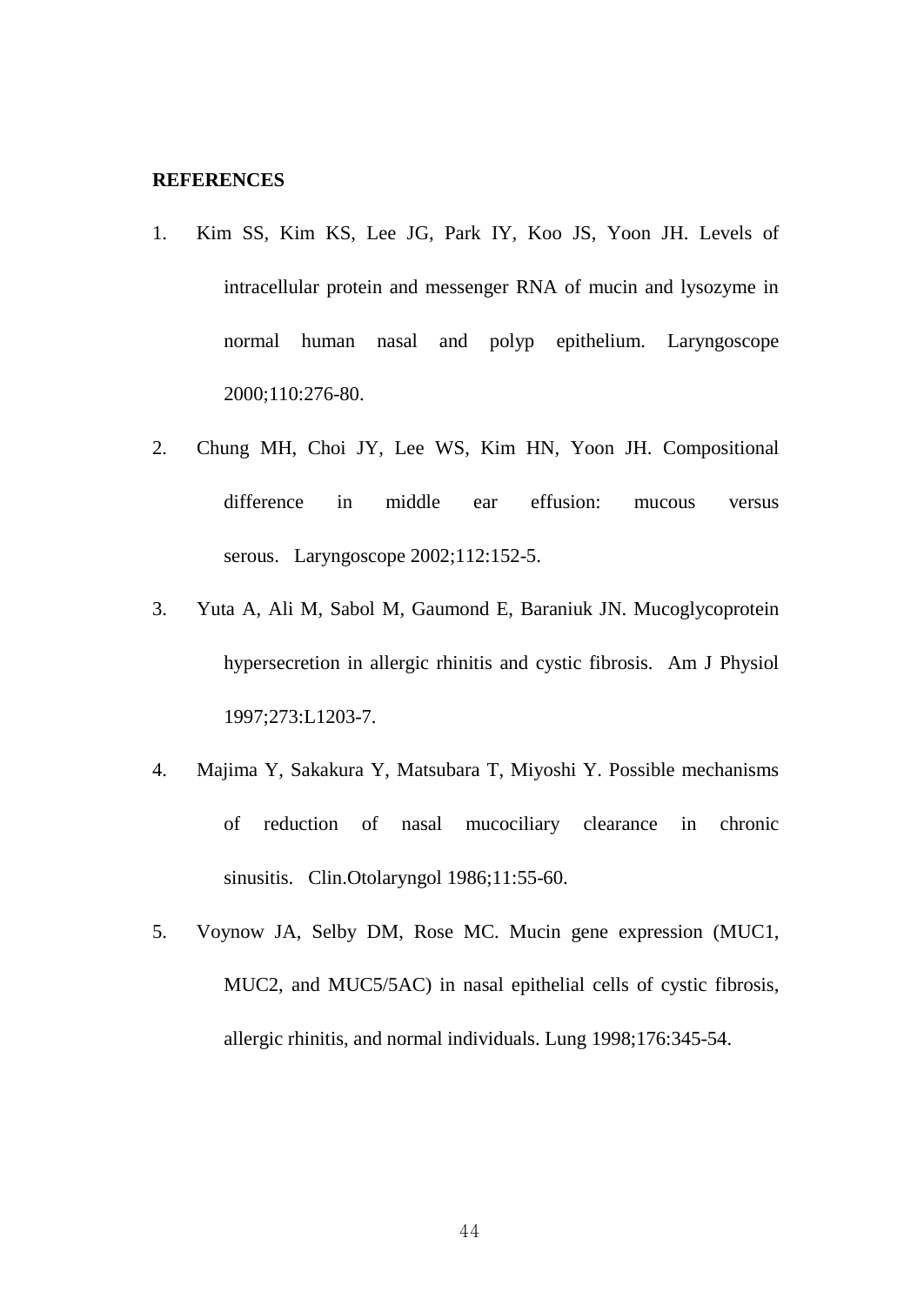- 6. Spicer AP, Parry G, Patton S, Gendler SJ. Molecular cloning and analysis of the mouse homologue of the tumor-associated mucin, MUC1, reveals conservation of potential O-glycosylation sites, transmembrane, and cytoplasmic domains and a loss of minisatellitelike polymorphism. J Biol Chem 1991;266: 15099-109.
- 7. Gum JR Jr, Hicks JW, Toribara NW, Siddiki B, Kim YS. Molecular cloning of human intestinal mucin (MUC2) cDNA. Identification of the amino terminus and overall sequence similarity to prepro-von Willebrand factor. J Biol Chem 1994;269:2440-6.
- 8. Van Klinken BJ, Dekker J, Van Gool SA, Van Marle J, Buller HA, Einerhand AW. MUC5B is the prominent mucin in human gallbladder and is also expressed in a subset of colonic goblet cells. Am J Physiol 1998;274:G871-8.
- 9. Moniaux N, Nollet S, Porchet N, Degand P, Laine A, Aubert JP. Complete sequence of the human mucin MUC4: a putative cell membrane-associated mucin. Biochem J 1999;338:325-33.
- 10. Van de Bovenkamp JH, Hau CM, Strous GJ, Buller HA, Dekker J, Einerhand AW. Molecular cloning of human gastric mucin MUC5AC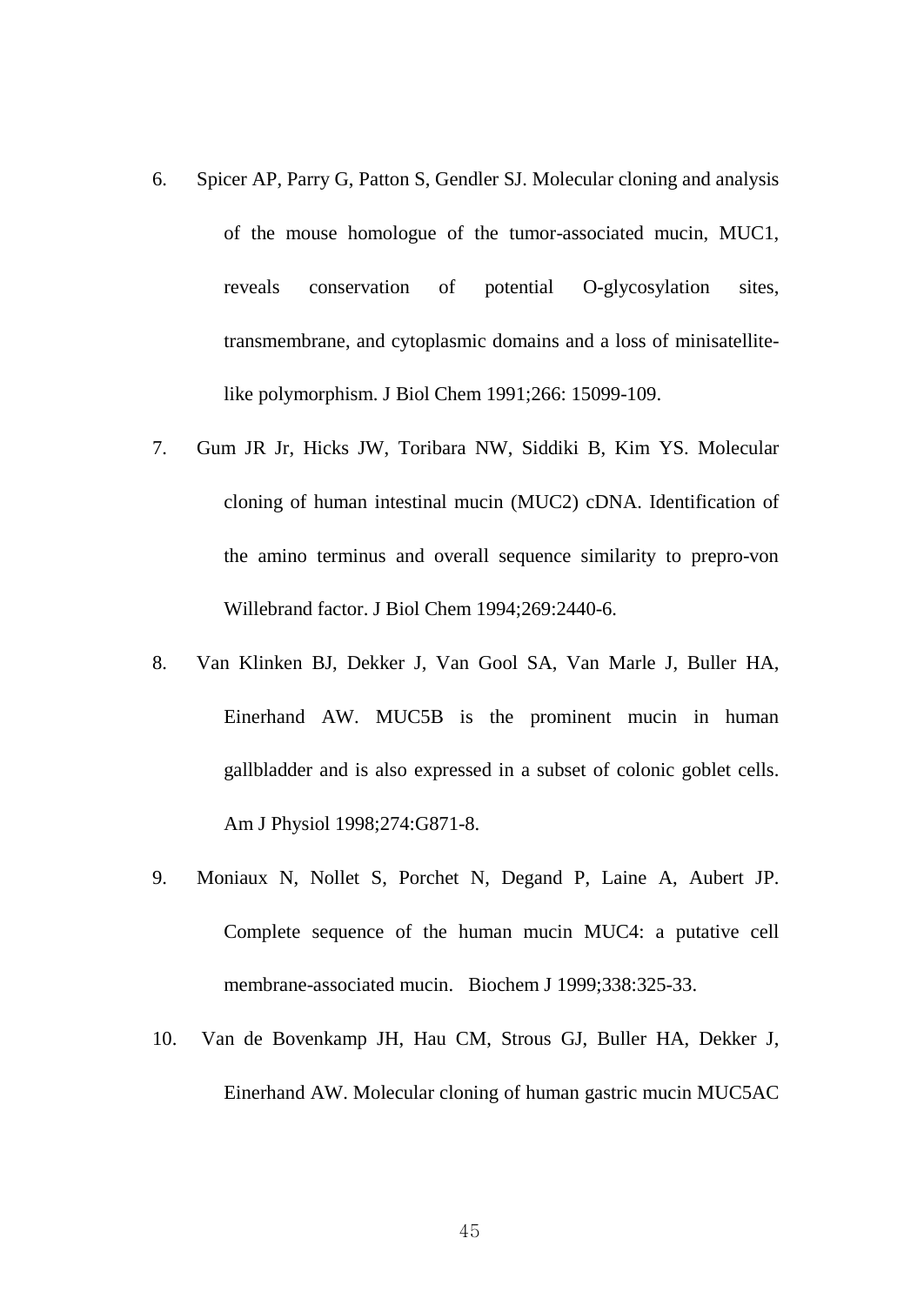reveals conserved cysteine-rich D-domains and a putative leucine zipper motif. Biochem Biophys Res Commun 1998;245:853-9.

- 11. Keates AC, Nunes DP, Afdhal NH, Troxler RF, Offner GD. Molecular cloning of a major human gall bladder mucin: complete C-terminal sequence and genomic organization of MUC5B. Biochem J 1997;324:295-303.
- 12. Ho SB, Roberton AM, Shekels LL, Lyftogt CT, Niehans GA, Toribara NW. Expression cloning of gastric mucin complementary DNA and localization of mucin gene expression. Gastroenterology 1995;109:735-47.
- 13. Bobek LA, Tsai H, Biesbrock AR, Levine MJ. Molecular cloning, sequence, and specificity of expression of the gene encoding the low molecular weight human salivary mucin (MUC7). J Biol Chem 1993;268:20563-9.
- 14. Shankar V, Pichan P, Eddy RL Jr, Tonk V, Nowak N, Sait SN, et al. Chromosomal localization of a human mucin gene (MUC8) and cloning of the cDNA corresponding to the carboxy terminus. Am J Respir Cell Mol Biol 1997;16:232-41.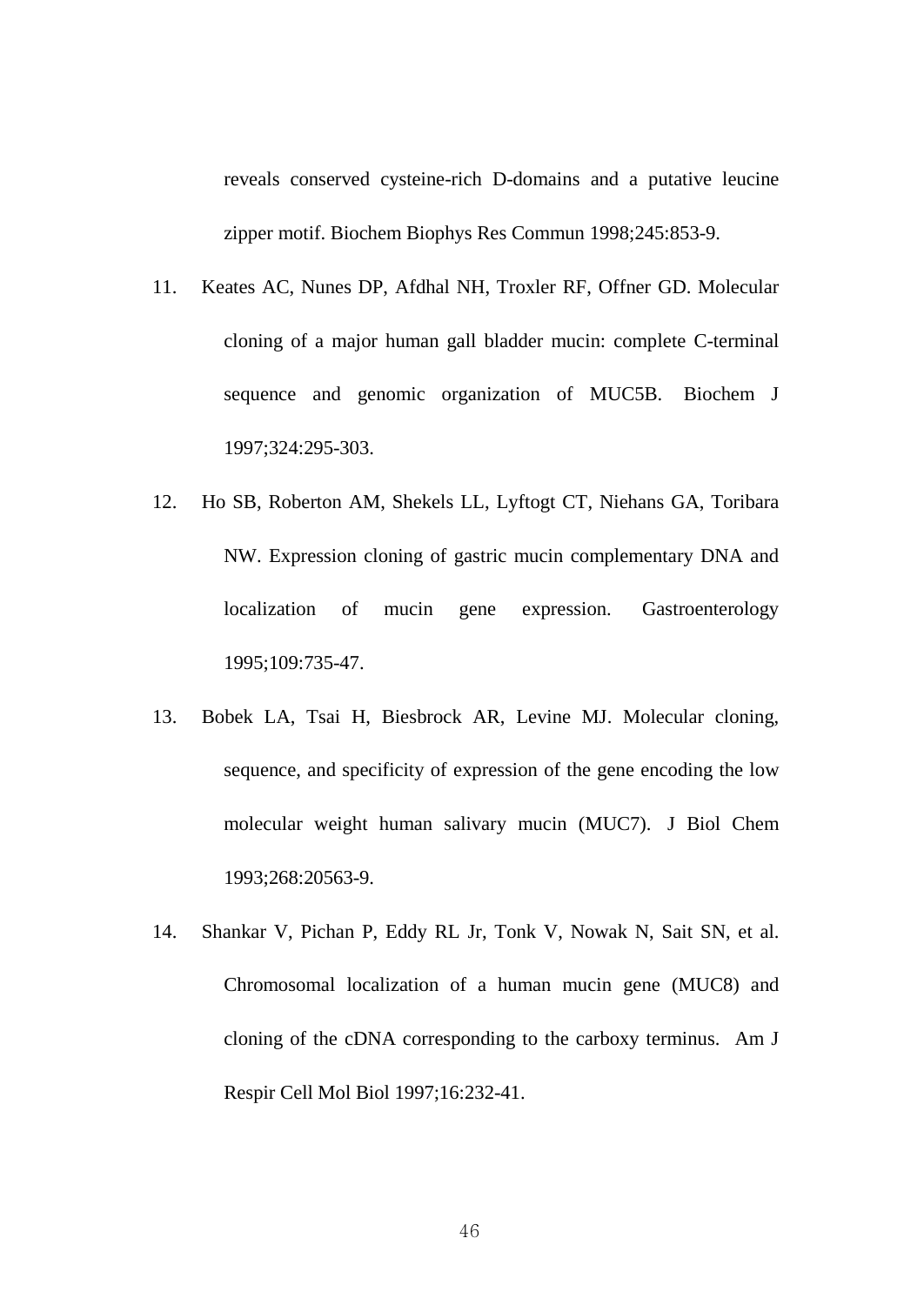- 15. Lapensee L, Paquette Y, Bleau G. Allelic polymorphism and chromosomal localization of the human oviductin gene (MUC9). Fertil Steril 1997;68:702-8.
- 16. Melnick M, Chen H, Zhou Y, Jaskoll T. An alternatively spliced Muc10 glycoprotein ligand for putative L-selectin binding during mouse embryonic submandibular gland morphogenesis. Arch Oral Biol 2001;46:745-57.
- 17. Williams SJ, McGuckin MA, Gotley DC, Eyre HJ, Sutherland GR, Antalis TM. Two novel mucin genes down-regulated in colorectal cancer identified by differential display. Cancer Res 1999;59:4083-9.
- 18. Williams SJ, Wreschner DH, Tran M, Eyre HJ, Sutherland GR, McGuckin MA. Muc13, a novel human cell surface mucin expressed by epithelial and hemopoietic cells. J Biol Chem 2001;276:18327-36.
- 19. Pallesen LT, Berglund L, Rasmussen LK, Petersen TE, Rasmussen JT. Isolation and characterization of MUC15, a novel cell membraneassociated mucin. Eur J Biochem 2002;269:2755-63.
- 20. Argueso P, Spurr-Michaud S, Russo CL, Tisdale A, Gipson IK. MUC16 mucin is expressed by the human ocular surface epithelia and carries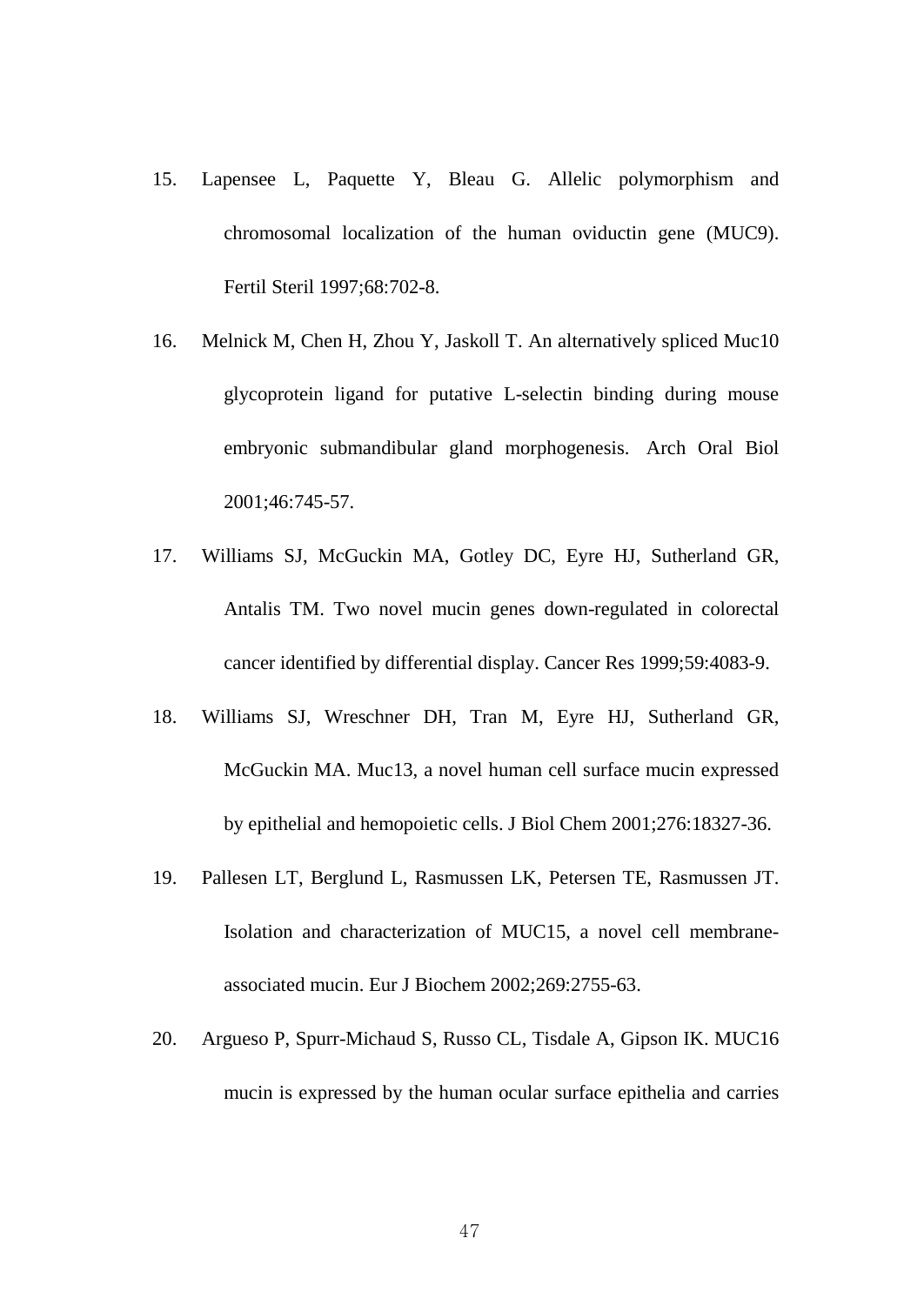the H185 carbohydrate epitope. Invest Ophthalmol Vis Sci 2003;44:2487-95.

- 21. Moniaux N, Junker WM, Singh AP, Jones AM, Batra SK. Characterization of human mucin MUC17. Complete coding sequence and organization. J Biol Chem 2006;281:23676-85.
- 22. Wu GJ, Wu MW, Wang SW, Liu Z, Qu P, Peng Q, et al. Isolation and characterization of the major form of human MUC18 cDNA gene and correlation of MUC18 over-expression in prostate cancer cell lines and tissues with malignant progression. Gene 2001;279:17-31.
- 23. Chen Y, Zhao YH, Kalaslavadi TB, Hamati E, Nehrke K, Le AD, et al. Genome-wide search and identification of a novel gel-forming mucin MUC19/Muc19 in glandular tissues. Am J Respir Cell Mol Biol 2004;30:155-65.
- 24. Higuchi T, Orita T, Nakanishi S, Katsuya K, Watanabe H, Yamasaki Y, et al. Molecular cloning, genomic structure, and expression analysis of MUC20, a novel mucin protein, up-regulated in injured kidney. J Biol Chem 2004;279:1968-79.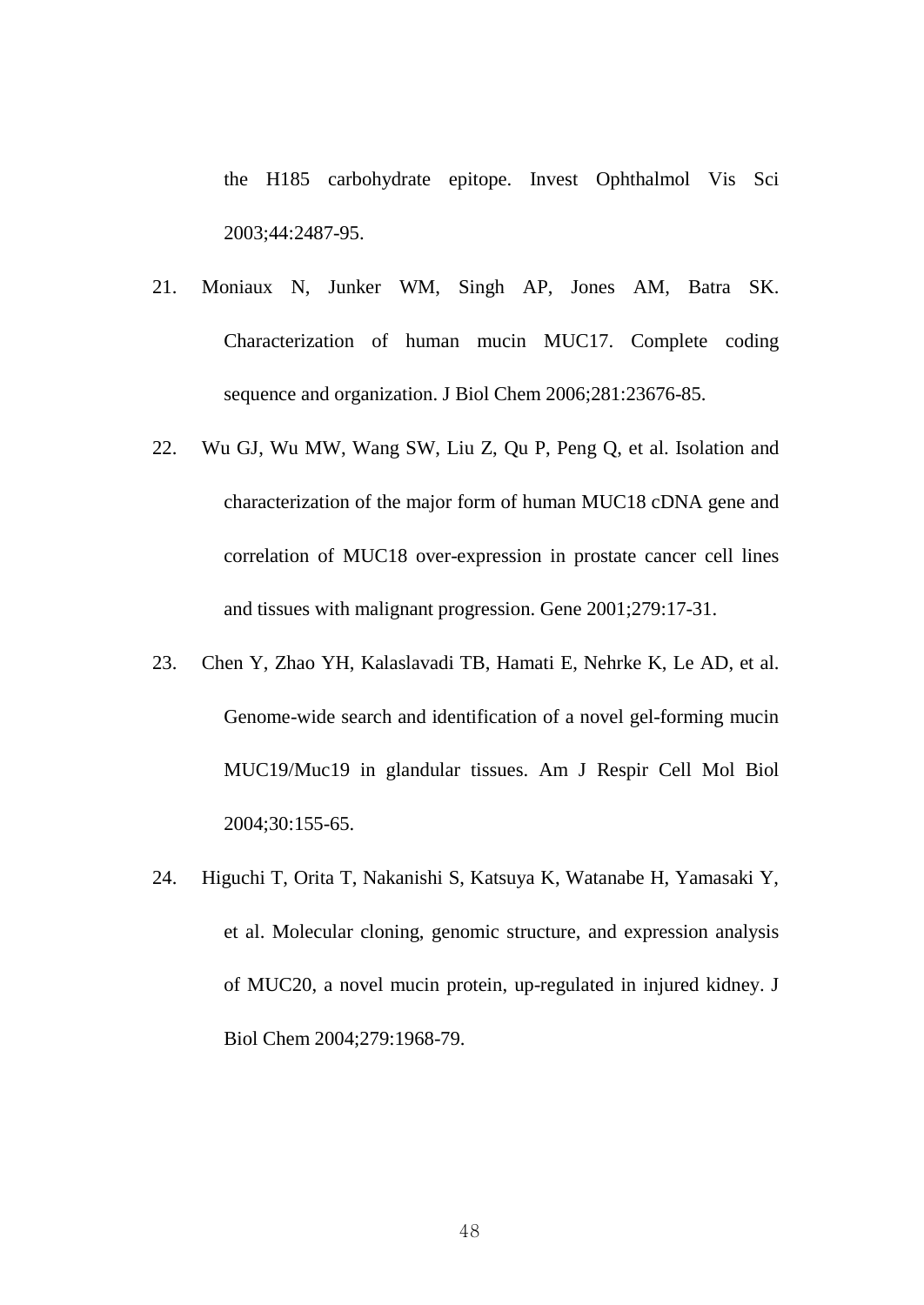- 25. Thornton DJ, Khan N, Mehrotra R, Howard M, Veerman E, Packer NH, et al. Salivary mucin MG1 is comprised almost entirely of different glycosylated forms of the MUC5B gene product. Glycobiology 1999;9:293-302.
- 26. Wickstrom C, Davies JR, Eriksen GV, Veerman EC, Carlstedt I. MUC5B is a major gel-forming, oligomeric mucin from human salivary gland, respiratory tract and endocervix: identification of glycoforms and C-terminal cleavage. Biochem J 1998;334:685-93.
- 27. Smirnova MG, Guo L, Birchall JP, Pearson JP. LPS up-regulates mucin and cytokine mRNA expression and stimulates mucin and cytokine secretion in goblet cells. Cell Immunol 2003;221:42-9.
- 28. Yoon JH, Kim KS, Kim HU, Linton JA, Lee JG. Effects of TNF-alpha and IL-1 beta on mucin, lysozyme, IL-6 and IL-8 in passage-2 normal human nasal epithelial cells. Acta Otolaryngol 1999;119:905-10.
- 29. Voynow JA, Young LR, Wang Y, Horger T, Rose MC, Fischer BM. Neutrophil elastase increases MUC5AC mRNA and protein expression in respiratory epithelial cells. Am J Physiol 1999;276:L835-43.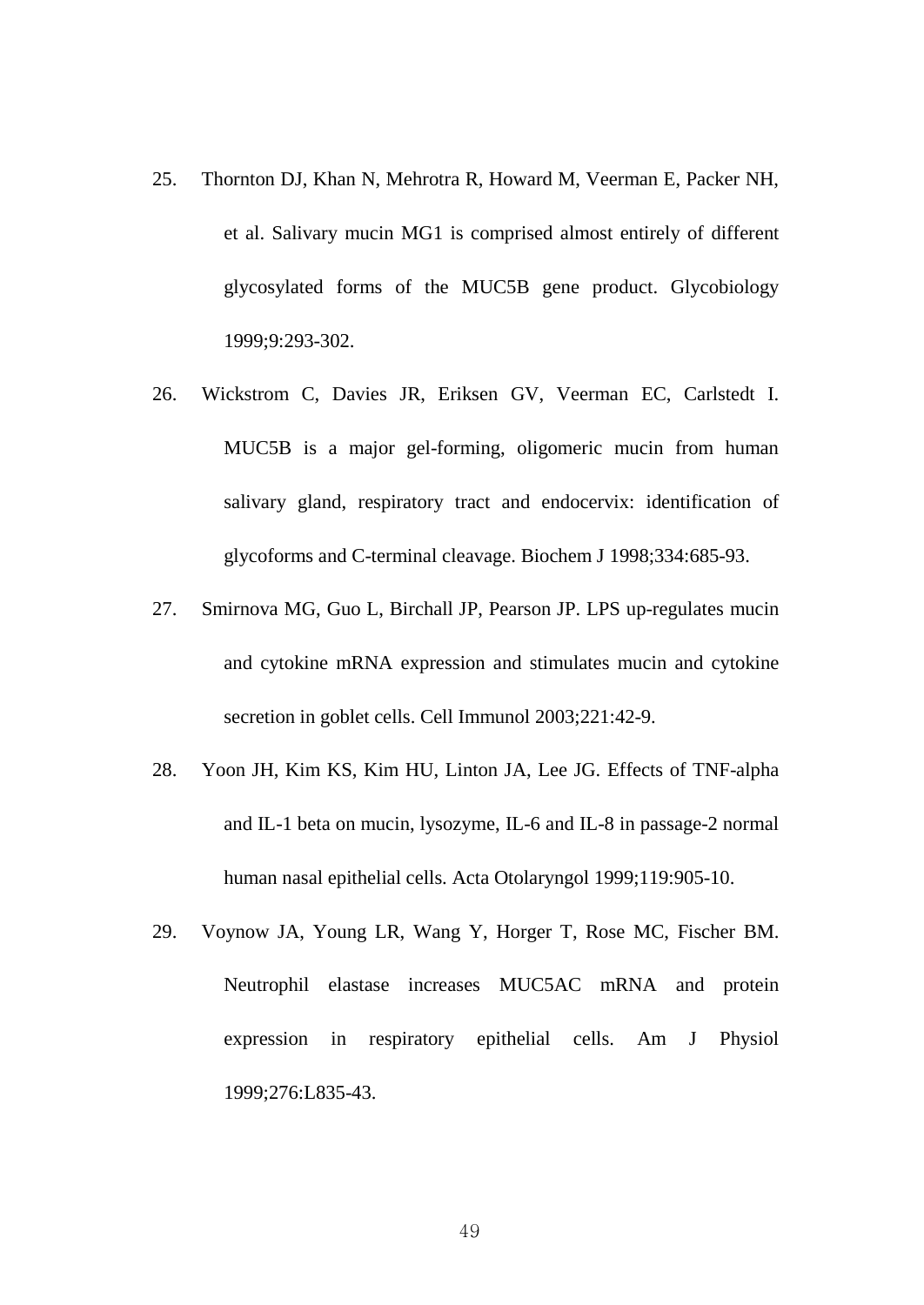- 30. Toppozada H, Toppozada M, El-Ghazzawi I, Elwany S. The human respiratory nasal mucosa in females using contraceptive pills. An ultramicroscopic and histochemical study. J Laryngol Otol 1984 ;98:43-51.
- 31. Raymundo N, Yu-cheng B, Zi-yan H, Lai CH, Leung K, Subramaniam R, et al. Treatment of atrophic vaginitis with topical conjugated equine estrogens in postmenopausal Asian women. Climacteric 2004*;*7**:**312- 18.
- 32. Audie JP, Janin A, Porchet N, Copin MC, Gosselin B, Aubert JP. Expression of human mucin genes in respiratory, digestive, and reproductive tracts ascertained by in situ hybridization. J Histochem Cytochem 1993;41:1479-85.
- 33. Gipson IK, Moccia R, Spurr-Michaud S, Argueso P, Gargiulo AR, Hill JA 3rd, et al. The Amount of MUC5B mucin in cervical mucus peaks at midcycle. J Clin Endocrinol Metab 2001;86:594-600.
- 34. Levin ER. Cell localization, physiology, and nongenomic actions of estrogen receptors. J Appl Physiol 2001;91:1860-7.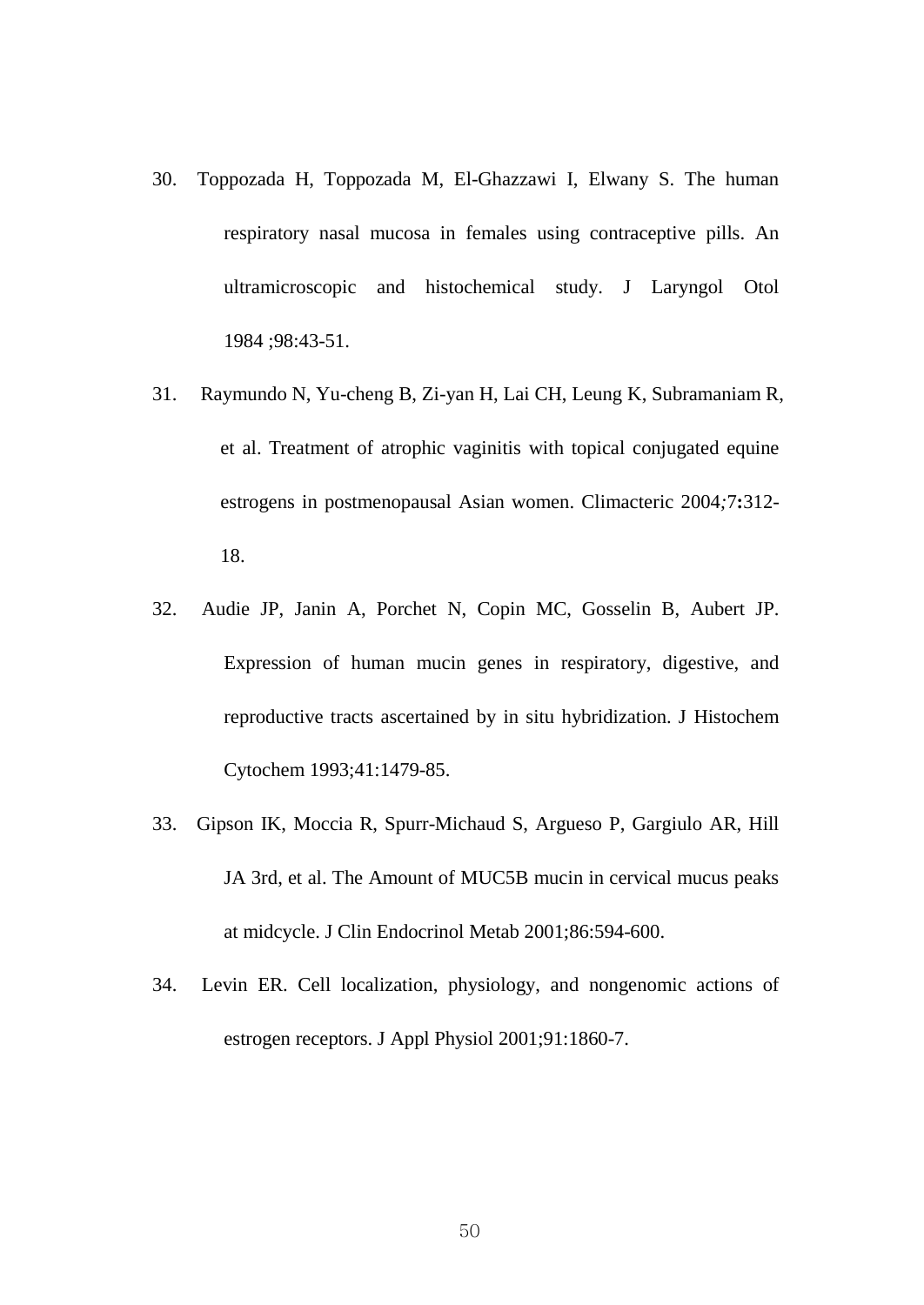- 35. Bryant DN, Sheldahl LC, Marriott LK, Shapiro RA, Dorsa DM. Multiple pathways transmit neuroprotective effects of gonadal steroids. Endocrine 2006;29:199-207.
- 36. Harvey BJ, Doolan CM, Condliffe SB, Renard C, Alzamora R, Urbach V. Non-genomic convergent and divergent signalling of rapid responses to aldosterone and estradiol in mammalian colon. Steroids 2002;67:483-91.
- 37. Keshamouni VG, Mattingly RR, Reddy KB. Mechanism of 17-betaestradiol-induced Erk1/2 activation in breast cancer cells. A role for HER2 AND PKC-delta. J Biol Chem 2002;277:22558-65.
- 38. Yoon JH, Kim KS, Kim SS, Lee JG, Park IY Secretory differentiation of serially passaged normal human nasal epithelial cells by retinoic acid: expression of mucin and lysozyme. Ann Otol Rhinol Laryngol 2000;109:594-601.
- 39. Yoon JH, Gray T, Guzman K, Koo JS, Nettesheim P. Regulation of the secretory phenotype of human airway epithelium by retinoic acid, triiodothyronine, and extracellular matrix. Am J Respir Cell Mol Biol 1997;16:724-31.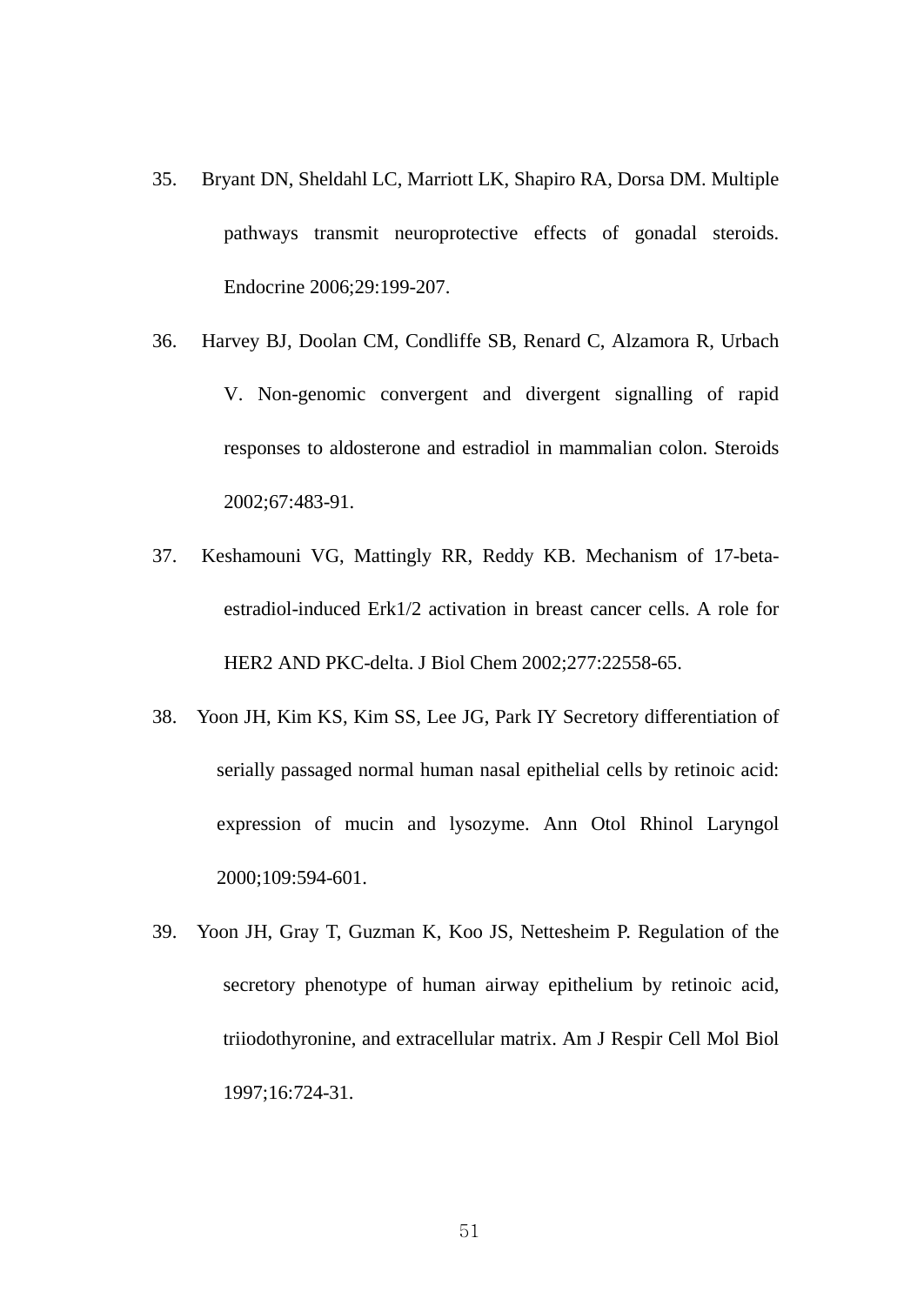- 40. Yoon HG, Chan DW, Reynolds AB, Qin J, Wong J. N-CoR mediates DNA methylation-dependent repression through a methyl CpG binding protein Kaiso. Mol Cell 2003;12:723-33.
- 41. Weitsman GE, Li L, Skliris GP, Davie JR, Ung K, Niu Y, et al. Estrogen receptor-alpha phosphorylated at Ser118 is present at the promoters of estrogen-regulated genes and is not altered due to HER-2 overexpression. Cancer Res 2006;66:10162-70.
- 42. Molina JR, Adjei AA. The Ras/Raf/MAPK pathway. J Thorac Oncol 2006;1:7-9.
- 43. Deak M, Clifton AD, Lucocq LM, Alessi DR. Mitogen- and stressactivated protein kinase-1 (MSK1) is directly activated by MAPK and SAPK2/p38, and may mediate activation of CREB. EMBO J 1998;17:4426-41.
- 44. Song KS, Lee WJ, Chung KC, Koo JS, Yang EJ, Choi JY, et al. Interleukin-1 beta and tumor necrosis factor-alpha induce MUC5AC overexpression through a mechanism involving ERK/p38 mitogenactivated protein kinases-MSK1-CREB activation in human airway epithelial cells. J Biol Chem 2003;278:23243-50.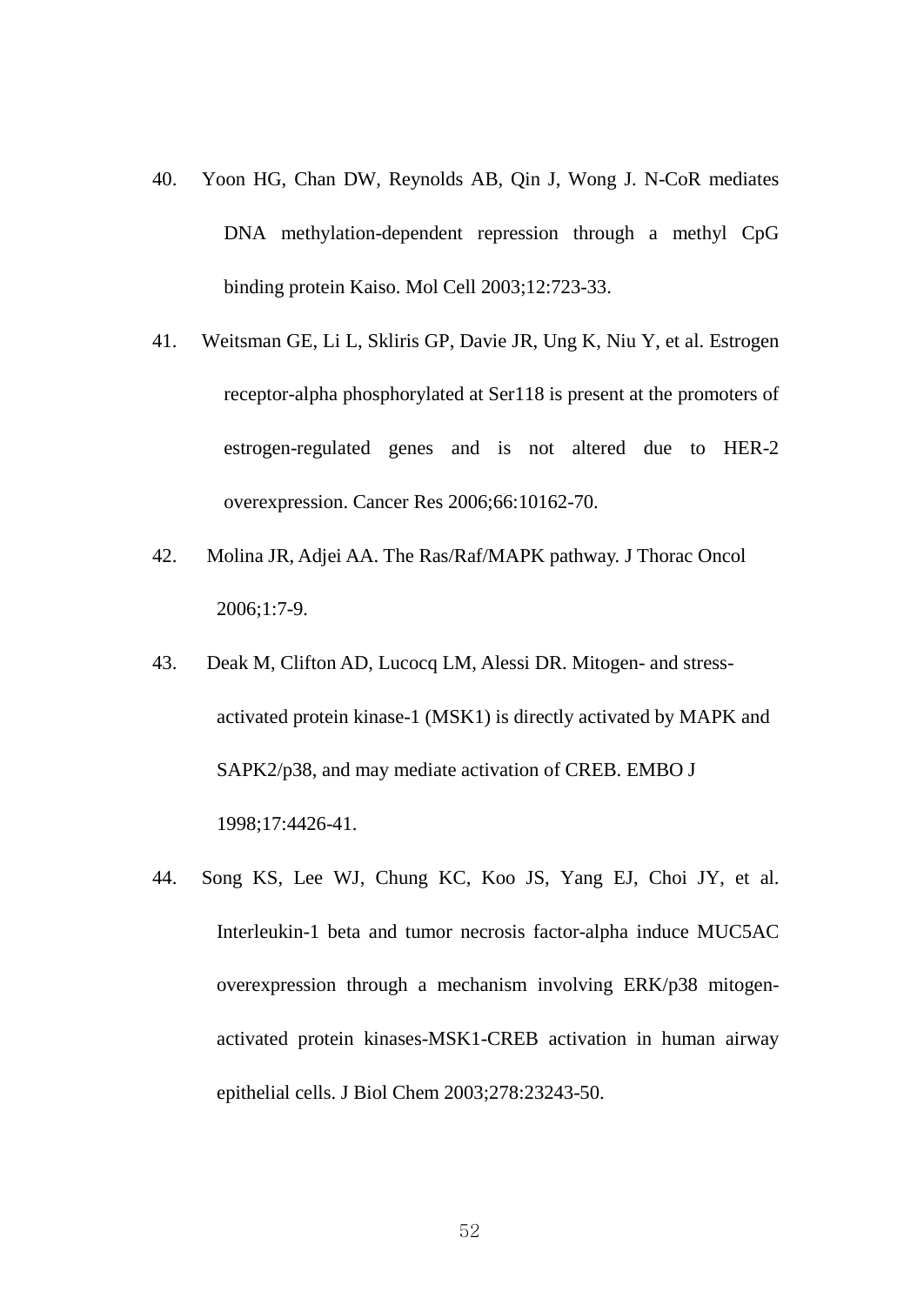- 45. Cho KN, Choi JY, Kim CH, Baek SJ, Chung KC, Moon UY, et al. Prostaglandin E2 induces MUC8 gene expression via a mechanism involving ERK MAPK/RSK1/cAMP response element binding protein activation in human airway epithelial cells. J Biol Chem 2005;280:6676-81.
- 46. Van Seuningen I, Pigny P, Perrais M, Porchet N, Aubert JP. Transcriptional regulation of the 11p15 mucin genes. Towards new biological tools in human therapy, in inflammatory diseases and cancer? Front Biosci 2001;6:D1216-34.
- 47. Van Seuningen I, Perrais M, Pigny P, Porchet N, Aubert JP. Sequence of the 5'-flanking region and promoter activity of the human mucin gene MUC5B in different phenotypes of colon cancer cells. Biochem J 2000;348:675-86.
- 48. Lewis BA, Reinberg D. The mediator coactivator complex: functional and physical roles in transcriptional regulation. J Cell Sci 2003;116:3667-75.
- 49. Manteuffel-Cymborowska M. Nuclear receptors, their coactivators and modulation of transcription. Acta Biochim Pol 1999;46:77-89.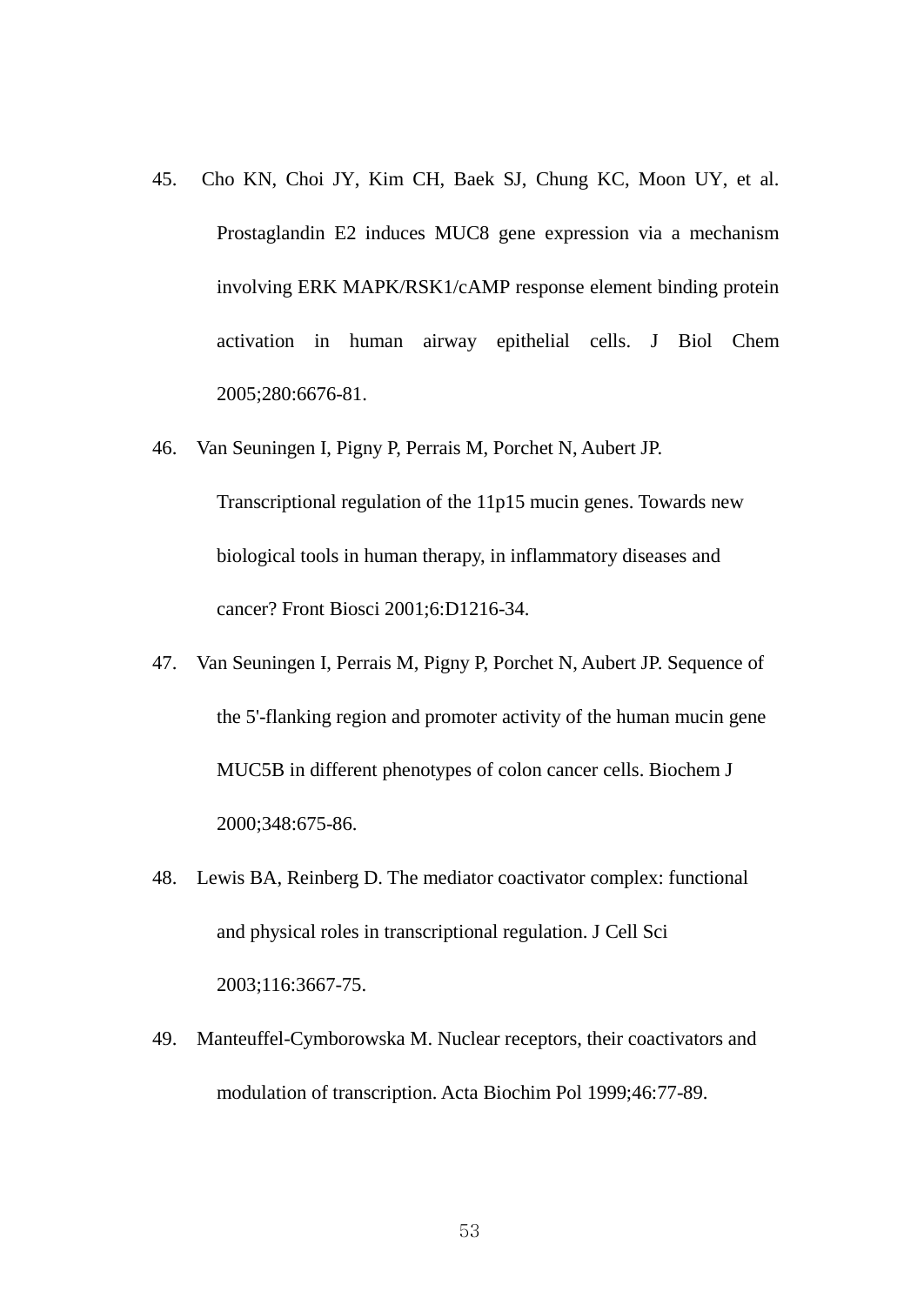- 50. Copin MC, Devisme L, Buisine MP, Marquette CH, Wurtz A, Aubert JP, et al. From normal respiratory mucosa to epidermoid carcinoma: expression of human mucin genes. Int J Cancer 2000;86:162-8.
- 51. Chen Y, Zhao YH, Di YP, Wu R. Characterization of human mucin 5B gene expression in airway epithelium and the genomic clone of the amino-terminal and 5'-flanking region. Am J Respir Cell Mol Biol 2001;25:542-53.
- 52. Sheehan JK, Howard M, Richardson PS, Longwill T, Thornton DJ. Physical characterization of a low-charge glycoform of the MUC5B mucin comprising the gel-phase of an asthmatic respiratory mucous plug. Biochem J 1999;338:507-13.
- 53. Thornton DJ, Howard M, Khan N, Sheehan JK. Identification of two glycoforms of the MUC5B mucin in human respiratory mucus. Evidence for a cysteine-rich sequence repeated within the molecule. J Biol Chem 1997;272:9561-6.
- 54. Davies JR, Svitacheva N, Lannefors L, Kornfalt R, Carlstedt I. Identification of MUC5B, MUC5AC and small amounts of MUC2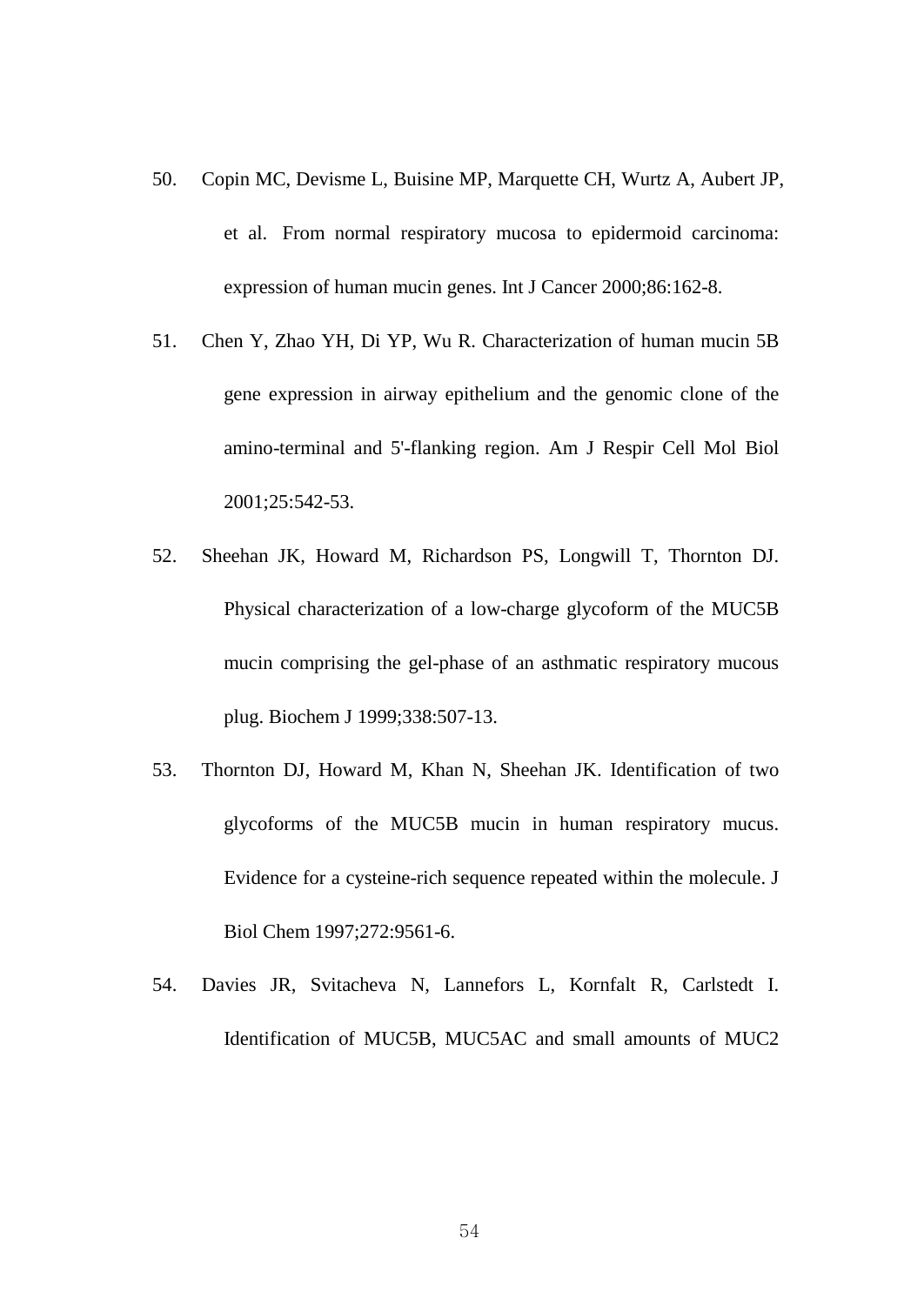mucins in cystic fibrosis airway secretions. Biochem J 1999;344:321- 30.

- 55. Chen Y, Thai P, Zhao YH, Ho YS, DeSouza MM, Wu R. Stimulation of airway mucin gene expression by interleukin (IL)-17 through IL-6 paracrine/autocrine loop. J Biol Chem 2003;278:17036-43.
- 56. Aarbiou J, Verhoosel RM, Van Wetering S, De Boer WI, Van Krieken JH, Litvinov SV et al. Neutrophil defensins enhance lung epithelial wound closure and mucin gene expression in vitro. Am J Respir Cell Mol Biol 2004; 30:193-201.
- 57. Chen Y, Zhao YH, Wu R. Differential regulation of airway mucin gene expression and mucin secretion by extracellular nucleotide triphosphates. Am J Respir Cell Mol Biol 2001; 25:409-17.
- 58. Caivano M, Cohen P. Role of mitogen-activated protein kinase cascades in mediating lipopolysaccharide-stimulated induction of cyclooxygenase-2 and IL-1 beta in RAW264 macrophages. J Immunol 2000;164:3018-25.
- 59. Ropert C, Almeida IC, Closel M, Travassos LR, Ferguson MA, Cohen P, et al. Requirement of mitogen-activated protein kinases and I kappa B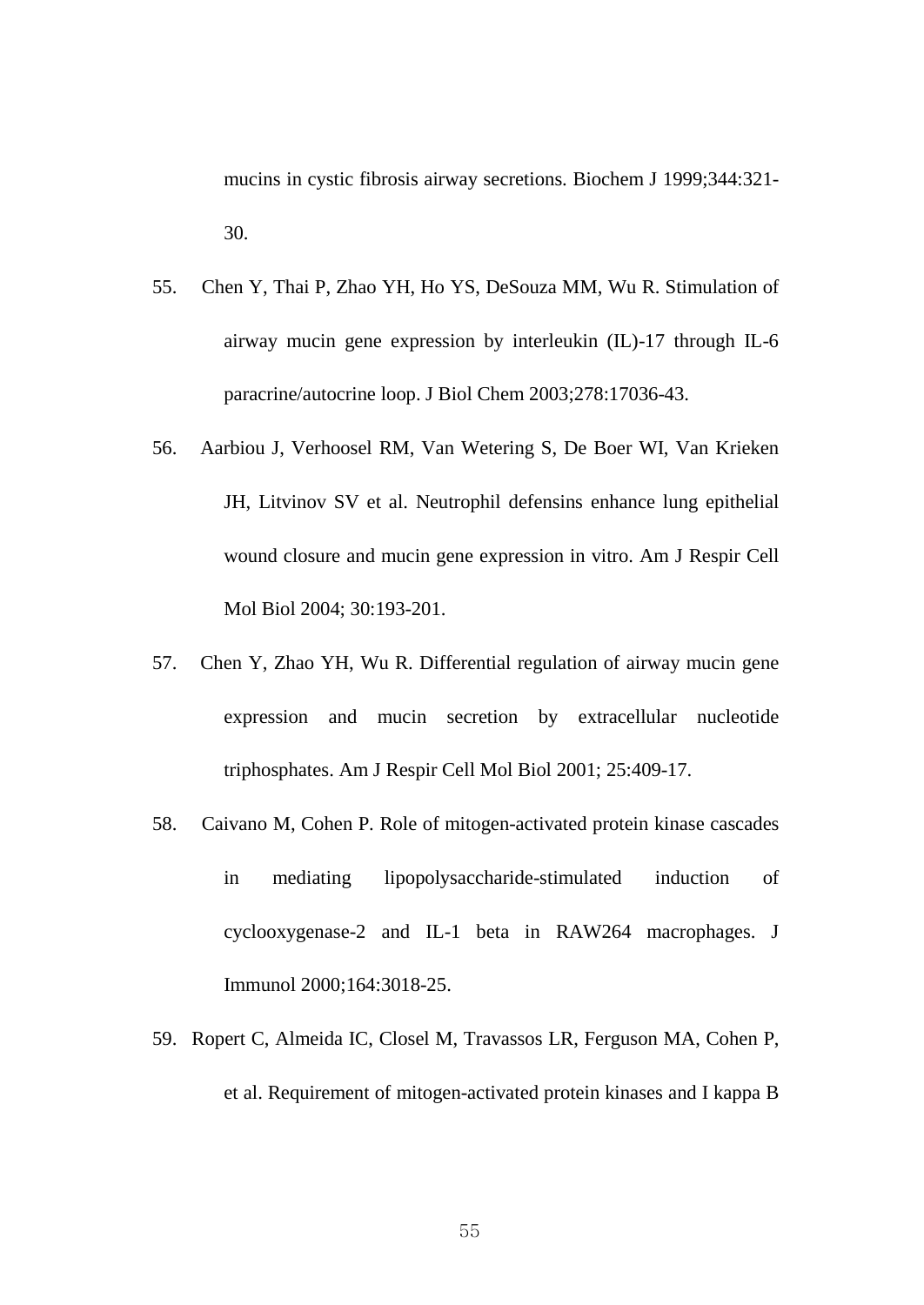phosphorylation for induction of proinflammatory cytokines synthesis by macrophages indicates functional similarity of receptors triggered by glycosylphosphatidylinositol anchors from parasitic protozoa and bacterial lipopolysaccharide. J Immunol 2001;166:3423-31.

60. Gerritsen ME, Williams AJ, Neish AS, Moore S, Shi Y, Collins T. CREB-binding protein/p300 are transcriptional coactivators of p65. Proc Natl Acad Sci 1997;94:2927-32.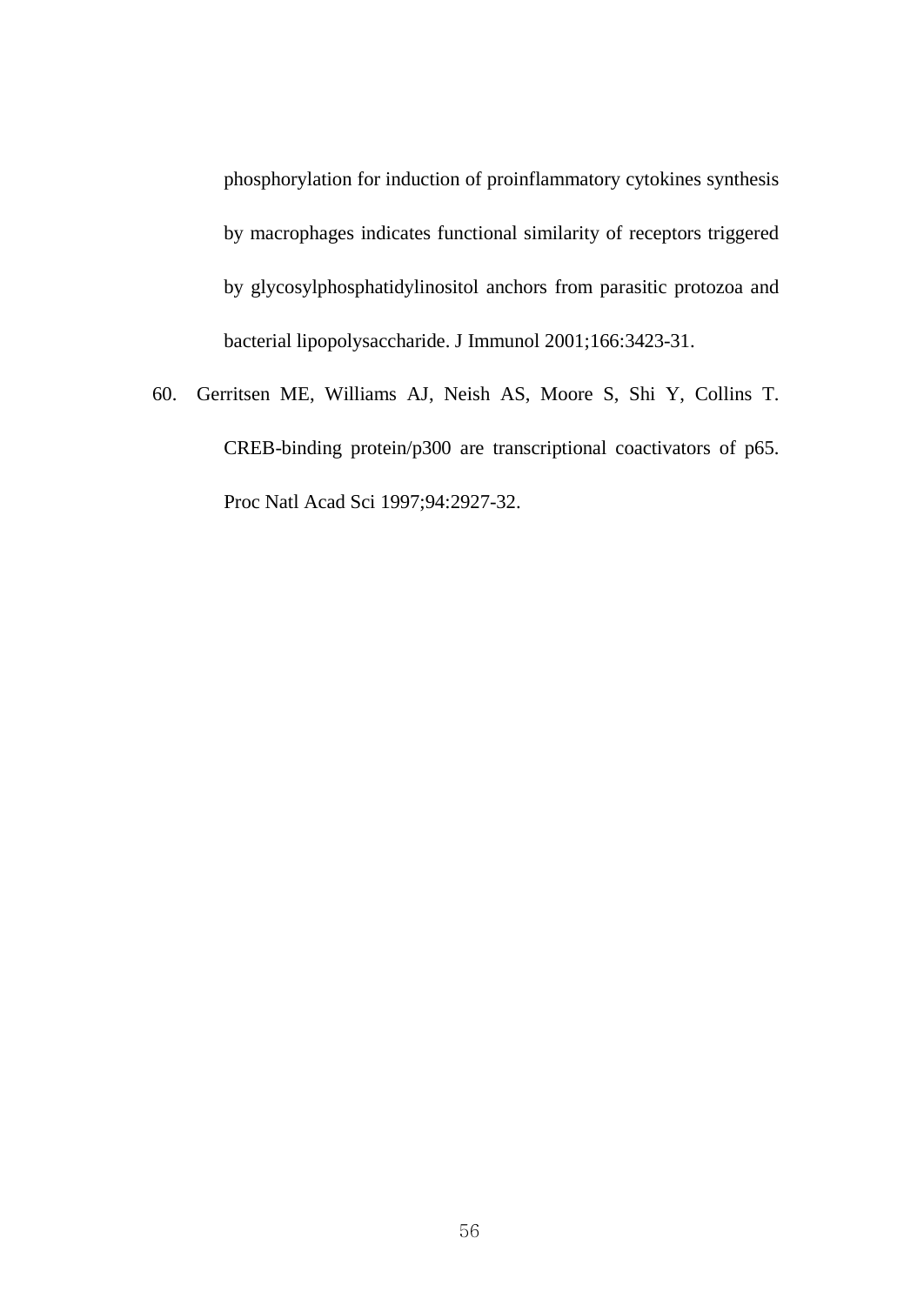Abstract in Korean

기도상피세포에서 17β-estradiol 에 의한 MUC5B 유전자 발현의 신호전달 경로

<지도교수 이정권>

연세대학교 대학원 의학과

### 정 유 삼

*MUC5B* 는 사람의 호흡기에서 주요 점액 성분의 하나이나 여러 기도질환에서 그 발현의 조절기전은 잘 알려져 있지 않다. 본 연구에서는 estradiol 이 어떤 기전을 통하여 사람 코점막상피세포와 NCI-H292 세포에서 *MUC5B* 유전자 발현을 유도하는지 알아보고자 하였다. 17β-estradiol (E2)은 성호르몬으로 estrogen receptor α (ERα)와 결합하여 ERK-MAP kinase (MAPK)를 통하여 *MUC5B* 유전자 발현을 자극하였다. E2 와 함께 ER 길항제인 ICI 182, 780 을 투여하면 E2 에 의해 유도되는 ERK-MAPK 활성과 *MUC5B* 유전자의 발현이 모두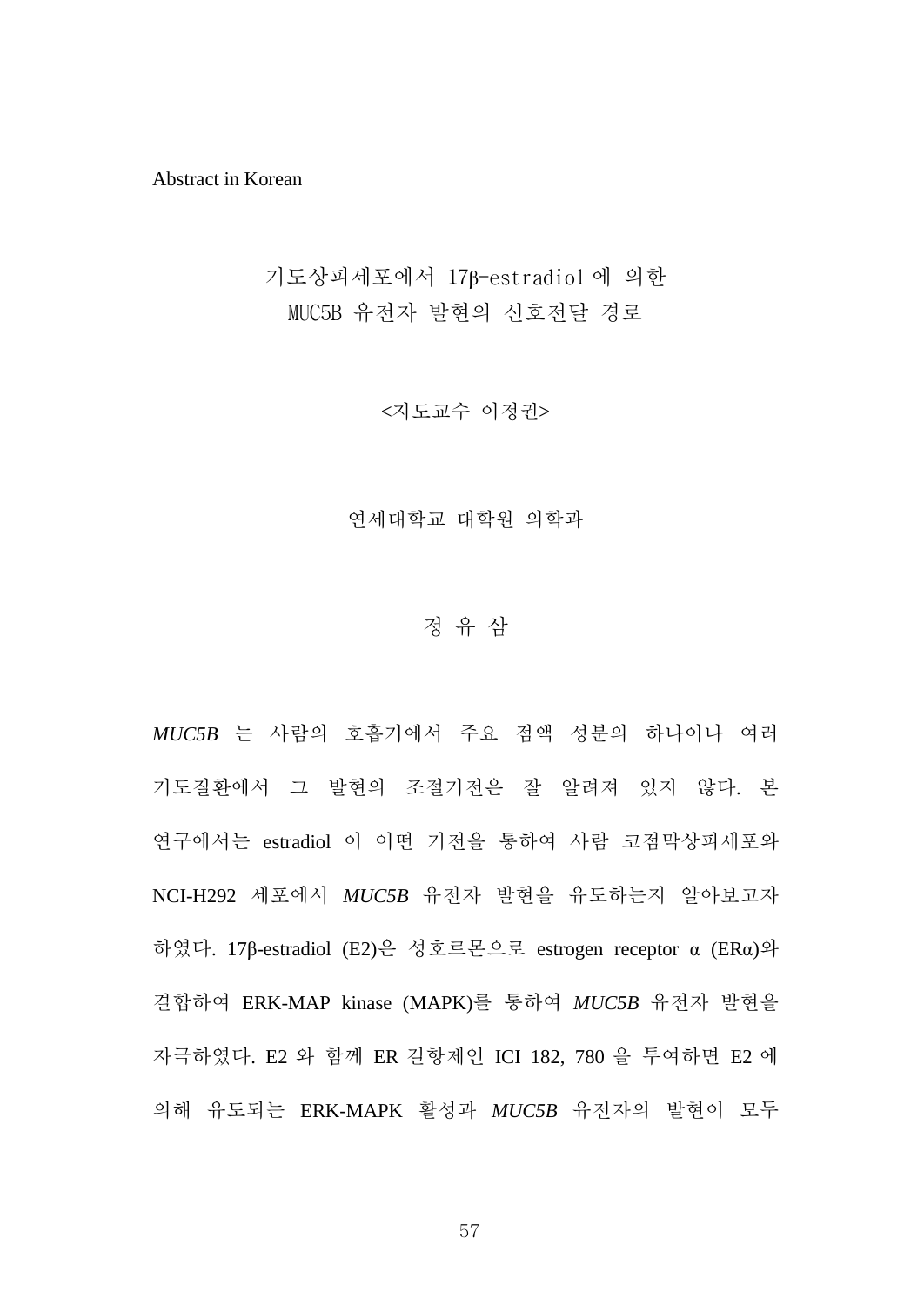억제되었다. E2 는 주요 MAP kinase 중 p38 과 JNK 는 활성화시키지 않았으나 ERK1/2 는 활성화시켰고 MEK1 길항제인 PD98059 를 투여하였을 때 E2 에 의한 ERK1/2 활성과 *MUC5B* mRNA 발현이 모두 억제되었다. 또한 siRNA 로 ERK1 이나 ERK2 를 knockdown 시켰을 때 E2 에 의한 ERK1, ERK2 의 활성과 *MUC5B* mRNA 발현이 모두 억제되었다. Ras 와 Raf 의 dominant-negative construct 로 transient transfection 시킨 세포에서도 E2 에 의한 ERK1/2 의 활성과 *MUC5B* mRNA 발현이 모두 억제되었다. siRNA 로 RSK1 을 knockdown 시켰을 때 E2 에 의한 *MUC5B* mRNA 발현이 억제되었다. siRNA 로 CREB 을 knockdown 시켰을 때 E2 에 의한 *MUC5B* mRNA 발현이 억제되었다.

일련의 *MUC5B* promoter construct 를 제작하여 luciferase assay 를 시행한 결과, -956bp 에서 -649bp 사이에 존재하는 cAMP-response element (CRE) site 가 ERK-MAPK 를 통한 *MUC5B* 유전자 발현에 중요하다는 것을 알 수 있었다. E2 를 처리하였을 때 CREB 이 - 956bp 에서 -753bp 사이의 *MUC5B* promotor 에 결합하는 것을 ChIP assay 를 통하여 확인할 수 있었다. CREB 은 또한 CRE site 에 CREBbinding protein (CBP) 과 steroid receptor coactivator-1 (SRC-1)과 함께 결합하여 histone acetrylation 과 *MUC5B* 유전자 발현을 증가시켰다.

58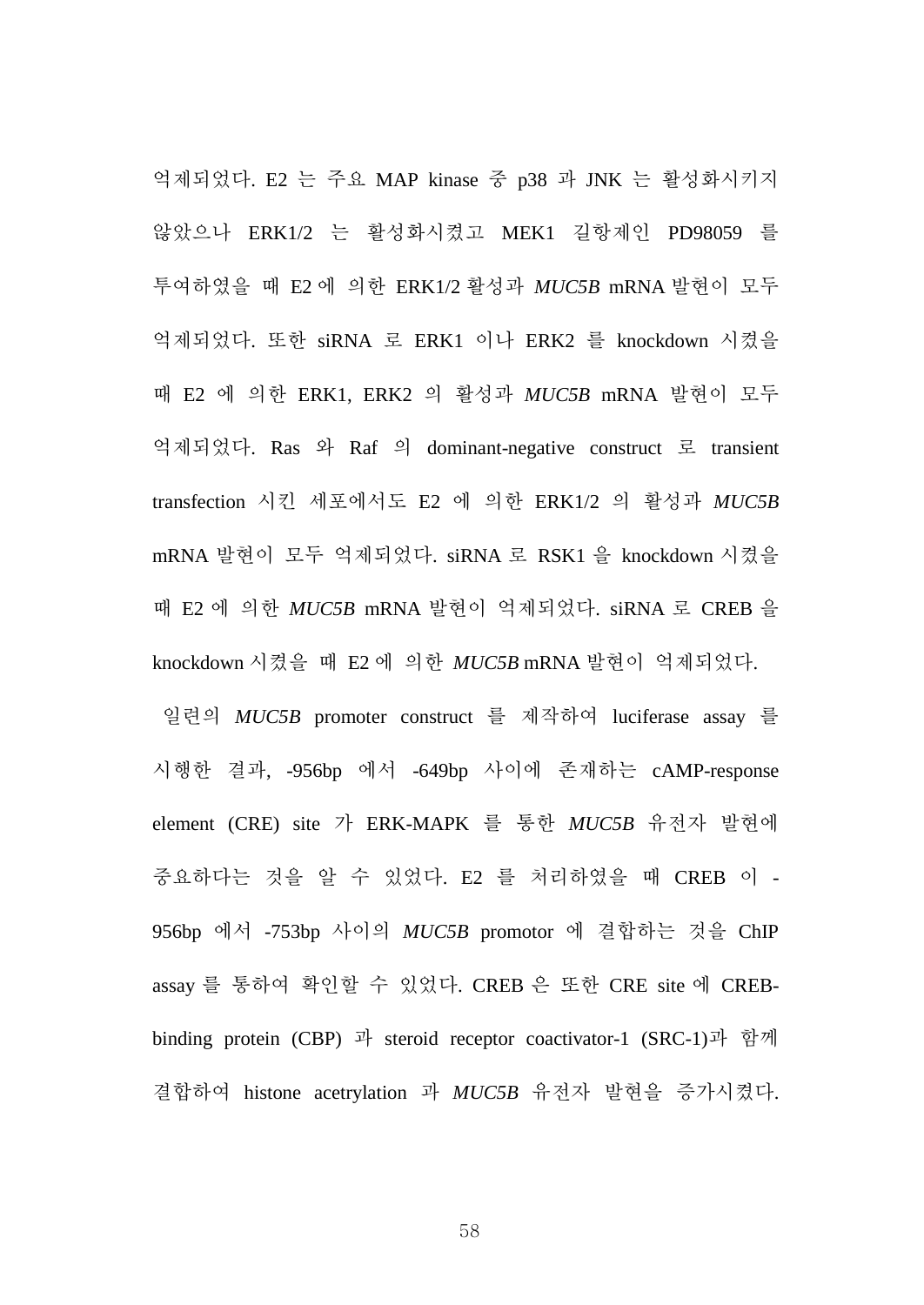따라서 17β-estradiol 은 기도상피세포에서 estrogen receptor, Ras, Raf, MEK1, ERK1/2 MAPK, RSK1 로 신호가 전달되며 CREB 이 CBP, SRC-1 과 함께 *MUC5B* promoter 에 결합하여 *MUC5B* 유전자 발현을 유도한다.

핵심되는 말: MUC5B, estradiol, MAP kinase, 신호전달